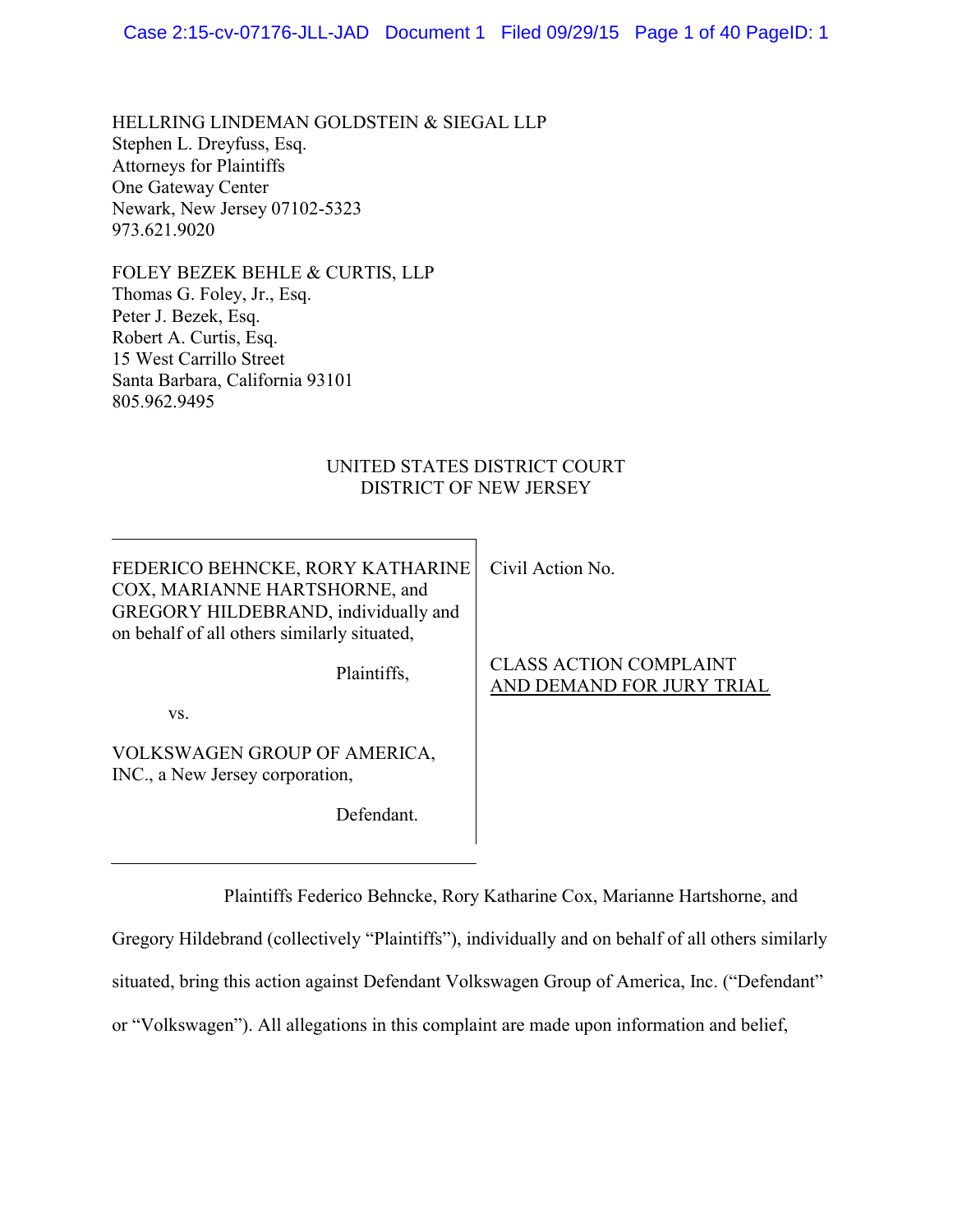except those allegations that pertain to the named Plaintiffs, which are based on personal knowledge.

## **INTRODUCTION**

1. This nationwide class action challenges the pervasive false representations, false marketing and concealments of material fact by Defendant Volkswagen regarding certain of its diesel automobiles (collectively "Clean Diesel Vehicles" and described in more detail in Paragraph 4 below). It is brought on behalf of all persons who purchased or leased, new or used, one of the nearly half a million Volkswagen Clean Diesel Vehicles that were originally sold in the United States from 2009 to the present. Volkswagen falsely claimed that these Clean Diesel Vehicles were compliant with applicable EPA regulations ("EPA Compliant"), thus allowing Volkswagen to place them into the stream of commerce in the United States for sale or lease to the members of the classes defined herein. Volkswagen also misrepresented the level of performance and fuel efficiency of its Clean Diesel Vehicles. Although Volkswagen has undertaken a massive marketing and informational campaign in the United States to represent that its "CleanDiesel" vehicles are EPA Compliant, high-performance, fuel-efficient, and environmentally friendly, in truth and in fact these vehicles do not possess the promised qualities and do not conform to Volkswagen's promises.

2. Volkswagen intentionally and falsely concealed from Plaintiffs and the Nationwide Class, at the time that its Clean Diesel Vehicles were offered for sale or lease to them, that these vehicles were not EPA Compliant and thus could not be legally sold or leased in the United States. Moreover, Defendant intentionally and falsely represented to Plaintiffs and the Nationwide Class that these vehicles had specific advantageous performance and fuel economy characteristics, when in fact Volkswagen knew that these representations were false.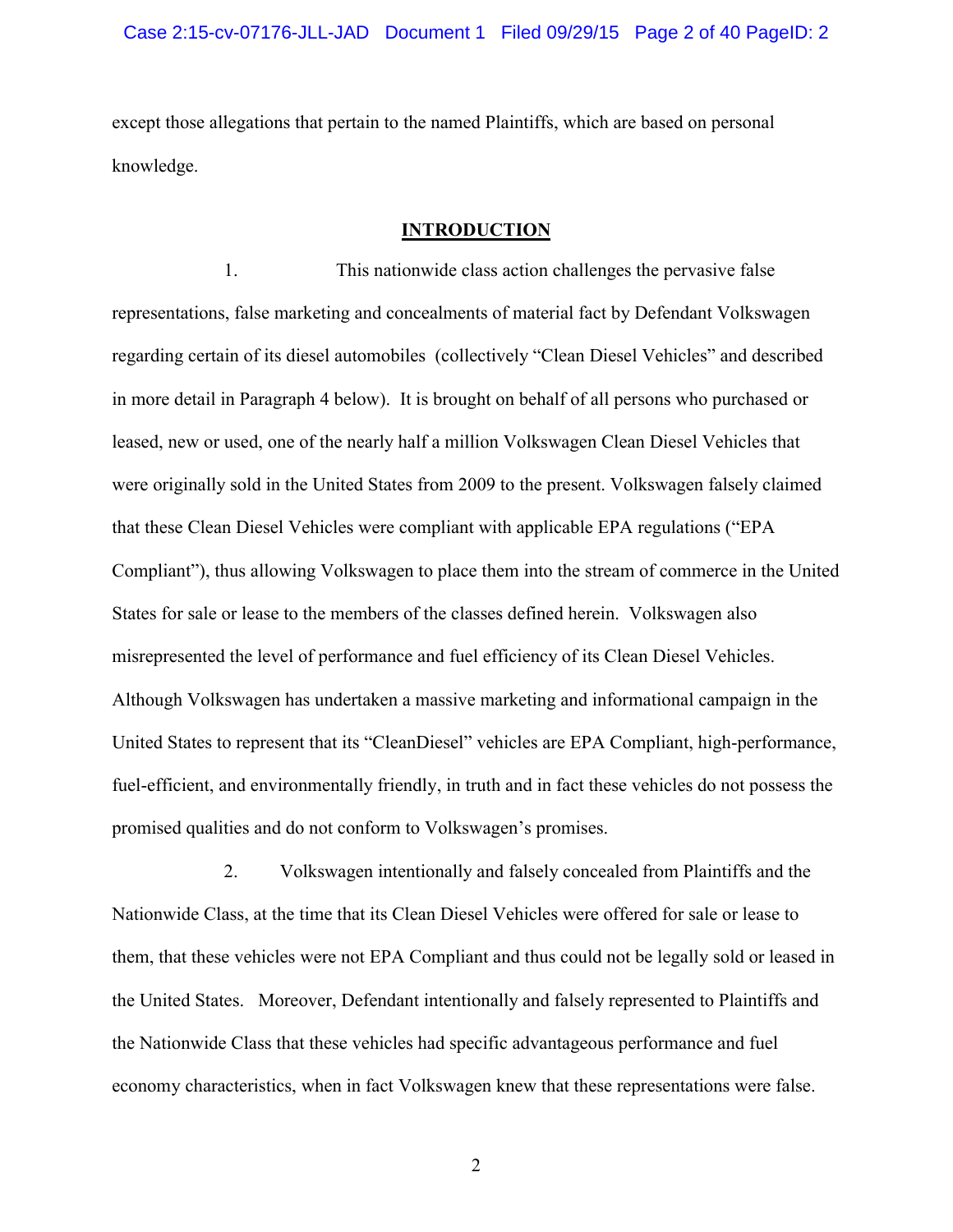#### Case 2:15-cv-07176-JLL-JAD Document 1 Filed 09/29/15 Page 3 of 40 PageID: 3

Defendant's misconduct went beyond misrepresenting the capabilities of its vehicles. In its desire for higher sales and profits, Volkswagen intentionally engineered its Clean Diesel Vehicles to conceal (1) that they were emitting as much as 40 times the EPA limit on vehicle emissions, and (2) that if these vehicles had in fact been EPA Compliant, they would not have produced the promised high performance and fuel economy.

3. Volkswagen carried out its fraudulent scheme by installing "defeat devices" that would only switch on a vehicle's full emissions control systems when it was undergoing emissions testing. This is because --- contrary to Defendant's representations to its customers and government agencies --- the technical measures required to comply with state and federal regulations governing automobile emissions have a substantial negative impact on a diesel vehicle's performance and fuel economy. In order to make its Clean Diesel Vehicles a viable consumer product, however, after falsely representing that its Clean Diesel Vehicles were EPA Compliant Volkswagen needed to represent those vehicles to Plaintiffs and the Nationwide Class as both high-performance **and** fuel-efficient. Therefore, to conceal the Clean Diesel Vehicles' inability to meet emissions standards and thereby claim them to be EPA Compliant, Volkswagen knowingly engineered the vehicles to have two "modes": the vehicles' emissions would be controlled while undergoing emissions testing, but the vehicles would switch "modes" under normal driving operation, allowing for greater performance and fuel efficiency without the low emissions required to make them EPA Compliant. By doing this, Volkswagen made it appear that its vehicles were EPA Compliant when in fact the opposite was true. In normal operation outside the emissions test environment, the vehicles were not EPA Compliant and could not have provided the promised performance and fuel efficiency if they had been EPA Compliant.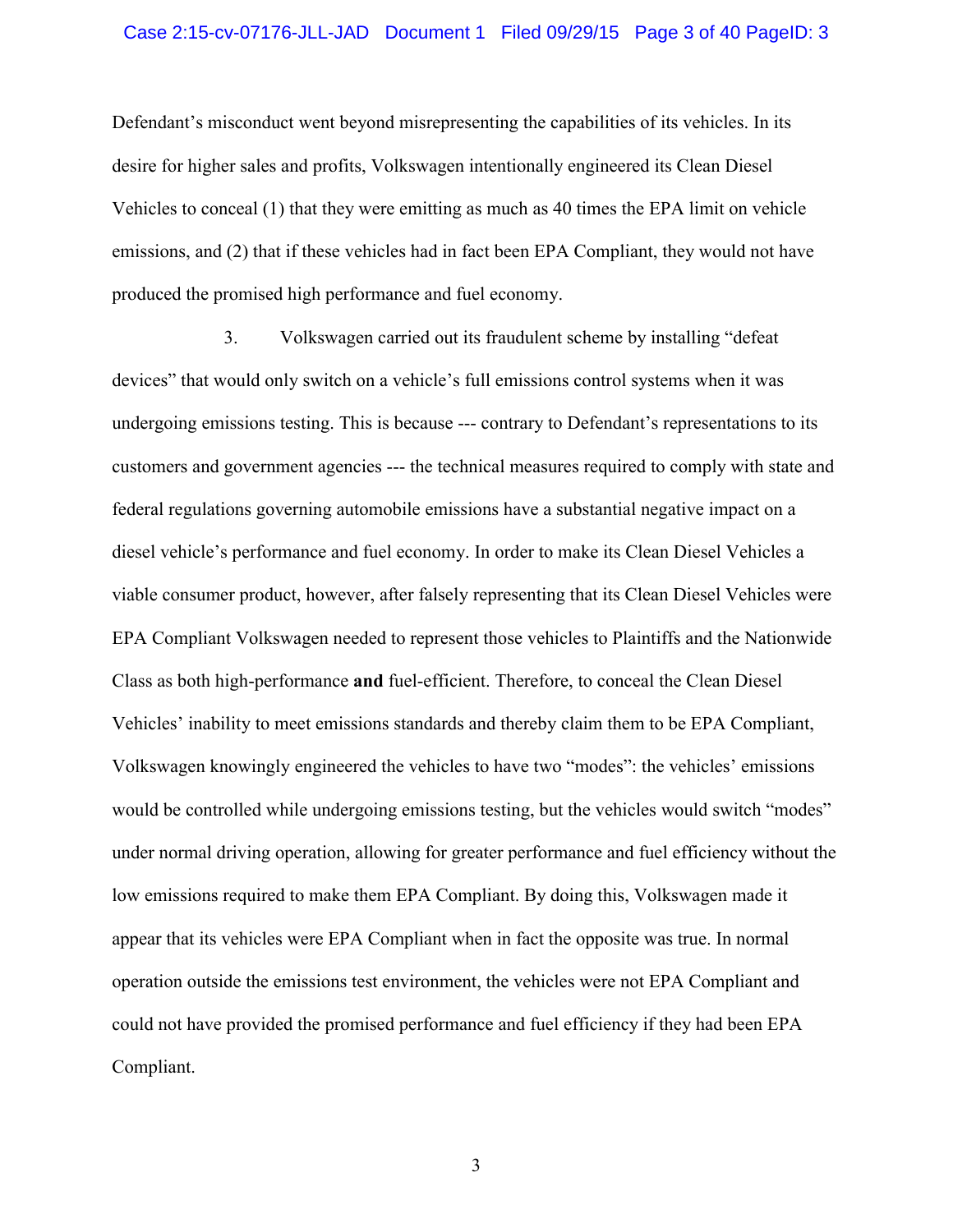4. According to an investigation conducted by the  $EPA<sub>1</sub><sup>1</sup>$  Volkswagen installed its "defeat devices" in multiple lines of diesel vehicles, including without limitation the 2009 to 2015 models of the Volkswagen Beetle, Volkswagen Golf, and the Audi A3, as well as the 2012 to 2015 models of the Volkswagen Passat.

## **PARTIES**

## **A. Oregon Plaintiff**

5. Plaintiff Federico Behncke is a resident of Ashland, Oregon who purchased a 2015 Volkswagen Jetta TDI, a Clean Diesel Vehicle, on February 28, 2015 at the Lithia Medford Volkswagen dealership in Medford, Oregon for approximately \$22,786. At the time of purchase, the vehicle was equipped with an emissions control "defeat device" that had allowed it to pass emissions testing and improperly obtain an EPA Certificate of Conformity. At all times other than during emissions testing, the vehicle produced as much as 40 times the allowed level of emissions. These facts were unknown to Plaintiff when he purchased the vehicle. But for Volkswagen's improper conduct as alleged herein, Plaintiff Behncke would not have purchased the vehicle. Had Volkswagen not fraudulently obtained the Certificate of Conformity, the vehicle Plaintiff Behncke purchased could not have been put into the stream of commerce in the United States, and therefore would not have been available for purchase by plaintiff Behncke.

### **B. California Plaintiffs**

 $\overline{a}$ 

6. Plaintiff Rory Katharine Cox is a resident of Santa Barbara, California. who leased a 2015 Volkswagen Golf TDI, a Clean Diesel Vehicle, on July 10, 2015 at a dealership in Santa Maria, California. At the time of lease, the vehicle was equipped with an

<sup>&</sup>lt;sup>1</sup> Attached as **Exhibit A** is a true and accurate copy of the EPA's "Notice of Violation" dated September 18, 2015.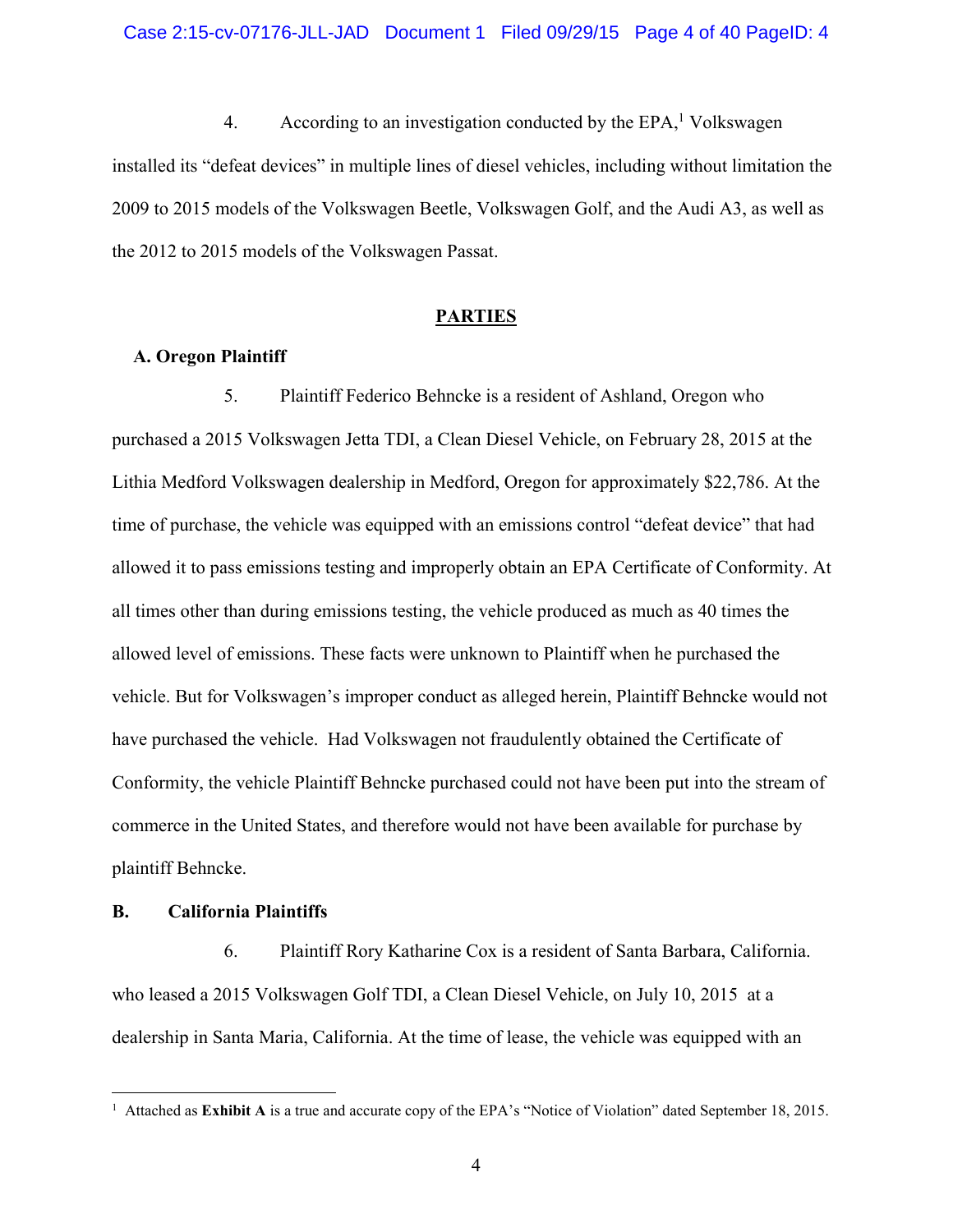#### Case 2:15-cv-07176-JLL-JAD Document 1 Filed 09/29/15 Page 5 of 40 PageID: 5

emissions control "defeat device" that allowed it to pass emissions testing and improperly obtain an EPA Certificate of Conformity. At all times other than during emissions testing, the vehicle produced as much as 40 times the allowed level of emissions. These facts were unknown to Plaintiff when she leased the vehicle. But for Volkswagen's improper conduct as alleged herein, Plaintiff Cox would not have leased the vehicle. Had Volkswagen not fraudulently obtained the Certificate of Conformity, the vehicle Plaintiff Cox leased could not have been put into the stream of commerce in the United States, and therefore would not have been available for lease by Plaintiff Cox.

7. Plaintiff Marianne Hartshorne is a resident of Oregon who purchased a 2014 Volkswagen Jetta TDI, a Clean Diesel Vehicle, on March 14, 2014 at a dealership in California. At the time of purchase, the vehicle was equipped with an emissions control "defeat device" that allowed it to pass emissions testing and improperly obtain an EPA Certificate of Conformity. At all times other than during emissions testing, the vehicle produced as much as 40 times the allowed level of emissions. These facts were unknown to Plaintiff when she purchased the vehicle. But for Volkswagen's improper conduct as alleged herein, Plaintiff Hartshorne would not have purchased the vehicle. Had Volkswagen not fraudulently obtained the Certificate of Conformity, the vehicle Plaintiff Hartshorne purchased could not have been put into the stream of commerce in the United States, and therefore would not have been available for purchase by Plaintiff Hartshorne.

8. Plaintiff Gregory Hildebrand is a resident of San Pedro, California who purchased a 2013 Volkswagen Passat TDI, a Clean Diesel Vehicle, on April 6, 2013 at the Timmons of Long Beach dealership in Long Beach, California for approximately \$35,670. At the time of purchase, the vehicle was equipped with an emissions control "defeat device" that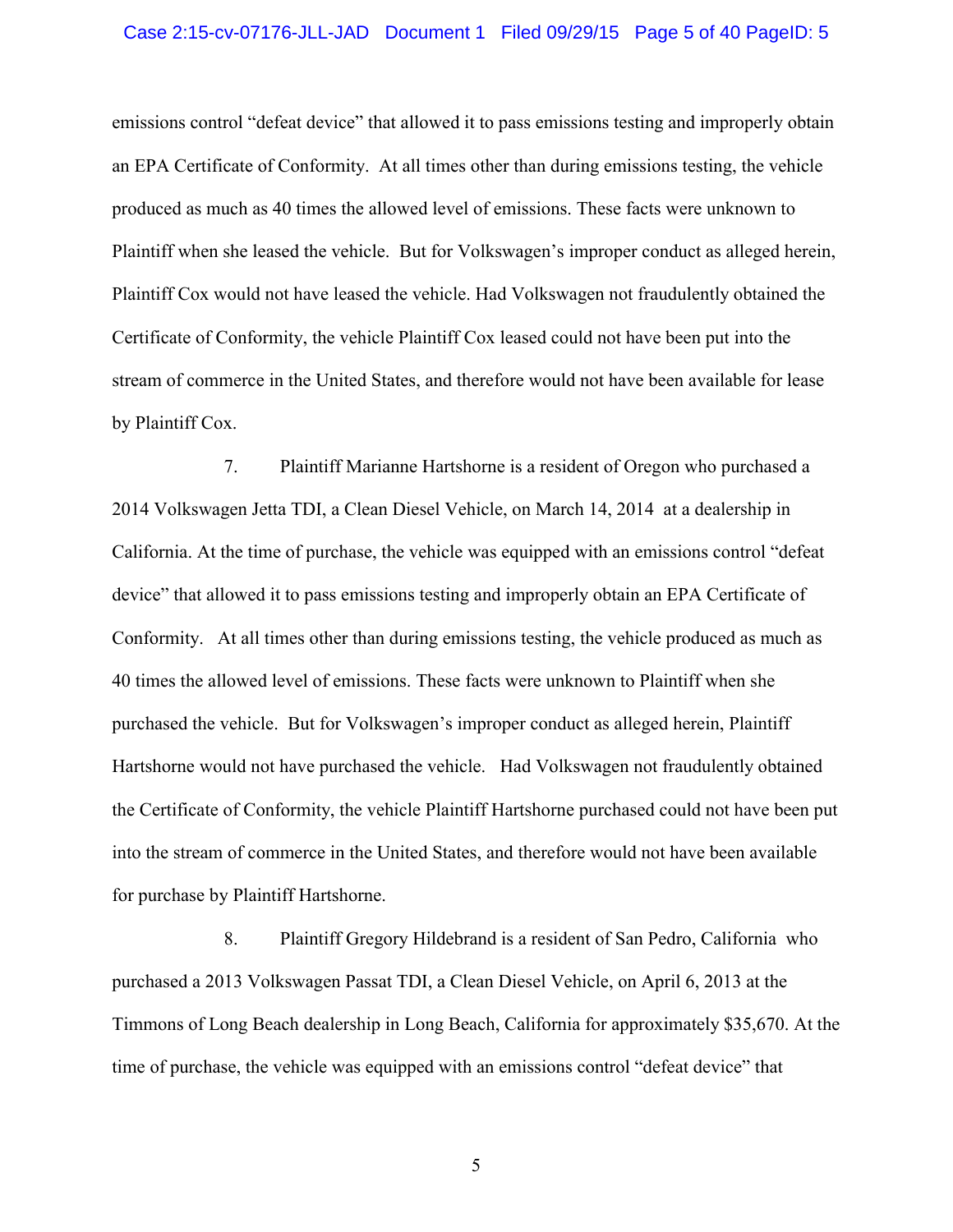#### Case 2:15-cv-07176-JLL-JAD Document 1 Filed 09/29/15 Page 6 of 40 PageID: 6

allowed it to pass emissions testing and improperly obtain an EPA Certificate of Conformity. At all times other than during emissions testing, the vehicle produced as much as 40 times the allowed level of emissions. These facts were unknown to Plaintiff when he purchased the vehicle. But for Volkswagen's improper conduct as alleged herein, Plaintiff Hildebrand would not have purchased the vehicle. Had Volkswagen not fraudulently obtained the Certificate of Conformity, the vehicle could not have been put into the stream of commerce in the United States, and therefore would not have been available for purchase by Plaintiff Hildebrand.

#### **C. Defendant**

9. Defendant Volkswagen Group of America, Inc. is a corporation organized under the laws of New Jersey, with its principal place of business at 2200 Ferdinand Porsche Dr., Herndon, Virginia 20171.

10. At all relevant times, Volkswagen manufactured or imported, distributed, sold, leased, and warranted the Clean Diesel Vehicles under the Volkswagen and Audi brand names throughout the United States. Volkswagen and/or its agents or contractors designed the "CleanDiesel" engines and engine control systems in the Clean Diesel Vehicles, including the "defeat device." Volkswagen also developed and disseminated the owners' manuals and warranty booklets, advertisements, and other promotional materials relating to the Clean Diesel Vehicles.

### **JURISDICTION AND VENUE**

11. This Court has jurisdiction over the subject matter of this action pursuant to the Class Action Fairness Act ("CAFA"), 28 U.S.C. § 1332(d). The proposed Class consists of 100 or more members; the amount in controversy exceeds \$5,000,000, exclusive of costs and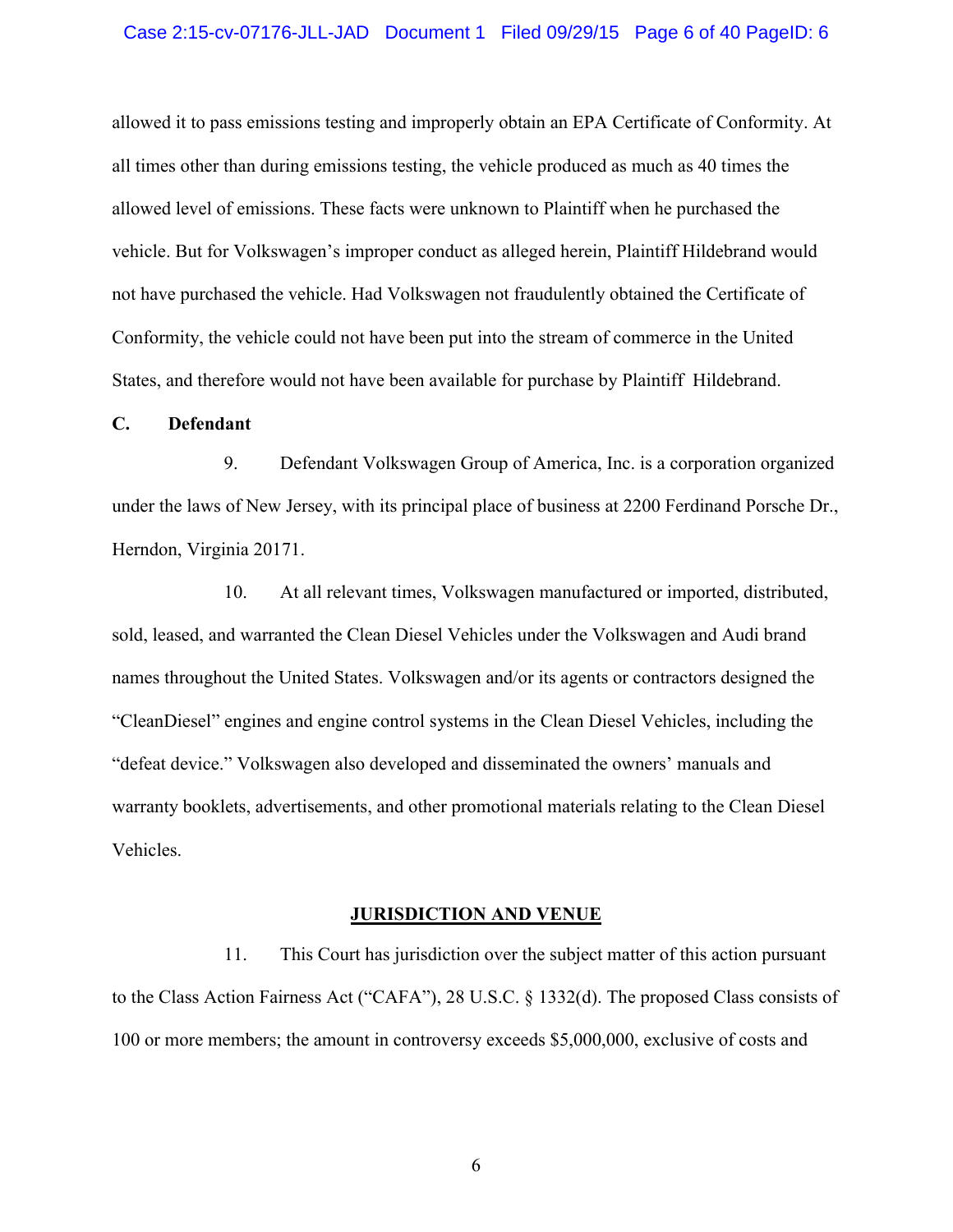### Case 2:15-cv-07176-JLL-JAD Document 1 Filed 09/29/15 Page 7 of 40 PageID: 7

interest; and minimal diversity exists. This Court also has supplemental jurisdiction over the state law claims pursuant to 28 U.S.C. § 1367.

12. This Court has personal jurisdiction over Defendant because it is a citizen of New Jersey and does business in New Jersey.

13. Venue is proper in this District under 28 U.S.C. § 1391(b) because (1) Defendant is a resident of the District and (2) a substantial part of the events or omissions giving rise to the claims occurred and/or emanated from this District.

## **FACTUAL ALLEGATIONS**

### **A. Defendant's Wrongful Course of Conduct**

14. For years, Volkswagen has advertised its Clean Diesel Vehicles as lowemission, high-performance and fuel-efficient cars. In fact, this has been the primary thrust of the company's marketing efforts in the United States. Volkswagen has been extremely successful in this marketing campaign and has become the largest seller of diesel passenger vehicles in the United States.

15. Because of consumer desire for low-emission, fuel-efficient and highperformance vehicles, Defendant's success is largely based on its promotion of its diesel cars as "clean" and environmentally-friendly vehicles. The very name Volkswagen has given to the engines used by these vehicles --- "CleanDiesel" --- demonstrates the company's focus on appealing to the segment of the consumer market interested in low-emission vehicles. At the same time, Volkswagen publicly represents itself through advertising and its own literature as a company dedicated to environmental responsibility.

16. To support these claims, Volkswagen highlights the fact that the *Green Car Journal* named the Audi A3 TDI and VW Jetta TDI the 2010 Green Car of the Year and the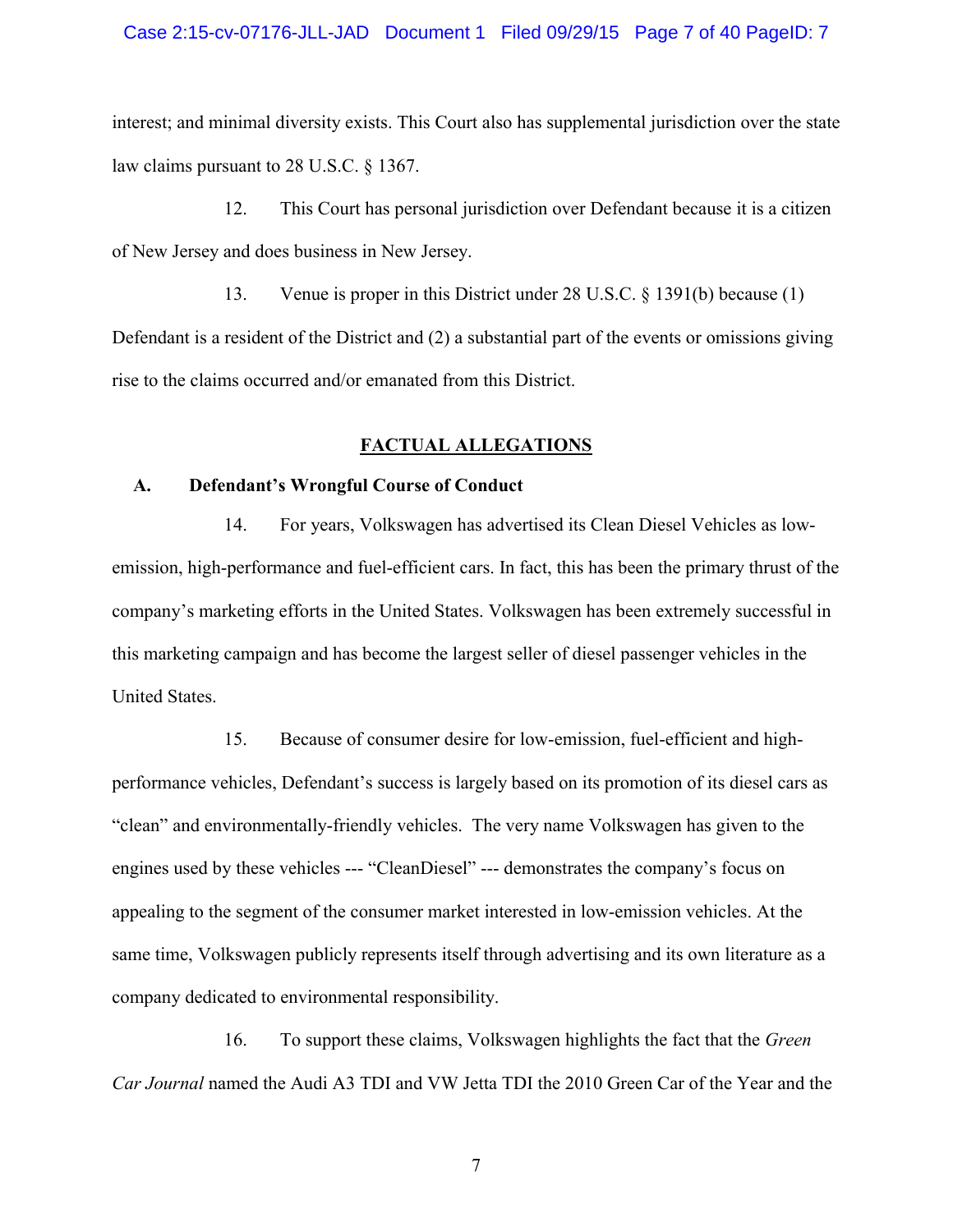#### Case 2:15-cv-07176-JLL-JAD Document 1 Filed 09/29/15 Page 8 of 40 PageID: 8

2009 Green Car of the Year, respectively. In addition, Defendant sponsored a website to promote its "clean" diesel technology, stating that the technology reduces smog and "meets the highest standards in all 50 states, thanks to ultra-low sulfur diesel (ULSD) fuel and innovative engine technology that burns cleaner." (See www.clearlybetterdiesel.org.)

17. Unfortunately for consumers who bought Volkswagen's Clean Diesel Vehicles --- and for people who breathe the air into which they emit illegal amounts of pollutants --- the technology was not in fact "clean." Instead, Volkswagen designed and sold cars that emit pollutants at unconscionably high and unlawful levels. Volkswagen's sale and lease of its diesel vehicles is unlawful because, among other things, the Clean Air Act ("CAA") mandates that every engine and motor vehicle that is sold or leased within the United States must meet a set of emission standards and conformity requirements. In order to sell or lease its Clean Diesel Vehicles in the United States, Volkswagen was required to demonstrate that the vehicles were compliant with the CAA (and all applicable EPA regulations). A company may introduce vehicles into the stream of commerce in the United States only after the EPA issues a "Certificate of Conformity" authorizing production and sale in the United States. In this case, the diesel engines designed by Volkswagen were never in conformity with the CAA or EPA regulations and were, in fact, designed not to conform. Nonetheless, Volkswagen submitted applications for Certificates of Conformity to the EPA in which Volkswagen intentionally misrepresented that the vehicles were EPA Compliant when they were not. On this basis, the EPA issued Certificates of Compliance.

18. On September 18, 2015, the EPA issued a Notice of Violation ("NOV"). The NOV explains that Defendant has installed sophisticated software in the Volkswagen and Audi Clean Diesel Vehicles distributed by Defendant in the United States that detects when the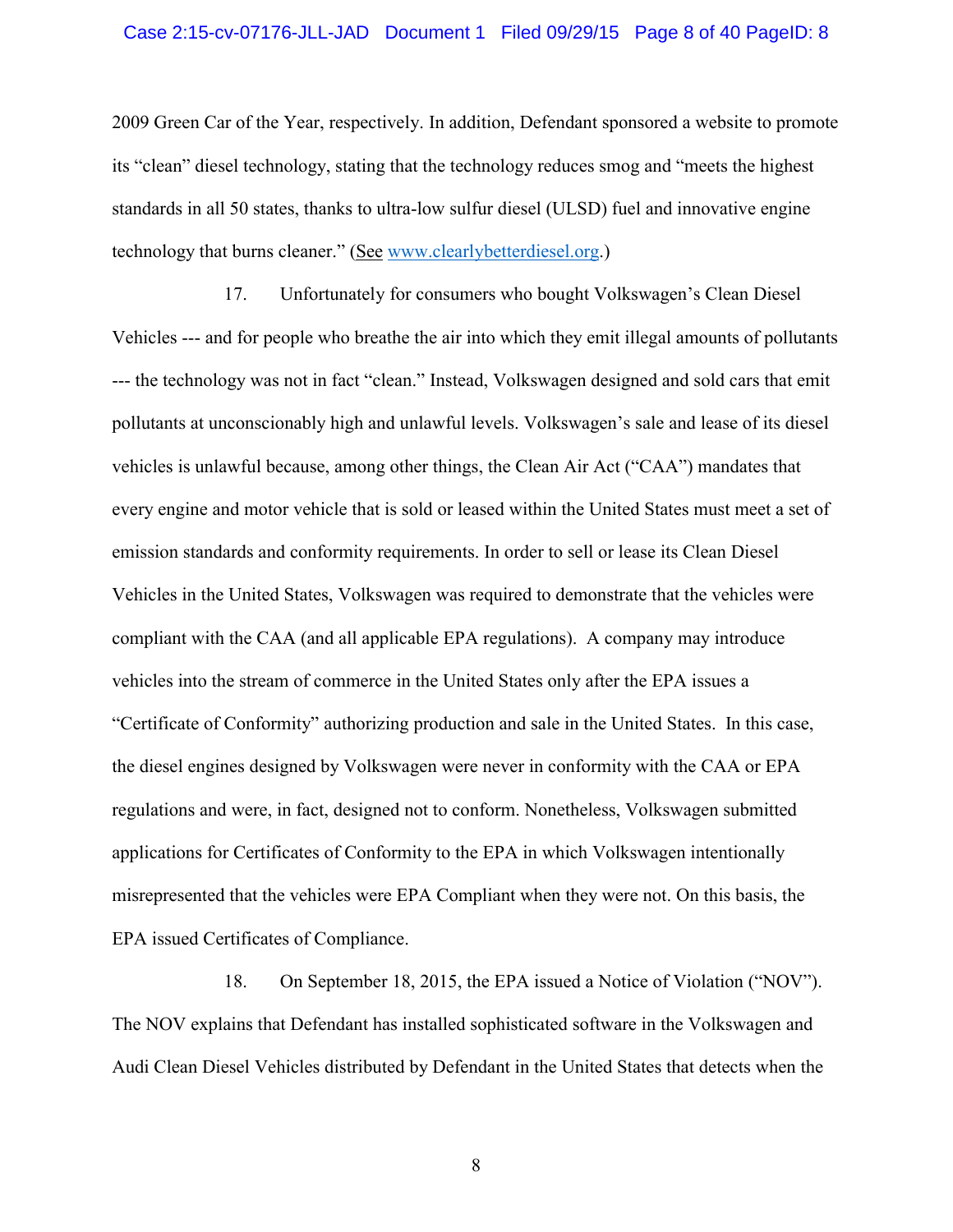### Case 2:15-cv-07176-JLL-JAD Document 1 Filed 09/29/15 Page 9 of 40 PageID: 9

vehicle is undergoing official emissions testing and turns full emissions controls on only during the test. At all other times that the vehicle is running, however, the emissions controls are deactivated, meaning that pollution is freely released into the environment at levels that far exceed those allowed by federal and state clean air regulations. This software used by Volkswagen is a "defeat device" as defined by the CAA. Such defeat devices are specifically outlawed by the EPA in its regulations. A true and correct copy of the EPA's NOV is attached to this complaint as **Exhibit A**.

19. Most modern engines, including Volkswagen's "CleanDiesel" engines, use computerized engine control systems to monitor sensors throughout a car's engine and exhaust systems to ensure optimal performance and efficiency. This can include controlling fuel injection and valve and ignition timing, and operating the engine's turbocharger. These engine control computers also receive data from sensors in the car's exhaust system measuring the amounts of chemical substances included in the car's exhaust. That data provides a measure of the engine's operation and efficiency, and is used by the engine control system to ensure the desired performance and efficiency.

20. Because modern cars include these computers and sensors throughout the car's systems, emissions testing sometimes uses a car's existing sensors to measure the presence of pollutants and track compliance with EPA and state emissions standards. Emissions testing stations plug a diagnostic device into the car's on-board diagnostics ("OBD II") port and use the car's exhaust sensors during the testing procedure to measure the substances emitted. Some states, instead of or in addition to an OBD II diagnostic device, use a measurement probe inserted into the car's exhaust pipe to measure the chemicals emitted.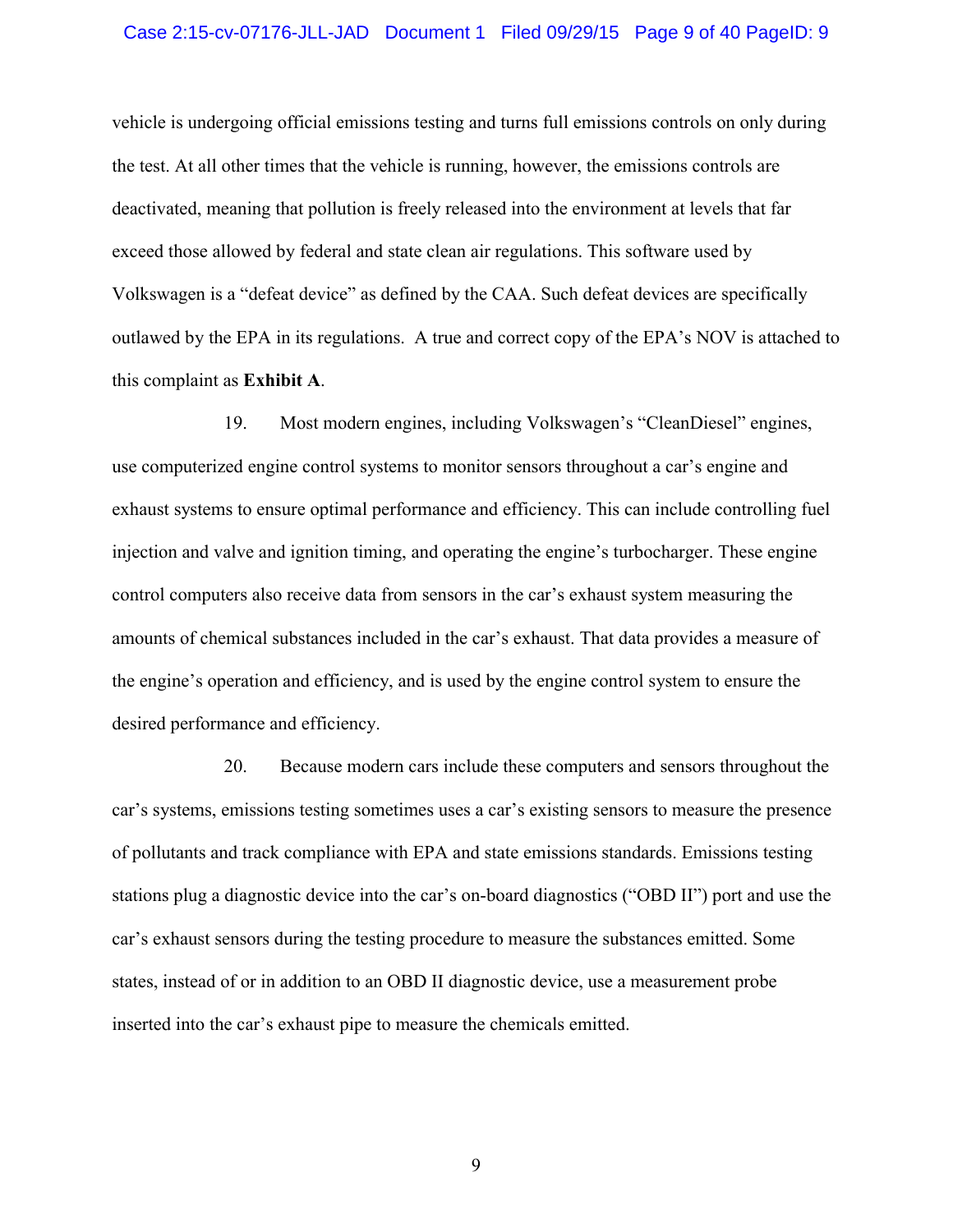21. Volkswagen programmed the engine control computers in the Clean Diesel Vehicles with software that detects when the cars are undergoing emissions testing, and then operates the car's engine and exhaust systems to ensure that emissions comply with EPA standards during the test. When the car is not being tested (i.e., under normal operating conditions), the engine control systems operate the vehicle in a manner that does not comply with EPA emissions requirements.

22. In short, this software allows Defendant's Clean Diesel Vehicles to momentarily meet emissions standards in labs or state testing stations, while permitting the vehicles to emit nitrogen oxides (NOx) during the normal operation of the vehicles at up to 40 times the standard allowed under United States laws and regulations.

23. NOx pollution contributes to nitrogen dioxide, ground-level ozone, and fine particulate matter. Exposure to these pollutants has been linked to serious health dangers, including asthma attacks and other serious respiratory illnesses. In particular, children, the elderly and people with pre-existing respiratory illness are at an acute risk of adverse health effects from these pollutants.

## **B. Consumers Have Been Damaged by Volkswagen's Conduct**

24. Defendant charges substantial premiums for the Clean Diesel Vehicles. Although the EPA has ordered Defendant to recall the Clean Diesel Vehicles, purchasers of the Clean Diesel Vehicles have suffered and will continue to suffer significant harm. First, Volkswagen has unlawfully offered its Clean Diesel Vehicles for sale or lease. Had Volkswagen not fraudulently used the defeat device to falsify the outcome of emissions testing of the Clean Diesel Vehicles, it could not have obtained a Certificate of Conformity for the Clean Diesel Vehicles. Second, Volkswagen will not be able to make the Clean Diesel Vehicles comply with emissions standards without substantially degrading their promised performance characteristics,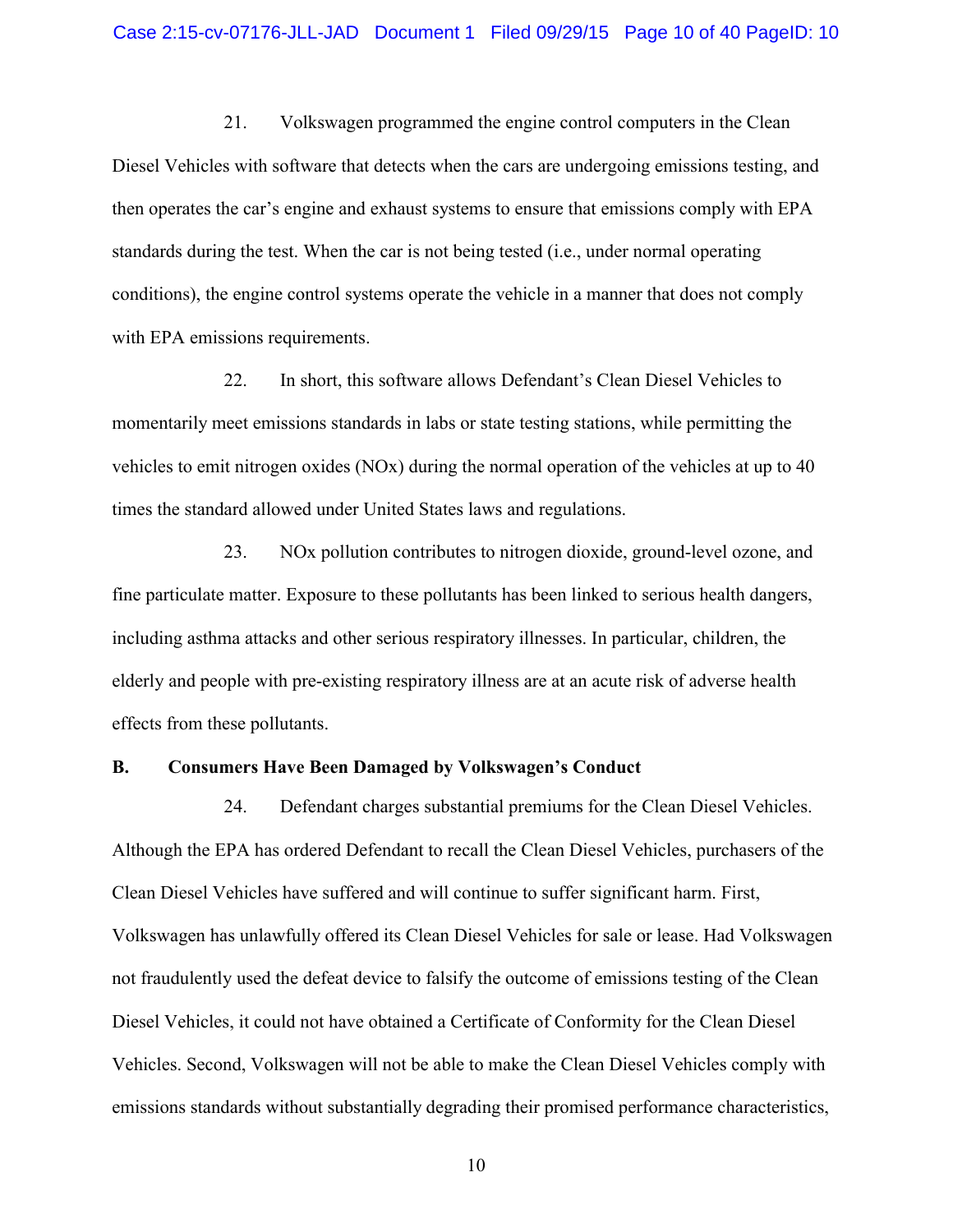### Case 2:15-cv-07176-JLL-JAD Document 1 Filed 09/29/15 Page 11 of 40 PageID: 11

including their horsepower and fuel efficiency. As a result, even if Volkswagen were able now to make Class members' Clean Diesel Vehicles comply with required emission standards, Class members will nonetheless suffer injury and damages because their vehicles will no longer perform as advertised and as they did when purchased or leased.

25. In the event Volkswagen is able make its Clean Diesel Vehicles comply with current EPA emissions standards and Class members are required to keep their purchased or leased vehicles, the value of every such Clean Diesel Vehicle to Plaintiffs and the Nationwide Class will be diminished .

26. As a result of Volkswagen's unfair, deceptive and fraudulent business practices, and its failure to disclose that under normal operating conditions the Clean Diesel Vehicles emit far more than the allowed pollution levels, owners and lessees of the Clean Diesel Vehicles have suffered losses in money and/or property.

27. Even if the Clean Diesel Vehicles had been legally offered for sale, which they were not, Plaintiffs and the Nationwide Class would not have purchased or leased those vehicles if they had known of the defeat devices and the impact such devices had on emissions, fuel economy or performance. When and if Volkswagen recalls the Clean Diesel Vehicles and degrades the CleanDiesel engine performance in an attempt to make the Clean Diesel Vehicles compliant with EPA emission standards, Plaintiffs will be required to spend more on fuel and will not benefit from the advertised performance characteristics of their vehicles. Moreover, Clean Diesel Vehicles will necessarily be worth less in the used marketplace because of their decrease in performance and efficiency. Therefore, Volkswagen's deliberate strategy to value profit over the truth, human health and the environment, has caused serious harm to Plaintiffs and the Nationwide Class. This harm includes, but is not limited to, the money paid by Plaintiffs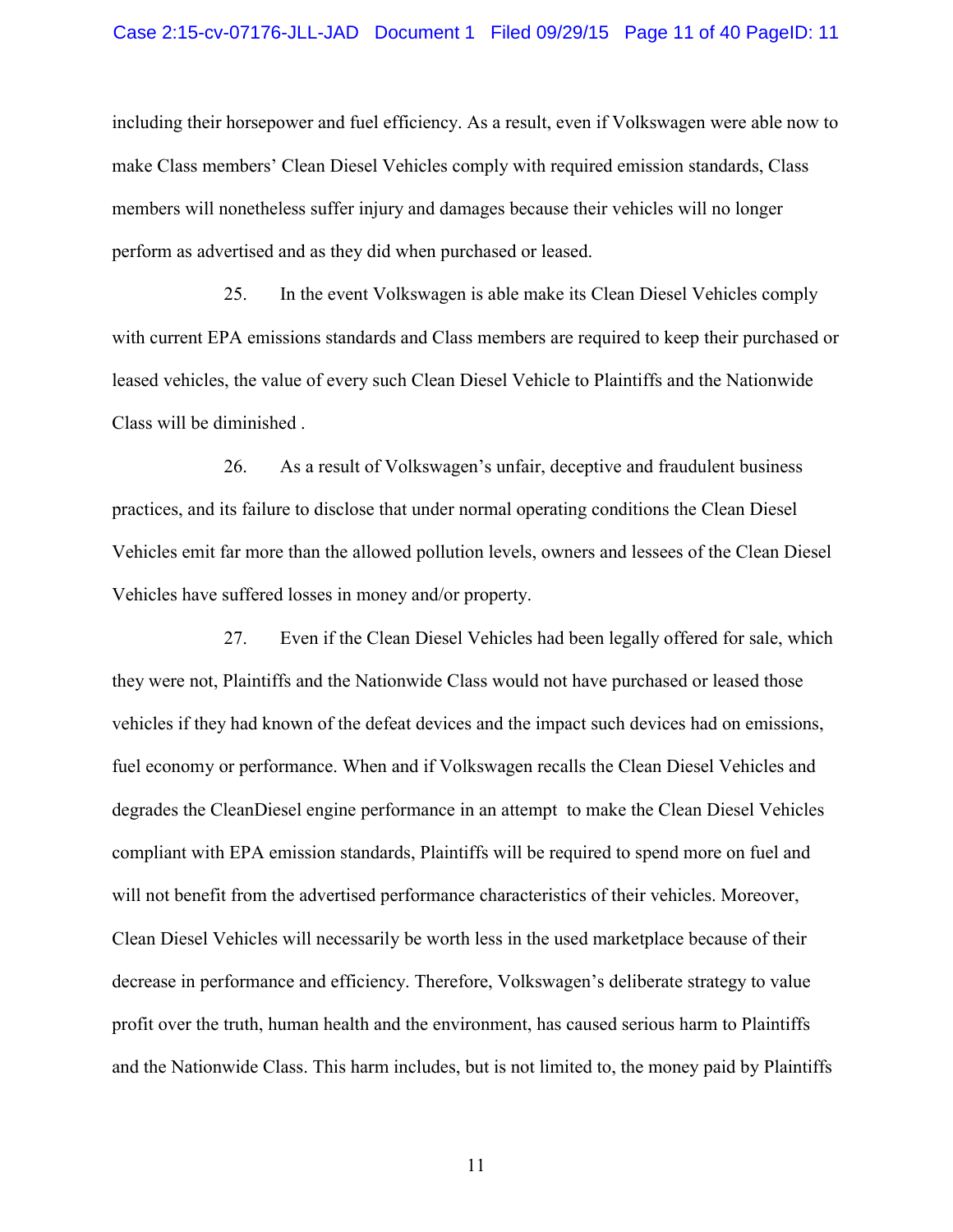#### Case 2:15-cv-07176-JLL-JAD Document 1 Filed 09/29/15 Page 12 of 40 PageID: 12

and the Nationwide Class for the purchase or lease of their Clean Diesel Vehicles or, in the alternative, the reduction in the value of these vehicles as a result of Volkswagen's misconduct.

28. Defendant's former CEO, Martin Winterkorn, has admitted Defendant's wrongdoing, saying in a statement that he was "deeply sorry that we have broken the trust of our customers and the public," and that Defendant would be suspending sales of some 2015 models. The EPA has stated that it will not issue Certificates of Compliance for 2016 vehicles with 2.0 liter diesel engines unless and until those vehicles have properly passed EPA standards. Winterkorn served as Defendant's CEO during the entire relevant time period — from January 2007 until he resigned on September 23, 2015.

## **C. Statutes of Limitations Have Been Tolled**

29. For the following reasons, any otherwise-applicable statutes of limitations have been tolled by the discovery rule with respect to all claims.

30. Through the exercise of reasonable diligence, and within any applicable statutes of limitations, Plaintiffs could not have discovered that Volkswagen was concealing and misrepresenting the true emissions levels of its vehicles, including but not limited to its use of defeat devices, and concealing the fact that the Clean Diesel Vehicles were non-compliant with EPA regulations and thus not legally available for sale or lease in the United States.

31. Only on or about September 19, 2015 did it become publicly known that the research group International Council on Clean Transportation (the "ICCT") had observed a difference between Volkswagen's emissions in testing laboratories and in normal use on the road. The ICCT brought the defeat device issue to the attention of the EPA which then conducted further tests on the vehicles, ultimately uncovering the unlawful use of the defeat device software. Volkswagen's deception with respect to its CleanDiesel engines, engine control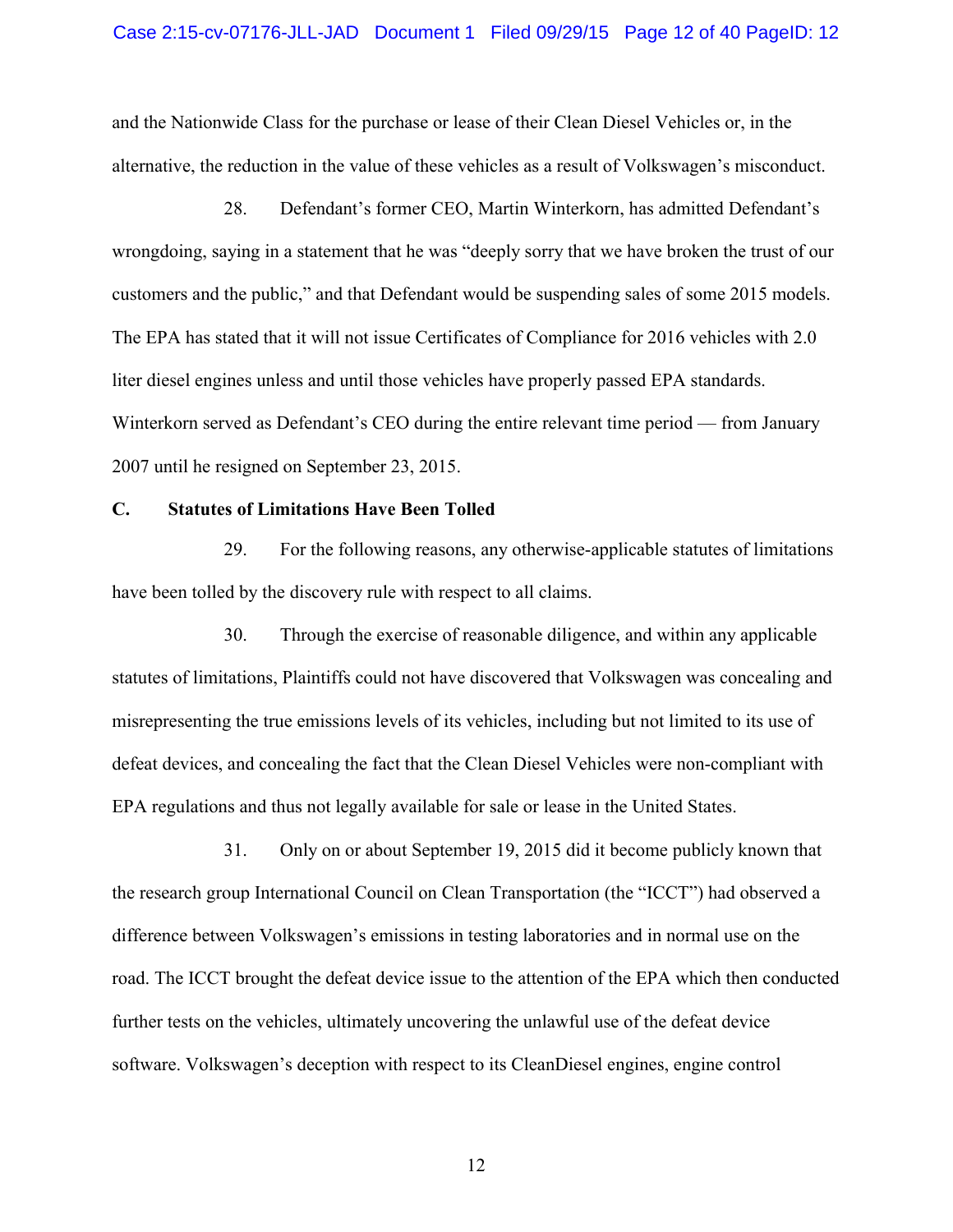### Case 2:15-cv-07176-JLL-JAD Document 1 Filed 09/29/15 Page 13 of 40 PageID: 13

systems, fuel economy, performance and emission representations and the existence of "defeat devices" was painstakingly concealed by Defendant from consumers and regulators alike.

32. Plaintiffs could not have reasonably discovered, and did not know of facts that would have caused a reasonable person to suspect, that Volkswagen intentionally had failed to report information within its knowledge to federal and state authorities, its dealerships, or consumers.

33. Likewise, a reasonable and diligent investigation could not have disclosed that Volkswagen had information in its sole possession about the existence of its sophisticated emissions deception and that it had concealed that information.

34. Throughout the relevant time period, all applicable statutes of limitations have been tolled by Volkswagen's knowing and active fraudulent concealment and denial of the facts alleged in this Complaint.

35. Volkswagen was under a continuing duty to disclose to Plaintiffs and the Nationwide Class the truth about the emissions from Clean Diesel Vehicles: that at the time of sale or lease, the vehicles were not legally available for sale or lease because they failed to comply with federal and state regulations and laws.

36. Instead of disclosing the wrongful conduct alleged herein, Volkswagen falsely represented that its vehicles complied with federal and state emissions standards.

37. Volkswagen therefore is estopped from relying on any statutes of limitations in defense of this action.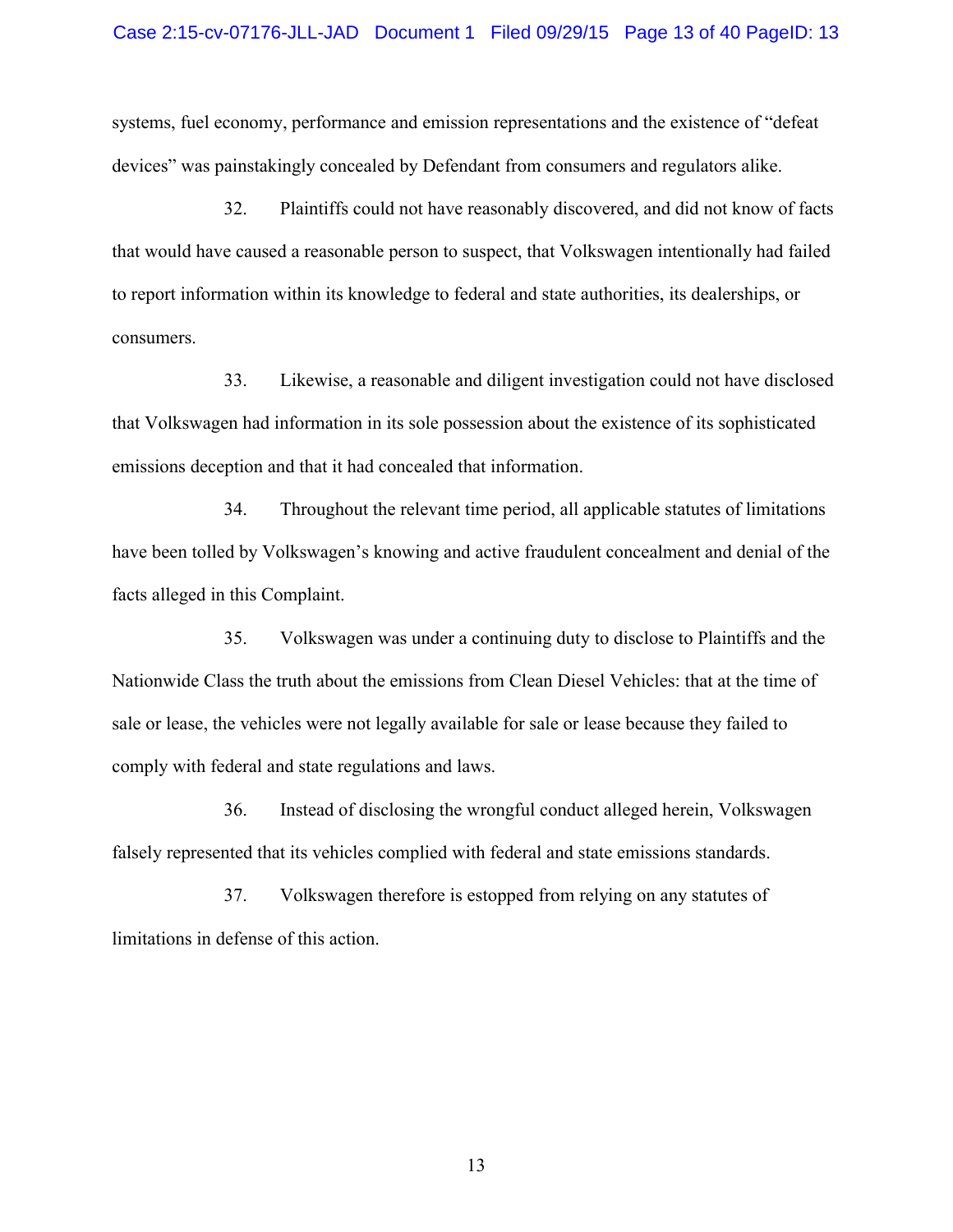# **CLASS ACTION ALLEGATIONS**

38. Plaintiffs bring this action as a class action on behalf of themselves and all

others similarly situated under Rule 23 of the Federal Rules of Civil Procedure. This class action

is brought on behalf of the following Class and Subclasses:

## **A. The Nationwide Class (the "Class")**

All persons or entities in the United States who are current or former owners and/or lessees of a "Clean Diesel Vehicle" from the following model years: model years 2009-2015 for the diesel Volkswagen Beetle, diesel Volkswagen Golf, diesel Volkswagen Jetta and diesel Audi A3, and model years 2012-2015 for the diesel Volkswagen Passat.

## **B. The "California Subclass"**

All persons or entities in the State of California who are current or former owners and/or lessees of a "Clean Diesel Vehicle" from the following model years: model years 2009-2015 for the diesel Volkswagen Beetle, diesel Volkswagen Golf, diesel Volkswagen Jetta and diesel Audi A3, and model years 2012-2015 for the diesel Volkswagen Passat.

## **C. The Oregon Subclass**

All persons or entities in the State of Oregon who are current or former owners and/or lessees of a "Clean Diesel Vehicle" from the following model years: model years 2009-2015 for the diesel Volkswagen Beetle, diesel Volkswagen Golf, diesel Volkswagen Jetta and diesel Audi A3, and model years 2012-2015 for the diesel Volkswagen Passat.

39. Excluded from the Class and Subclasses are Volkswagen and its

subsidiaries and affiliates; all persons who make a timely election to be excluded from the Class

and Subclasses; governmental entities and the judge to whom this case is assigned and his/her

immediate family. Plaintiffs reserve the right to revise the definitions of the Class and Subclasses

based upon information learned through discovery and/or further investigation.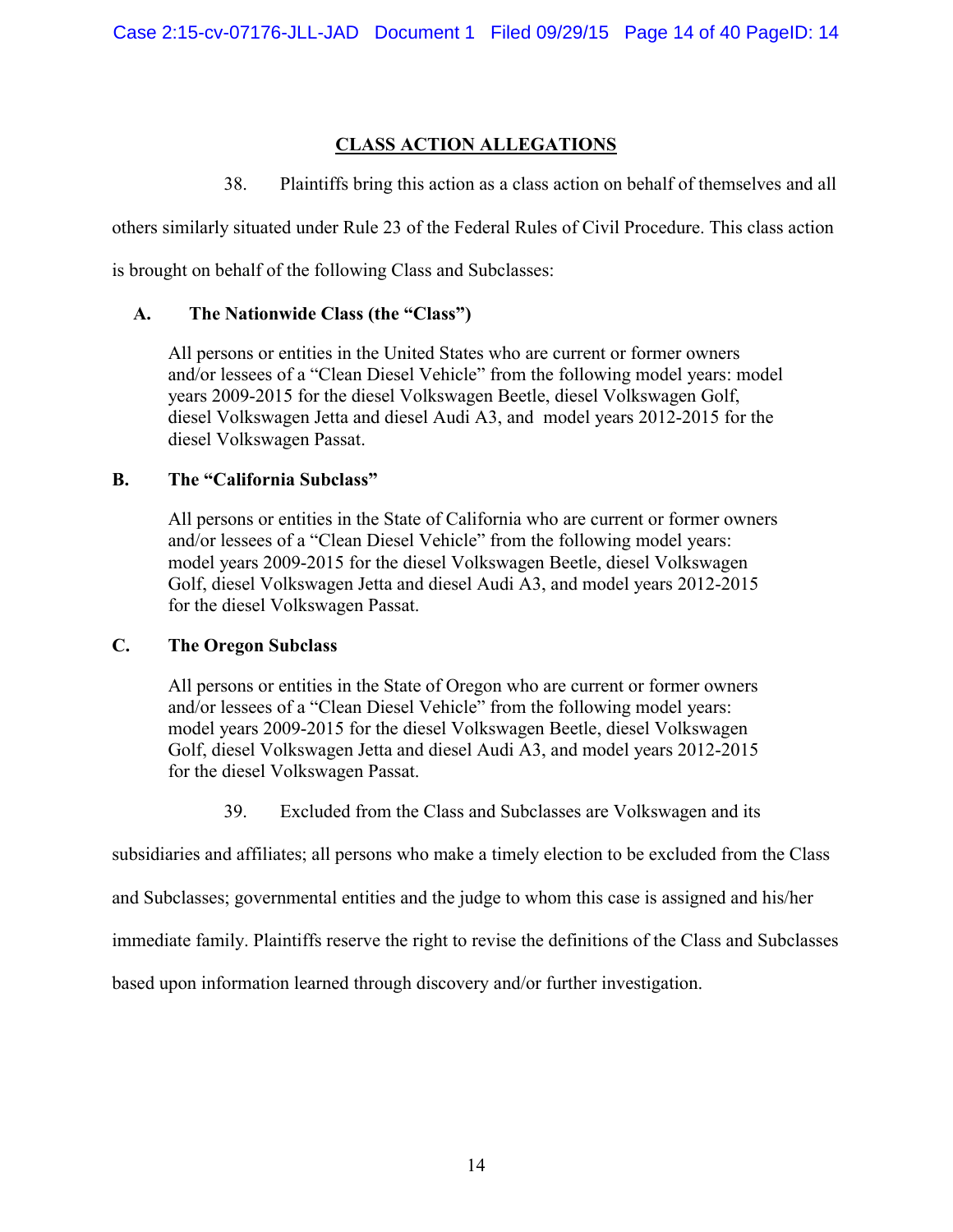40. Certification of Plaintiffs' claims for class-wide treatment is appropriate because Plaintiffs can prove the elements of their claims on a class-wide basis using the same evidence as would be used to prove those elements in individual actions alleging the same claim.

41. This action may be properly maintained on behalf of the Class and Subclasses proposed herein under Federal Rule of Civil Procedure 23.

42. The members of the Class and each Subclasses are so numerous that joinder of all members is impracticable. Nearly half a million Clean Diesel Vehicles were sold or leased in the United States during the relevant time period. While the exact number of members of the Class and each Subclass is unknown to Plaintiffs at this time, and can only be ascertained through appropriate discovery, Plaintiffs believe that there are thousands of members of the Class and Subclasses. Absent members of the Class and Subclasses may be identified from records maintained by Volkswagen and appropriate state agencies and may be notified of the pendency of this action by mail or by using a form of notice similar to that customarily used in consumer class actions.

43. Plaintiffs' claims are typical of the claims of the members of the Class and Subclasses, because all members were similarly affected by Volkswagen's wrongful course of conduct alleged herein.

44. Plaintiffs will fairly and adequately protect the interests of the Class and Subclasses and have retained counsel competent and experienced in class and consumer litigation.

45. Common questions of law and fact exist as to all members of the Class and Subclasses and predominate over any questions solely affecting individual Class and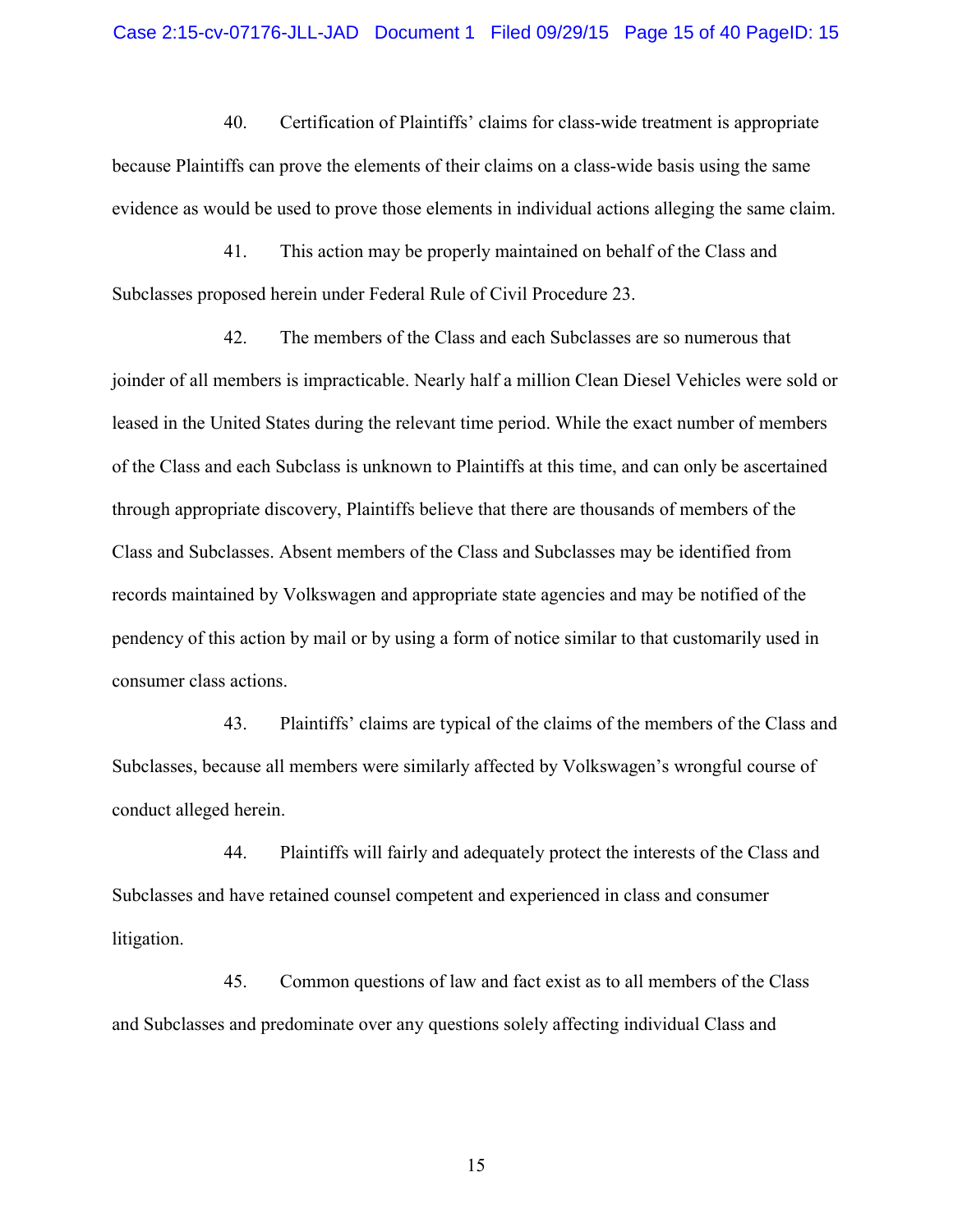Subclass members. Among the questions of law and fact common to the Class and Subclasses are:

(a) Whether Volkswagen engaged in the conduct alleged herein;

(b) Whether Volkswagen designed, advertised, marketed, imported, distributed, leased, sold or otherwise placed Clean Diesel Vehicles into the stream of commerce in the United States, and if so, whether Volkswagen obtained the required Certificates of Conformity by deception;

(c) Whether the CleanDiesel engine system in the Clean Diesel Vehicles contains a defect or device that does not comply with EPA requirements;

(d) Whether the CleanDiesel engine system in the Clean Diesel Vehicles can be made to comply with EPA standards without substantially degrading the performance, fuel economy and/or efficiency of the Clean Diesel Vehicles;

(e) Whether Volkswagen was aware of the "defeat device" and, if so, for how long Volkswagen was so aware;

(f) Whether Volkswagen designed, manufactured, imnported, marketed and/or distributed Clean Diesel Vehicles with a "defeat device";

(g) Whether Volkswagen's conduct violates consumer protection statutes, warranty laws, and other laws and regulations as asserted herein;

(h) Whether Plaintiffs and the other Class and Subclass members overpaid for their Clean Diesel Vehicles;

(i) Whether Plaintiffs and the other Class and Subclass members are entitled to equitable relief, including but not limited to restitution or injunctive relief; and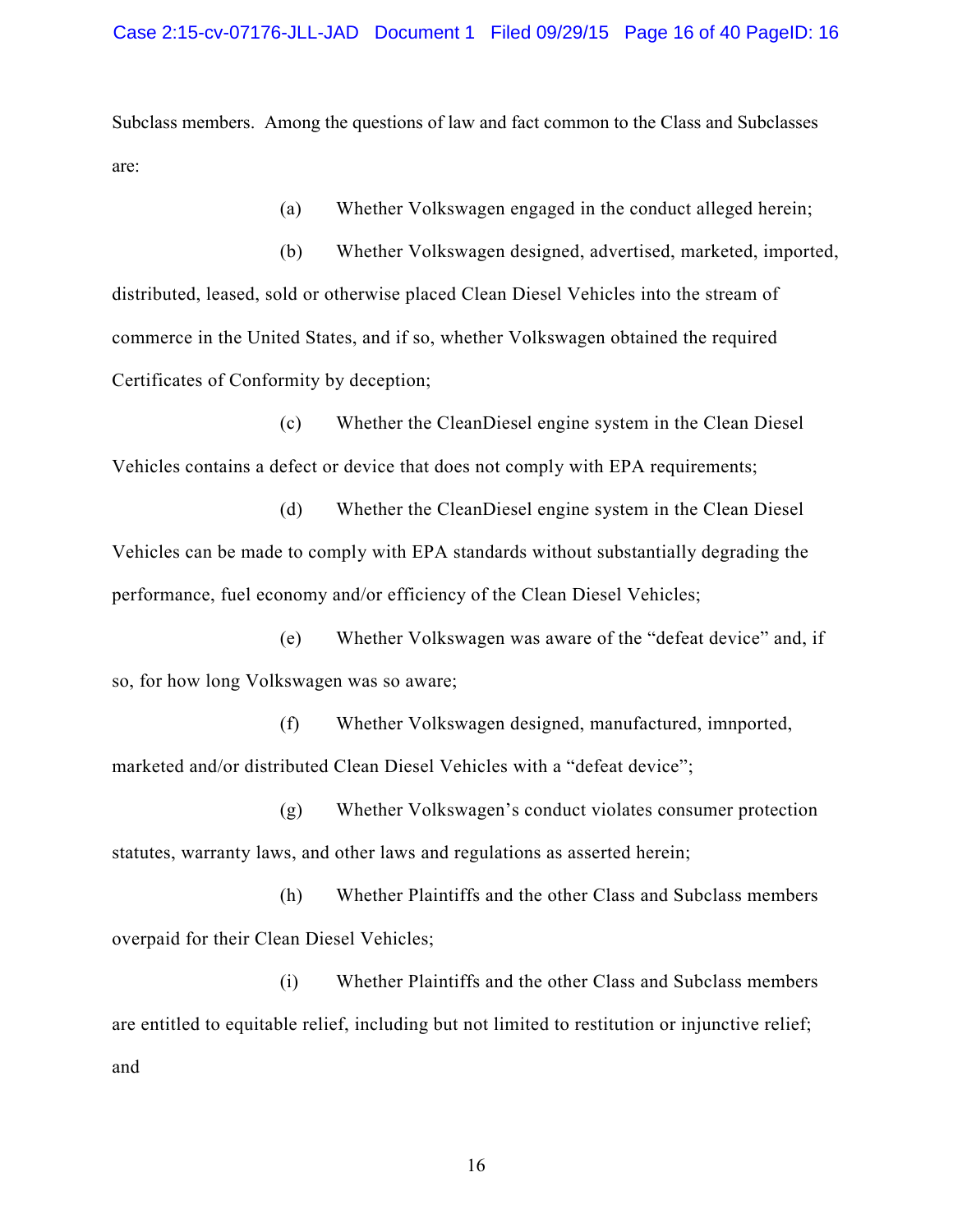(j) Whether Plaintiffs and the other Class and Subclass members are entitled to damages and other monetary relief and, if so, in what amount.

46. Volkswagen has acted or refused to act on grounds generally applicable to Plaintiffs and the other members of the Class and Subclasses, thereby making appropriate final injunctive relief and declaratory relief, as described below, with respect to the Class and Subclasses as a whole pursuant to Fed.R.Civ.P. 23(b)(2).

47. A class action is superior to all other available methods for the fair and efficient adjudication of this controversy, since joinder of all members is impracticable. The expense and burden of individual litigation makes it virtually impossible as a practical matter for members of the Class and Subclasses to redress individually the wrongs done to them. There will be no difficulty in the management of this action as a class action.

## **A. Claims brought on behalf of the Nationwide Class and all Subclasses**

.

### **FIRST COUNT**

### **(Fraudulent Concealment from Consumers)**

48. Plaintiffs repeat and reallege each and every allegation contained in all prior paragraphs as though fully set forth herein.

49. Plaintiffs bring this Claim on behalf of themselves and on behalf of the members of the Nationwide Class.

50. Volkswagen intentionally concealed and suppressed material facts concerning the quality and character of the Clean Diesel Vehicles. As alleged in this Complaint, Volkswagen engaged in deception to evade federal and state vehicle emissions standards by installing software designed to conceal its vehicles' emissions of pollutants.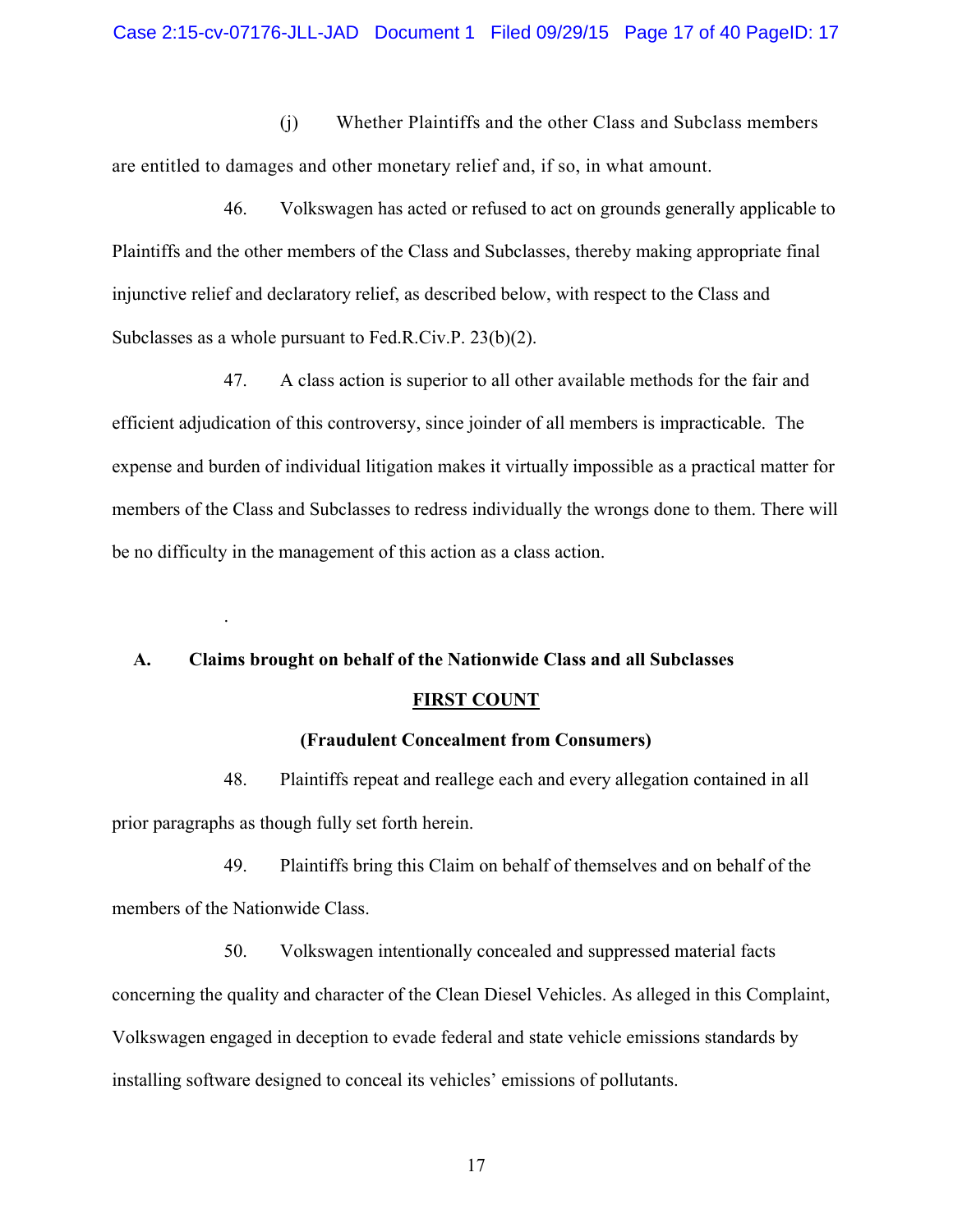#### Case 2:15-cv-07176-JLL-JAD Document 1 Filed 09/29/15 Page 18 of 40 PageID: 18

51. Upon information and belief, the software installed on the Clean Diesel Vehicles was designed to engage during emissions certification testing and to show far lower emissions than when the vehicles were actually operating under typical conditions. As a result, the Clean Diesel Vehicles passed emissions testing through deliberately-induced false readings. Upon information and belief, Volkswagen's deliberate, secret deception has resulted in noxious emissions from these vehicles at approximately 40 times applicable standards.

52. In order for Volkswagen to sell or lease its Clean Diesel Vehicles in the United States, the company was required to obtain a Certificate of Conformity from the EPA (as mandated by the CAA) for each class of vehicles. To obtain a Certificate of Conformity, Volkswagen submitted applications to the EPA representing that the Clean Diesel Vehicles complied with all relevant EPA regulations. These representations were false, because in fact the Clean Diesel Vehicles did not comply with relevant EPA regulations and were intentionally designed to thwart accurate emissions testing through the use of "defeat devices."

53. Volkswagen knew that its Clean Diesel Vehicles were not EPA Compliant and thus could not properly qualify for Certificates of Conformity. Volkswagen intentionally deceived the EPA by submitting false applications for Certificates of Conformity it knew it was not entitled to receive so that it could introduce vehicles that were not EPA Compliant into the stream of commerce in the United States. Volkswagen pursued this deception with the intent that its Clean Diesel vehicles would be sold, leased and resold to United States consumers such as Plaintiffs and members of the Nationwide Class.

54. Volkswagen knew and intended that, because the Clean Diesel Vehicles initially were offered for sale or lease through its United States dealer network, Plaintiffs and members of the Nationwide Class would reasonably believe that these vehicles were legally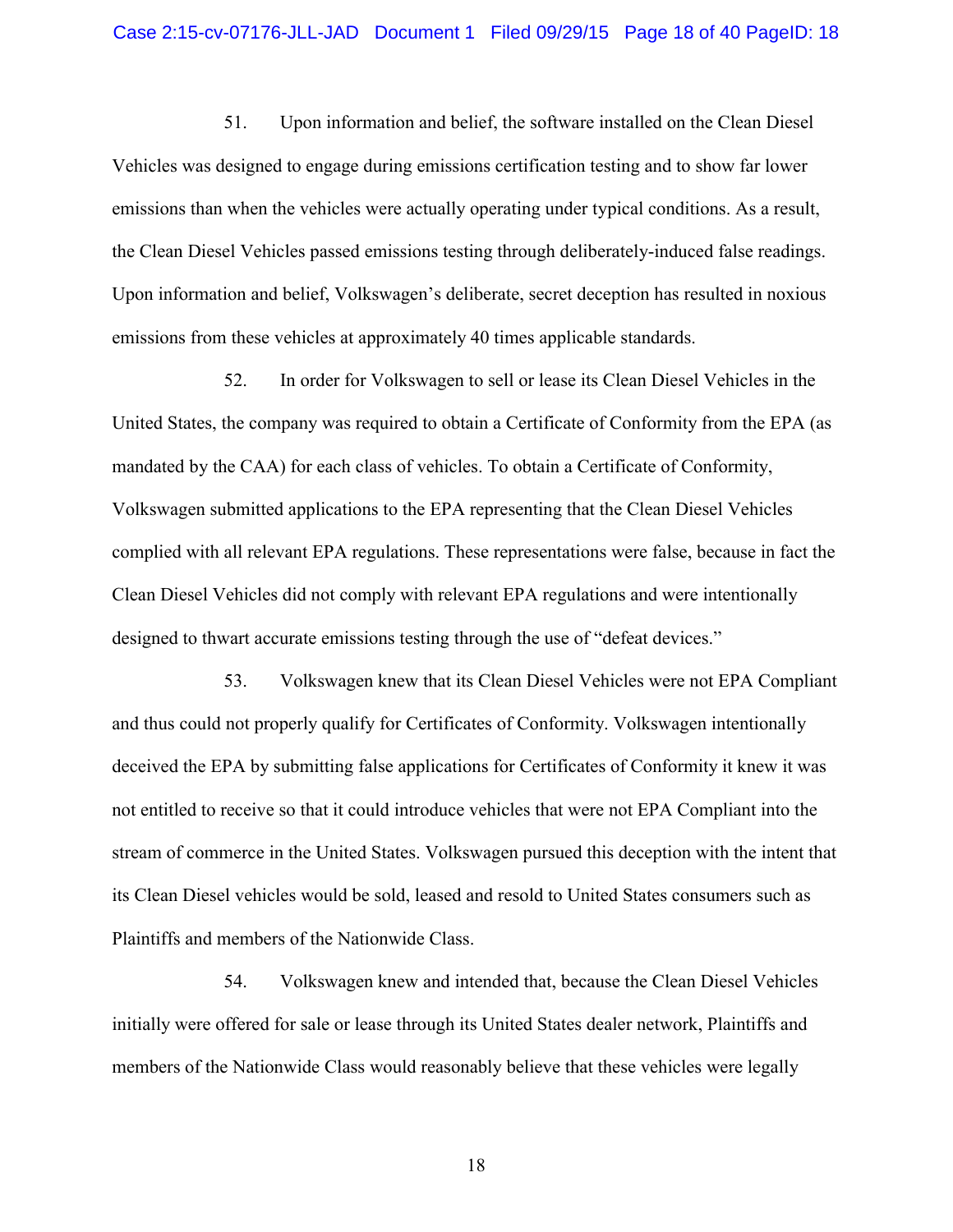#### Case 2:15-cv-07176-JLL-JAD Document 1 Filed 09/29/15 Page 19 of 40 PageID: 19

available for sale or lease in the United States. Defendant concealed the fact that the Clean Diesel Vehicles were not legally available for sale or lease in the United States because Volkswagen had knowingly obtained the Certificates of Conformity through deception, and the Clean Diesel Vehicles were not EPA Compliant.

55. It was impossible for Plaintiffs and the Nationwide Classes to purchase or lease the Clean Diesel Vehicles unless the Clean Diesel Vehicles were legally available for sale or lease in the United States. As alleged herein, Volkswagen employed sophisticated methods of deception in order to improperly introduce its Clean Diesel Vehicles into the stream of commerce in the United States, and Plaintiffs and the Nationwide Classes did not know and had no way of knowing the truth.

56. Volkswagen had a duty to disclose its emissions deception concerning the Clean Diesel Vehicles because it knew it had sole knowledge thereof and that the true facts were not reasonably discoverable by Plaintiffs.

57. Volkswagen also had a duty to disclose its emissions deception because it knowingly made affirmative representations about its vehicles' emission characteristics that were misleading, deceptive and incomplete. Volkswagen knowingly concealed and failed to disclose the additional facts set forth above regarding its emissions deception, and the actual emissions, performance and fuel economy characteristics of its Clean Diesel Vehicles.

58. Having volunteered to provide information to Plaintiffs and the Nationwide Class, Volkswagen had the duty to disclose the entire truth. These omitted and concealed facts were material because they directly affected the merchantability of the Clean Diesel Vehicles in the United States.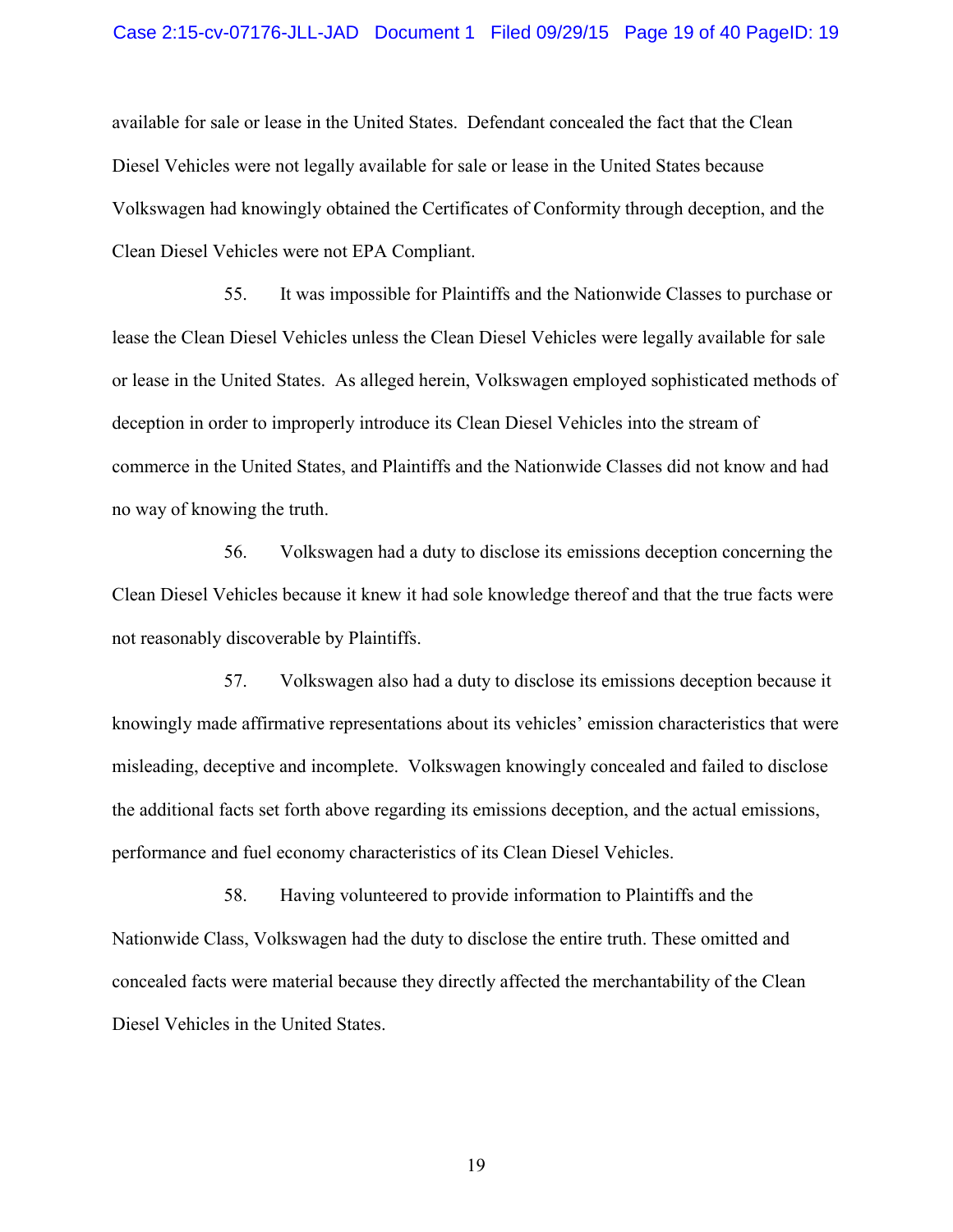59. Volkswagen actively concealed and/or suppressed these material facts, in whole or in part, and profited from this concealment at the expense of Plaintiffs and the Nationwide Class.

60. Upon information and belief, Volkswagen has still not made full and adequate disclosures, and continues to conceal material information regarding the emissions characteristics of its referenced vehicles and its emissions deception.

61. Plaintiffs and the Nationwide Class were unaware of the omitted material facts referenced herein, and were justified in purchasing or leasing Clean Diesel Vehicles in the belief that such vehicles were legally available for sale in the United States. Because of Volkswagen's concealment and suppression of the facts, Plaintiffs and the Nationwide Class have sustained damages. Because they purchased or leased vehicles not legally available for sale or lease in the United States, all agreements effectuating such sales or leases are and were void. Plaintiffs and the Nationwide Class have been damaged in the amounts they paid for the purchase or lease of Clean Diesel Vehicles. In the alternative, Plaintiffs and the Nationwide Class now own vehicles that are diminished in value as a result of Volkswagen's concealment of the illegality of sale or lease and the true quality and quantity of those vehicles' emissions, fuel economy and performance. Disclosure of the Clean Diesel Vehicles' true performance, fuel economy and emissions characteristics would have required that they be offered at prices substantially below those paid by Plaintiffs and the Nationwide Class.

62. To the extent Plaintiffs and the Nationwide Class are required to keep their Clean Diesel Vehicles, the value of those vehicles has been diminished as a result of Volkswagen's fraudulent concealment of its emissions deception, which has severely damaged the Volkswagen and Audi brand names and made any reasonable consumer reluctant to purchase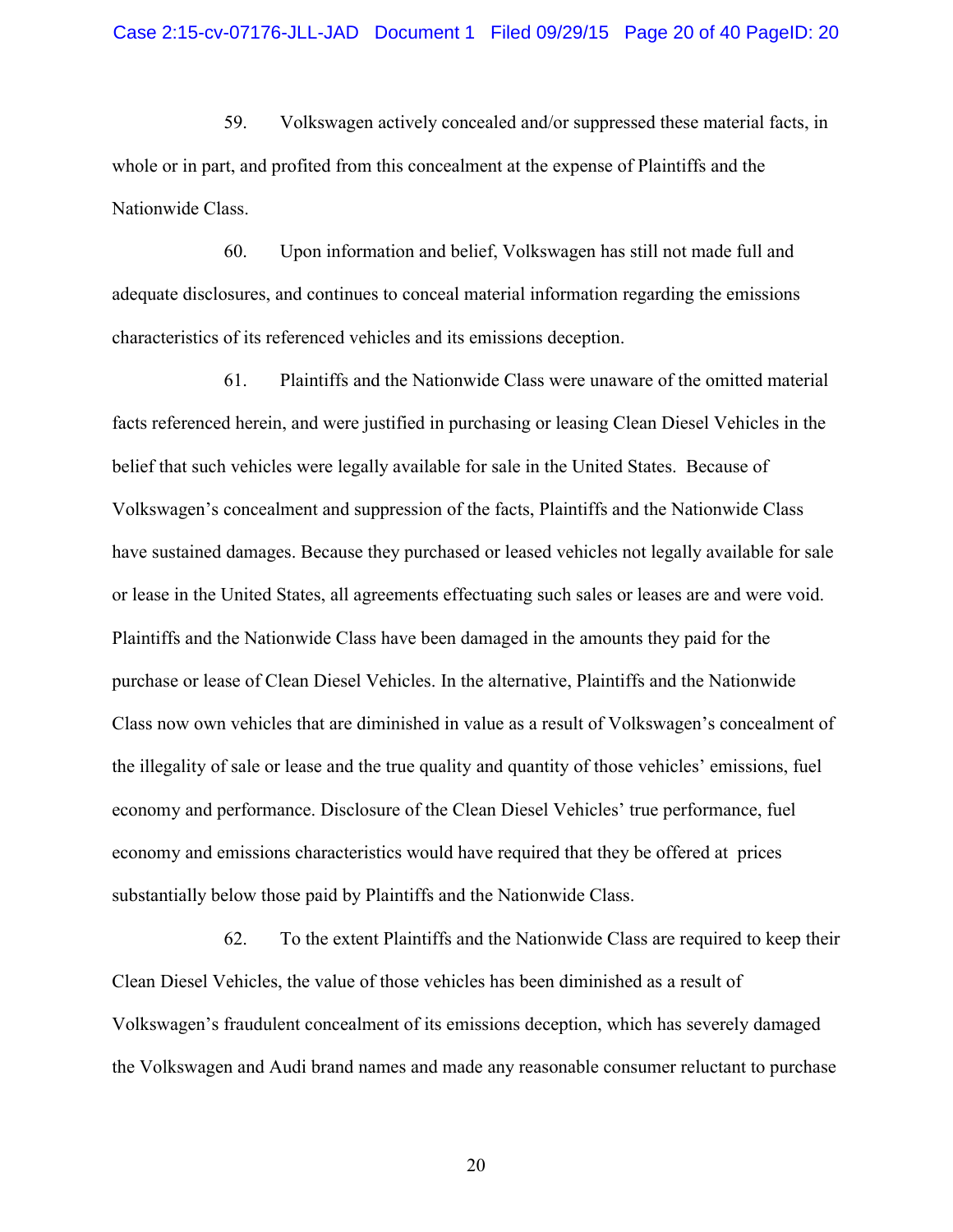### Case 2:15-cv-07176-JLL-JAD Document 1 Filed 09/29/15 Page 21 of 40 PageID: 21

any of the Clean Diesel Vehicles from Plaintiffs and the Nationwide Class, or to pay what otherwise would have been the fair market value of those vehicles if the false representations made by Defendant had been true.

63. Accordingly, Volkswagen is liable to Plaintiffs and the Nationwide Class for damages in an amount to be proven at trial.

64. Volkswagen's misconduct was wanton, malicious, oppressive and deliberate, actuated with intent to defraud and in reckless disregard of the rights of Plaintiffs and the Nationwide Class. Volkswagen made these misrepresentations in order to enrich Volkswagen, and its misconduct warrants and requires disgorgement of all benefits received and assessment of punitive damages in an amount sufficient to deter such conduct in the future.

## **SECOND COUNT**

### **(Breach of Express Warranty)**

65. Plaintiffs repeat and reallege each and every allegation contained in all prior paragraphs as though fully set forth herein.

66. Plaintiffs bring this Claim on behalf of themselves and on behalf of the members of the Nationwide Class.

67. Defendant made numerous representations, descriptions and promises to Plaintiffs and the Nationwide Class regarding the performance and emission controls of its Clean Diesel Vehicles.

68. Defendant knew or should have known that its representations, descriptions and promises were false and that its concealments would mislead Plaintiffs and the Nationwide Class. Defendant was aware that it had installed defeat devices in the vehicles for which it sought EPA certification and which it later sold or leased to Plaintiffs and the Nationwide Class.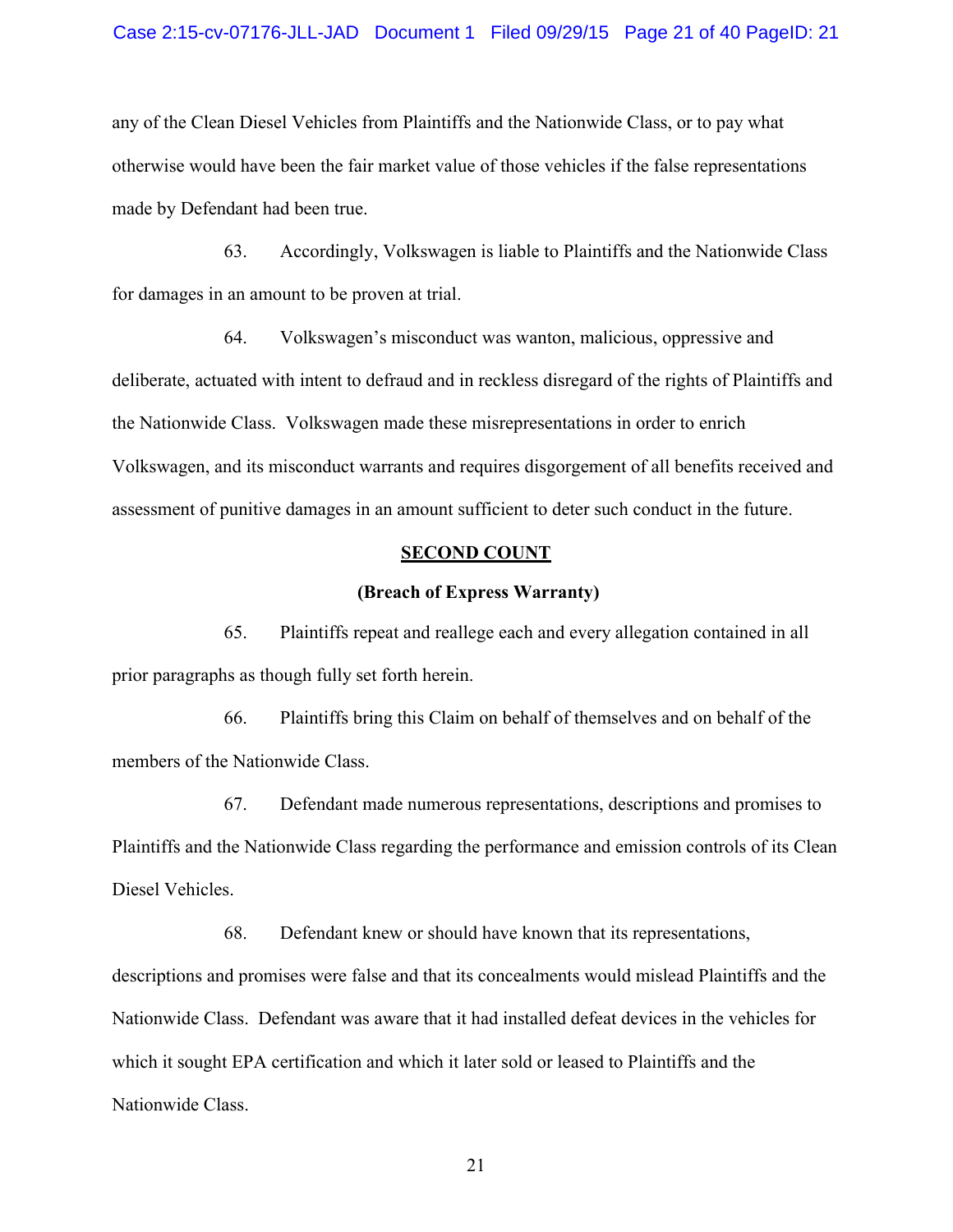### Case 2:15-cv-07176-JLL-JAD Document 1 Filed 09/29/15 Page 22 of 40 PageID: 22

69. It was impossible for Plaintiffs and the Nationwide Class to purchase or lease the Clean Diesel Vehicles without reasonably relying on Volkswagen's representations, rendered materially misleading by Volkswagen's concealment of the true facts, that they were purchasing or leasing "clean" diesel vehicles. Those vehicles, however, did not perform as warranted. Unbeknownst to Plaintiffs, those vehicles' emission reduction systems performed worse than advertised. The performance of those systems constitutes a defect. Accordingly, Volkswagen breached its express warranty by providing a product containing defects that were never disclosed to Plaintiffs and the Nationwide Class.

70. Volkswagen's express warranty provides insufficient remedies to Plaintiffs and therefore fails of its essential purpose.

71. As a direct and proximate result of Volkswagen's false and misleading representations, concealments and warranties, Plaintiffs and the Nationwide Class suffered significant damages.

### **THIRD COUNT**

### **(Unjust Enrichment)**

72. Plaintiffs repeat and reallege each and every allegation contained in all prior paragraphs as though fully set forth herein.

73. Plaintiffs bring this Claim on behalf of themselves and on behalf of the members of the Nationwide Class.

74. As a result of Defendant's misrepresentations and concealments, Plaintiffs and the Nationwide Class were induced to confer an undue benefit on Defendant.

75. Defendant was and continues to be unjustly enriched at the expense of Plaintiffs and the Nationwide Class.

76. Defendant should be required to disgorge this unjust enrichment.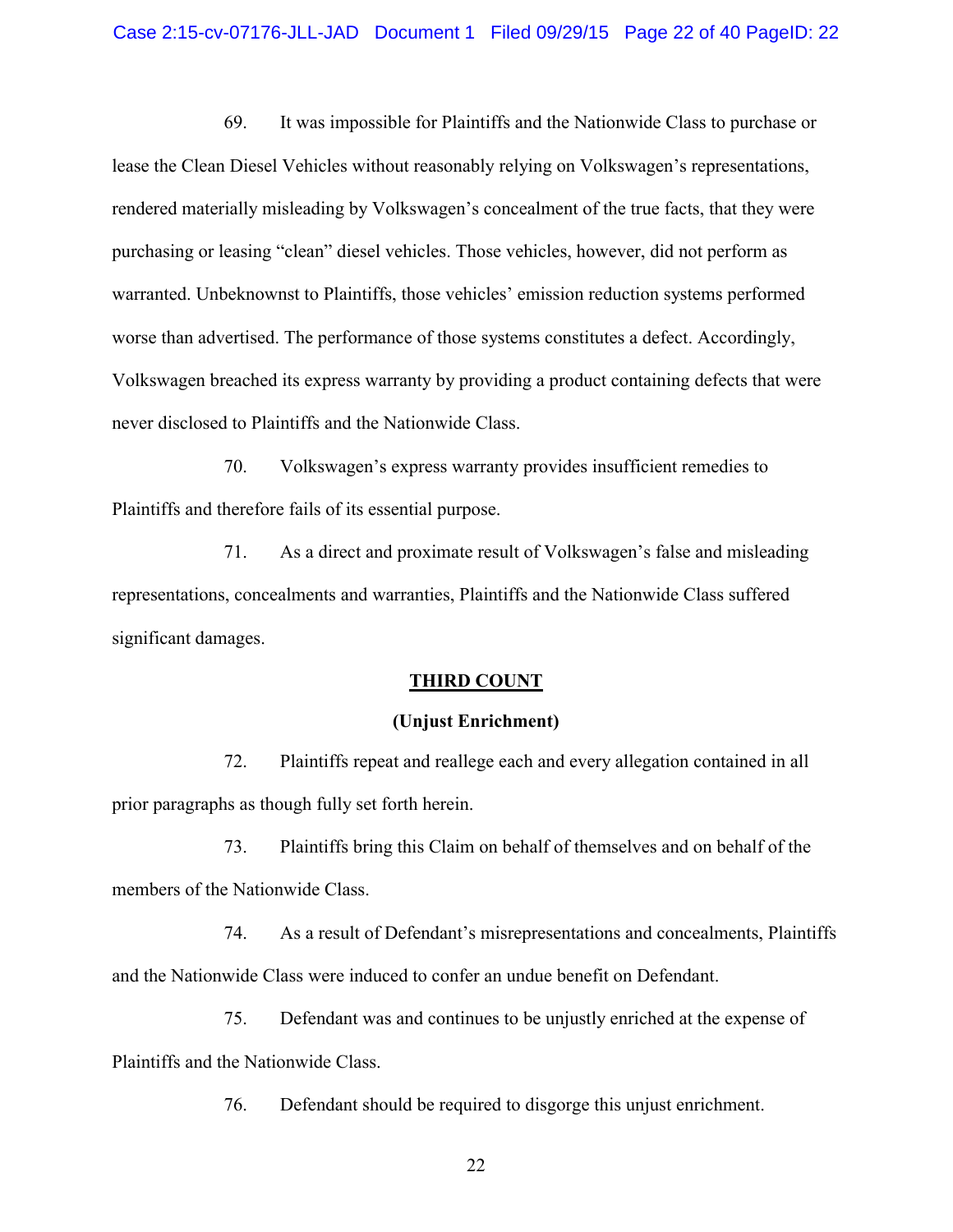### **FOURTH COUNT**

## **(New Jersey Consumer Fraud Act)**

77. Plaintiffs repeat and reallege each and every allegation contained in all prior paragraphs as though fully set forth herein.

78. Plaintiffs bring this Claim on behalf of themselves and on behalf of the members of the Nationwide Class.

79. The Subject Vehicles are "merchandise" as that term is defined by the New Jersey Consumer Fraud Act, N.J. S.A. 56:8–1, et seq.

80. Defendant disseminated advertisements in print, online and on television that were materially misleading, and disseminated deceptive information and concealed material information as set forth herein, for purposes of inducing customers to purchase Clean Diesel Vehicles.

81. Defendant researched, developed, designed, tested, manufactured, imported, inspected, labeled, distributed, marketed, promoted, sold, serviced, and/or otherwise released into the stream of commerce in the United States, Clean Diesel Vehicles that did not conform to Defendant's representations concerning availability for legal sale or lease, performance, fuel economy and emission characteristics.

82. Defendant acted with ill motive and willful, wanton and/or conscious disregard for consumers. With full knowledge of the Clean Diesel Vehicles ' true characteristics, Defendant made false and misleading misrepresentations and omissions to consumers and potential buyers concerning the legality of sale of these vehicles in the United States and their performance, efficiency, and emission characteristics. Defendant intentionally concealed its knowledge of the true design of the Clean Diesel Vehicles, as well as its deception of the EPA to improperly obtain Certificates of Conformity, and marketed the Clean Diesel Vehicles as fuel-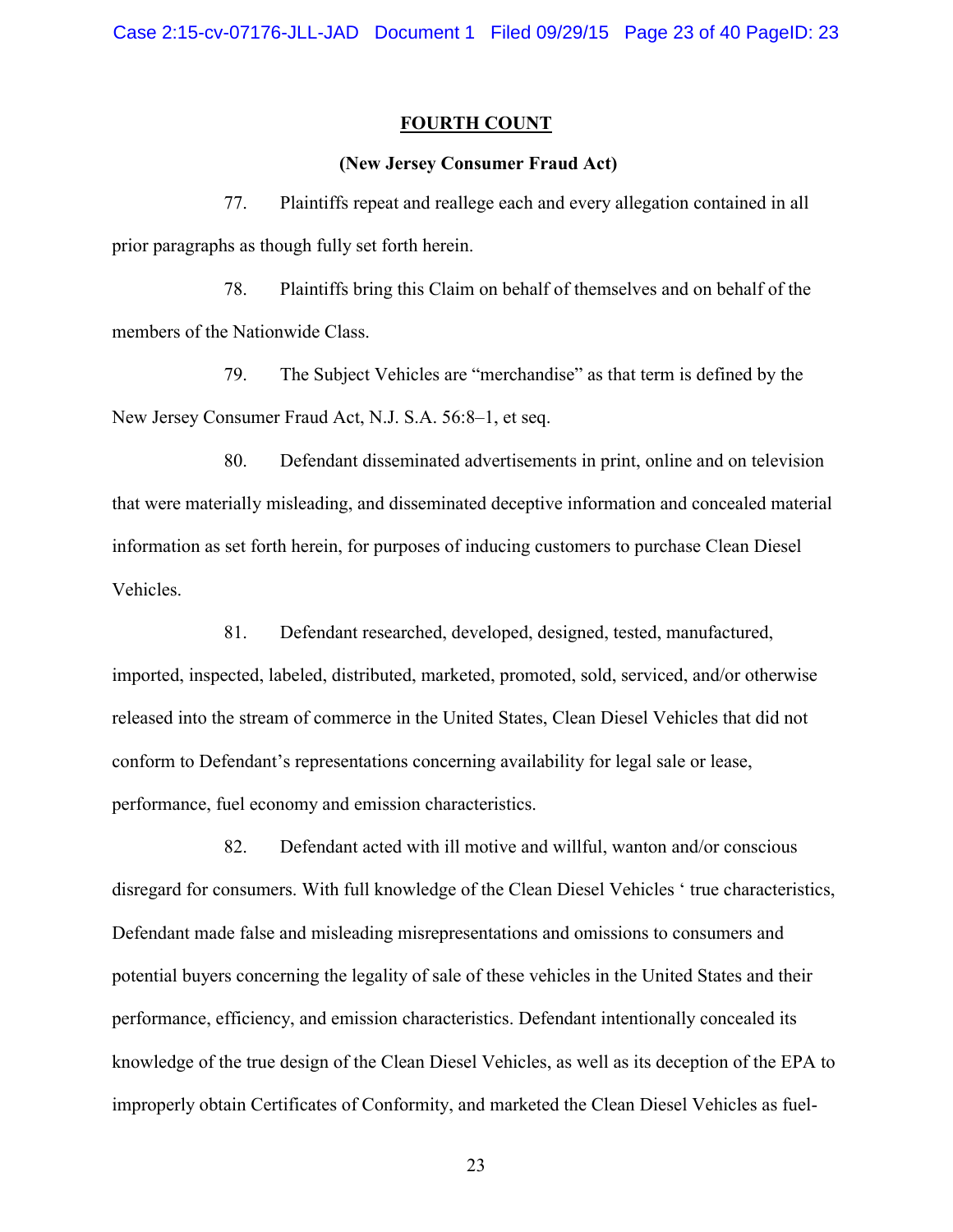#### Case 2:15-cv-07176-JLL-JAD Document 1 Filed 09/29/15 Page 24 of 40 PageID: 24

efficient, high-performance and low-emission vehicles with actual knowledge that these claims were false.

83. Volkswagen undertook the affirmative acts of misrepresentation and the knowing omissions with the intent that consumers and users would rely on such misrepresentations and/or omissions, and consumers and users, including Plaintiffs and the Nationwide Class, did so rely to their detriment.

84. Defendant's promotion, sales and marketing of the Clean Diesel Vehicles constituted unconscionable commercial practices, deception, false pretenses, affirmative acts or misrepresentation, and/or knowing concealment, suppression or omissions in connection with the marketing and distribution of merchandise, in violation of the New Jersey Consumer Fraud Act, N.J.S,A. 56:8–2, et seq.

85. Defendant's conduct in connection with the research, development, design, testing, manufacturing, importation, inspection, labeling, distribution, marketing, promotion, sale and/or service of Clean Diesel Vehicles containing the defects set forth herein, demonstrated lack of good faith, honesty in fact and observance of fair dealing so as to constitute unconscionable commercial practices in violation of the New Jersey Consumer Fraud Act, N.J.S.A. 56:8–2, et seq.

86. Plaintiffs and the Nationwide Class have suffered an ascertainable loss of money and/or property as a result of Defendant's conduct set forth herein.

87. As a direct and proximate result of Defendant's violations of the New Jersey Consumer Fraud Act, N.J.S.A. 56:8–2, et seq., Plaintiffs have suffered damages.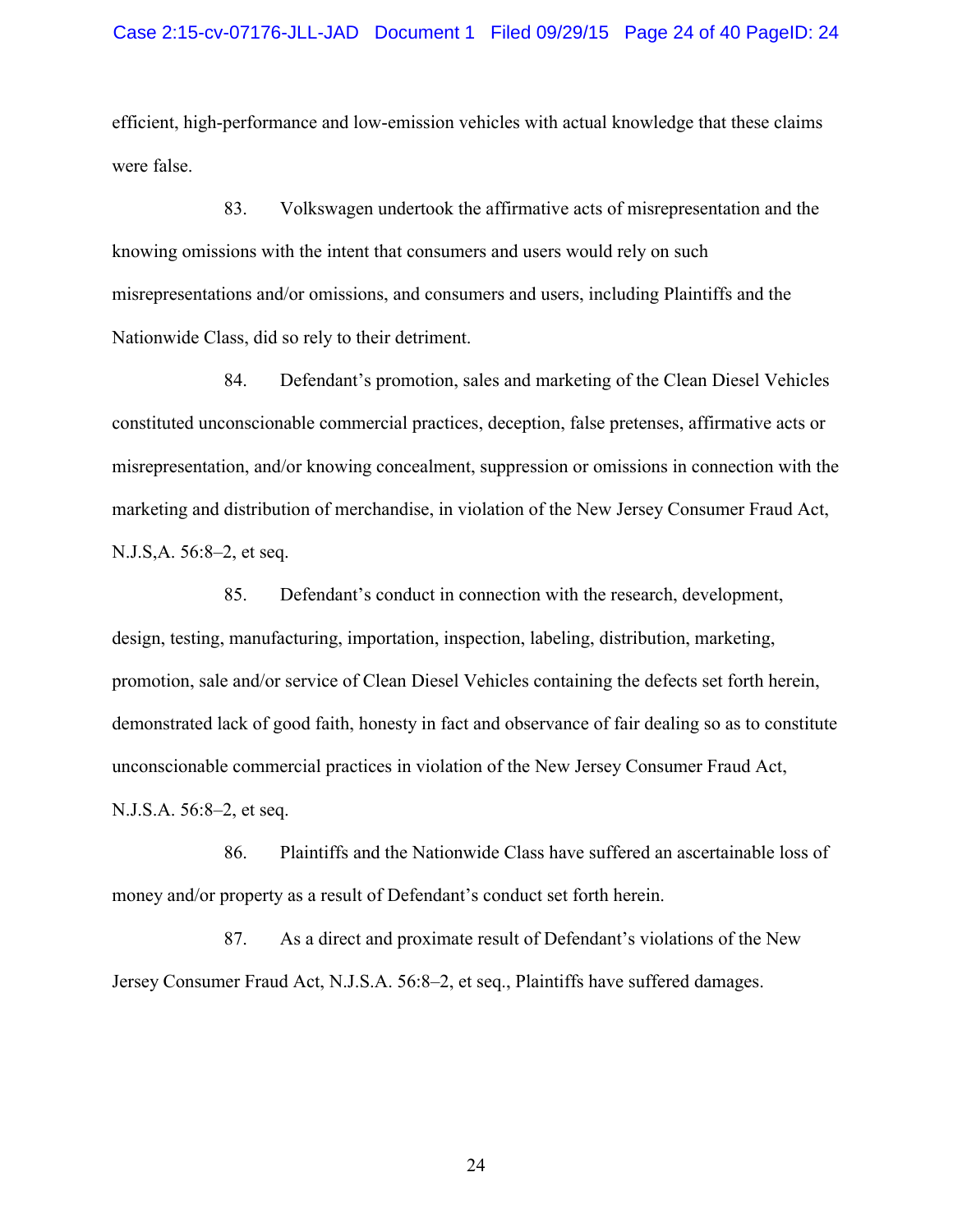## **SIXTH COUNT**

#### **(Violation of the Magnuson-Moss Warranty Act)**

88. Plaintiffs repeat and reallege each and every allegation contained in all prior paragraphs as though fully set forth herein.

89. Plaintiffs bring this Claim on behalf of themselves and on behalf of the members of the Nationwide Class.

90. The Subject Vehicles are "consumer products" within the meaning of 15 U.S.C. § 2301(1).

91. Plaintiffs are "consumers" within the meaning of 15 U.S.C. § 2301(3).

92. Defendant is a "supplier" and "warrantor" within the meaning of 15 U.S.C. § 2301(4)-(5).

93. Defendant provided multiple written warranties to purchasers and lessees of Clean Diesel Vehicles, within the meaning of 15 U.S.C. § 2301(6).

94. Defendant provided Plaintiffs and the Nationwide Class with a "Manufacturer's Warranty," which covers emissions-related repairs and design. As required by law, Defendant also provided Plaintiffs and the Nationwide Class with a "Federal Emissions Warranty." These warranties are directly applicable to the Clean Diesel Vehicles.

95. Consistent with federal law, Defendant provided Plaintiffs and the Nationwide Class with a "performance warranty" and a "design and defect warranty." These warranties are directly applicable to the Clean Diesel Vehicles.

96. Defendant breached these warranties by selling the Clean Diesel Vehicles with a "defeat device" that renders the emissions control systems defective and, therefore, the Clean Diesel Vehicles do not comply with emissions standards set by federal and state law. This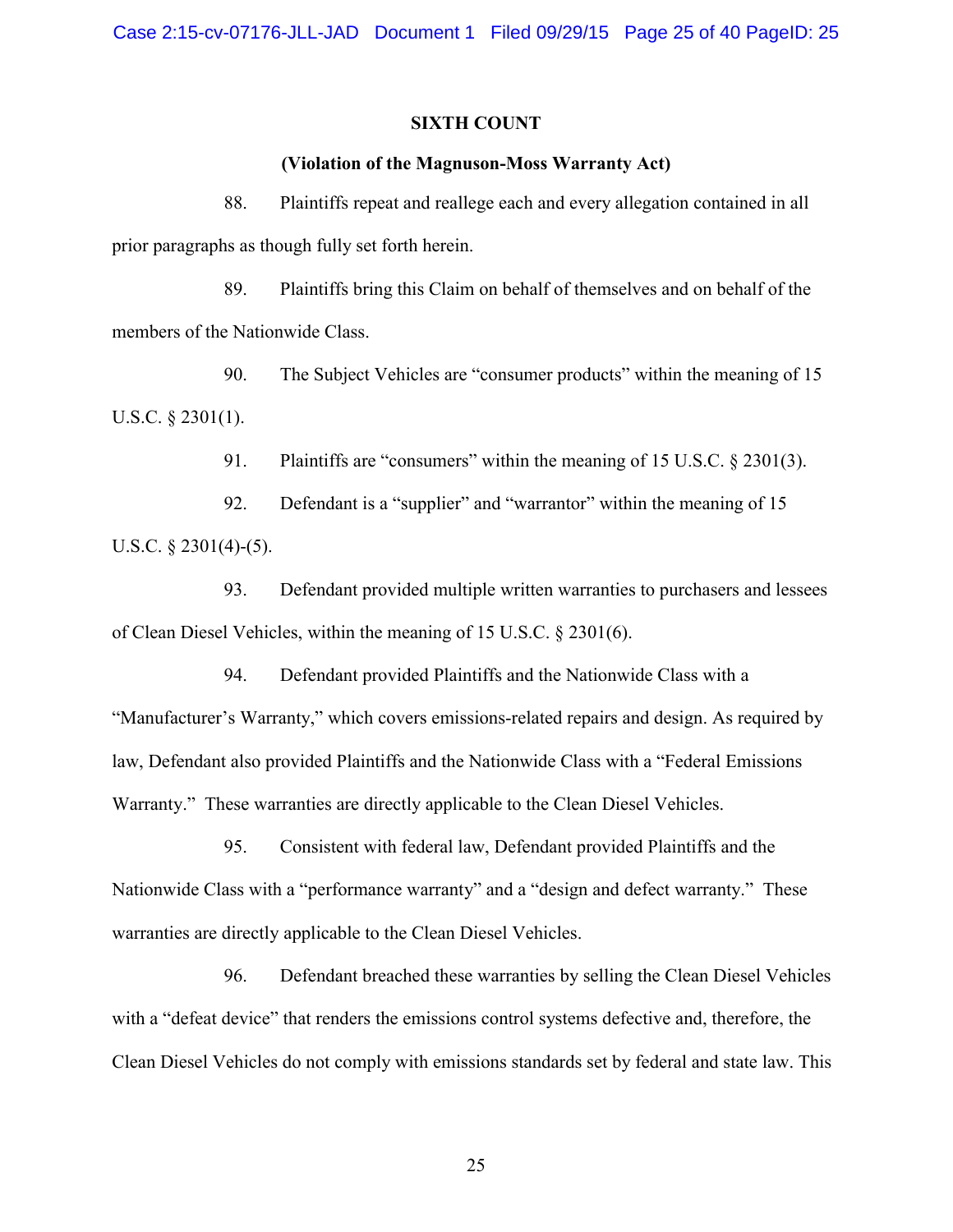### Case 2:15-cv-07176-JLL-JAD Document 1 Filed 09/29/15 Page 26 of 40 PageID: 26

defect cannot be repaired or redressed without materially decreasing the advertised estimated fuel economy and other performance characteristics of the vehicle.

97. Volkswagen's breach of warranty has deprived Plaintiffs and the Nationwide Class of the benefit of their bargain. The amount in controversy of the Plaintiffs' individual claims meets or exceeds the sum or value of \$25. In addition, the amount in controversy meets or exceeds the sum or value of \$50,000 (exclusive of interests and costs) computed on the basis of all claims to be determined in this suit.

98. Defendant had an opportunity to disclose information concerning the Clean Diesel Vehicles' inability to perform as warranted, and to cure its breaches of warranty. Defendant has failed to do so.

99. In the event Plaintiffs and the Nationwide Class are required to keep their vehicles, Plaintiffs and the Nationwide Class have suffered and continue to suffer damages as a direct and proximate result of Defendant's conduct, including economic damages at the point of sale or lease measured by the difference between the value of the vehicle as promised and the value of the vehicle as delivered. Plaintiffs are entitled to legal and equitable relief against Defendant, including damages, specific performance, attorneys fees, costs, and other relief as appropriate.

## **B. Claims brought on behalf of the members of the California Subclass**

## **SEVENTH COUNT**

### **(Violation of the California Unfair Competition Law)**

100. Plaintiffs Cox, Hartshorne and Hildebrand (hereafter "California Plaintiffs" for the purposes of the Claims brought on behalf of the California Subclass) repeat and reallege each and every allegation contained in all prior paragraphs as though fully set forth herein.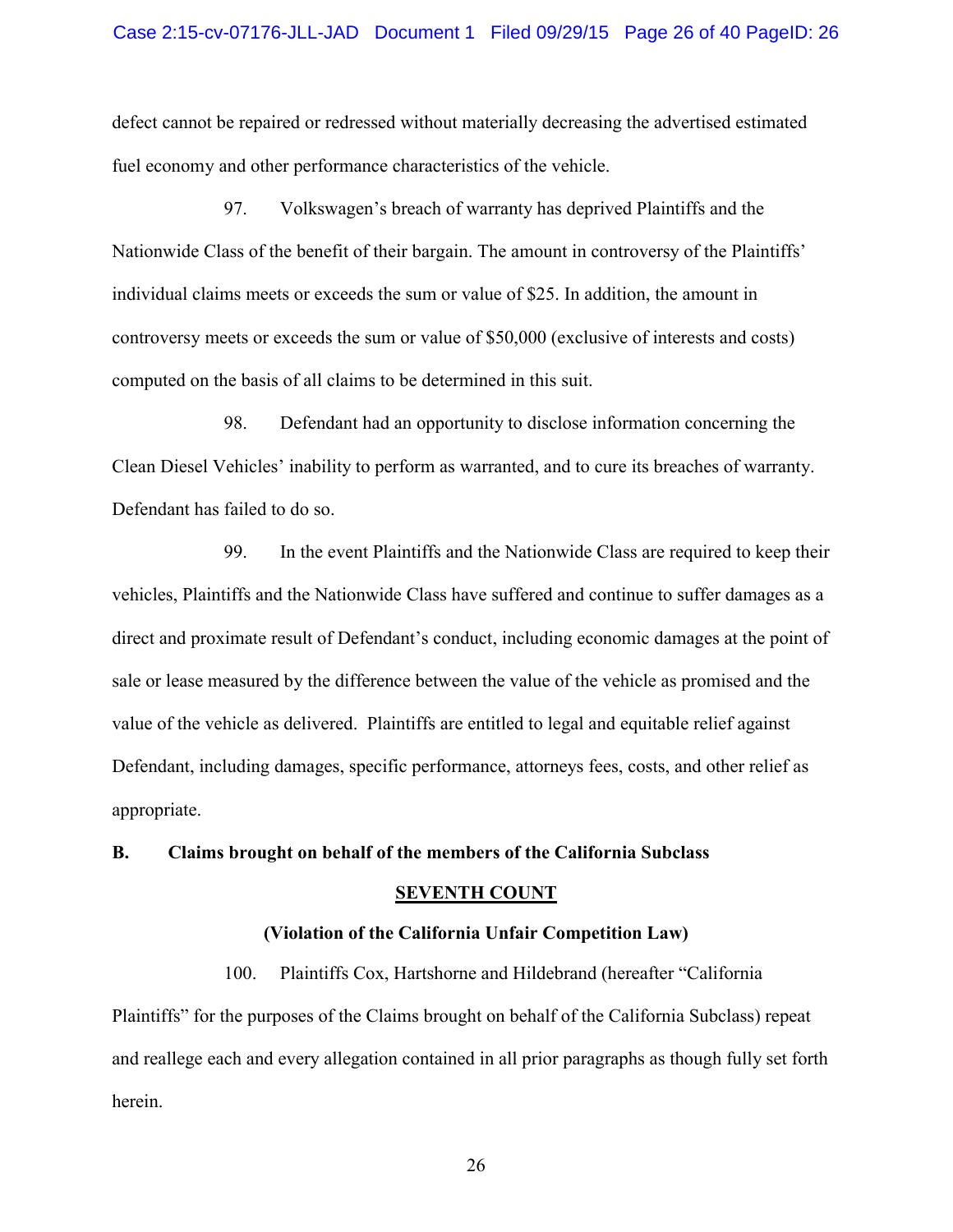101. California Plaintiffs bring this Claim on behalf of themselves and the members of the California Subclass.

102. California's Unfair Competition Law ("UCL") — Cal. Bus. & Prof. Code §§ 17200, et seq. — proscribes acts of unfair competition, including "any unlawful, unfair or fraudulent business act or practice and unfair, deceptive, untrue or misleading advertising."

103. Volkswagen's conduct, as described herein, was and is in violation of the UCL in at least the following ways:

(a) By knowingly and intentionally concealing from California Plaintiffs that the Clean Diesel Vehicles suffer from a design defect and/or failing to disclose the illegality of sales made without a proper Certificate of Compliance while obtaining money from California Plaintiffs;

(b) By marketing Clean Diesel Vehicles as possessing functional and defect-free, EPA-compliant CleanDiesel engine systems;

(c) By purposefully installing an illegal "defeat device" in the Clean Diesel Vehicles to fraudulently obtain EPA certification and cause Clean Diesel Vehicles to improperly pass emissions tests when in truth and fact their normal operations would not pass such tests;

(d) By violating federal laws, including the Clean Air Act; and

(e) By violating other California laws, including California laws governing vehicle emissions and emission testing requirements.

104. Volkswagen's misrepresentations and omissions alleged herein caused California Plaintiffs to purchase or lease Clean Diesel Vehicles. Absent those misrepresentations and omissions, California Plaintiffs would not have purchased or leased these Clean Diesel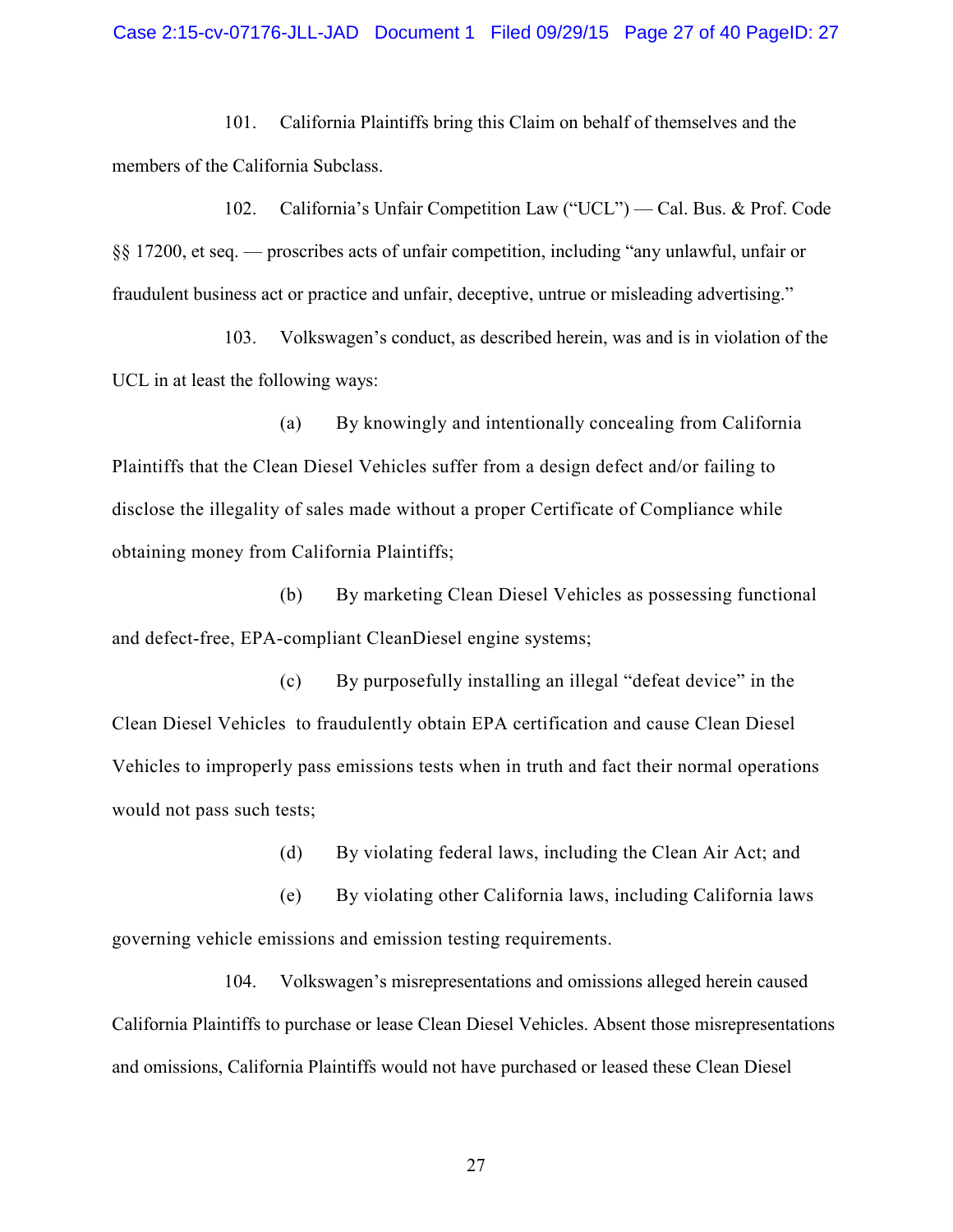Vehicles and/or would have purchased or leased less expensive alternative vehicles that did not contain CleanDiesel engine systems that failed to comply with EPA and California emissions standards.

105. Accordingly, California Plaintiffs have suffered injury in fact including lost money or property as a result of Volkswagen's misrepresentations and omissions.

106. California Plaintiffs seek to enjoin further unlawful, unfair, and/or fraudulent acts or practices by Volkswagen under Cal. Bus. & Prof. Code § 17200.

107. California Plaintiffs request that this Court enter such orders or judgments as may be necessary to enjoin Volkswagen from continuing its unfair, unlawful and/or deceptive practices and to restore to California Plaintiffs and members of the California Subclass any money it acquired from them by unfair competition, including restitution and/or restitutionary disgorgement, as provided in Cal. Bus. & Prof. Code § 17203 and Cal. Civ. Code § 3345; and for the other relief set forth below.

## **EIGHTH COUNT**

### **(Violation of the California Consumers Legal Remedies Act)**

108. California Plaintiffs repeat and reallege each and every allegation contained in all prior paragraphs as though fully set forth herein.

109. California Plaintiffs bring this Claim on behalf of themselves and on behalf of the members of the California Subclass.

110. California's Consumers Legal Remedies Act ("CLRA"), Cal. Civ. Code §§ 1750, et seq., proscribes "unfair methods of competition and unfair or deceptive acts or practices undertaken by any person in a transaction intended to result or which results in the sale or lease of goods or services to any consumer."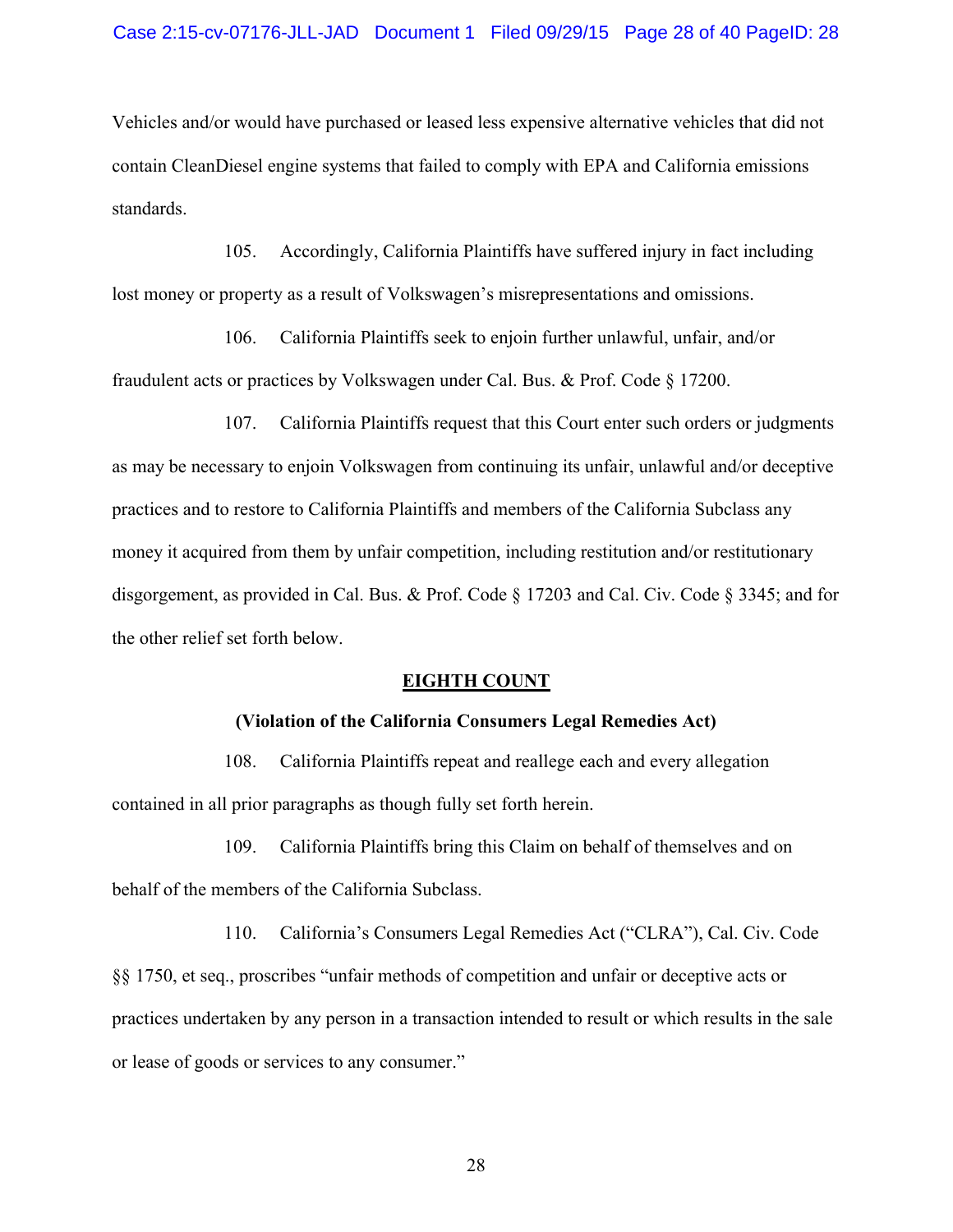111. California Plaintiffs are "consumers" as defined by Cal. Civ. Code §  $1761(d)$ .

112. The Clean Diesel Vehicles are "goods" as defined in Cal. Civ. Code § 1761(a).

113. Defendant is a "person" under Cal. Civ. Code § 1761(c).

114. As alleged herein, Volkswagen made numerous misleading representations and has concealed material information concerning the benefits, efficiency, quality for sale, performance and safety features of CleanDiesel engine systems.

115. In purchasing or leasing the Clean Diesel Vehicles, California Plaintiffs were deceived by Volkswagen's failure to disclose that the Clean Diesel Vehicles were equipped with defective CleanDiesel engine systems that failed EPA and California emissions standards and that Certificates of Compliance were not properly obtained.

116. By the conduct alleged herein, Volkswagen was and is in violation of the CLRA. Volkswagen's conduct violates at least the following enumerated CLRA provisions:

(a) Cal. Civ. Code  $\S 1770(a)(5)$ : Representing that goods have characteristics, uses, and benefits which they do not have;

(b) Cal. Civ. Code  $\S 1770(a)(7)$ : Representing that goods are of a particular standard, quality, or grade, if they are of another;

(c) Cal. Civ. Code  $\S 1770(a)(9)$ : Advertising goods with intent not to sell them as advertised; and

(d) Cal. Civ. Code  $\S 1770(a)(16)$ : Representing that goods have been supplied in accordance with a previous representation when they have not.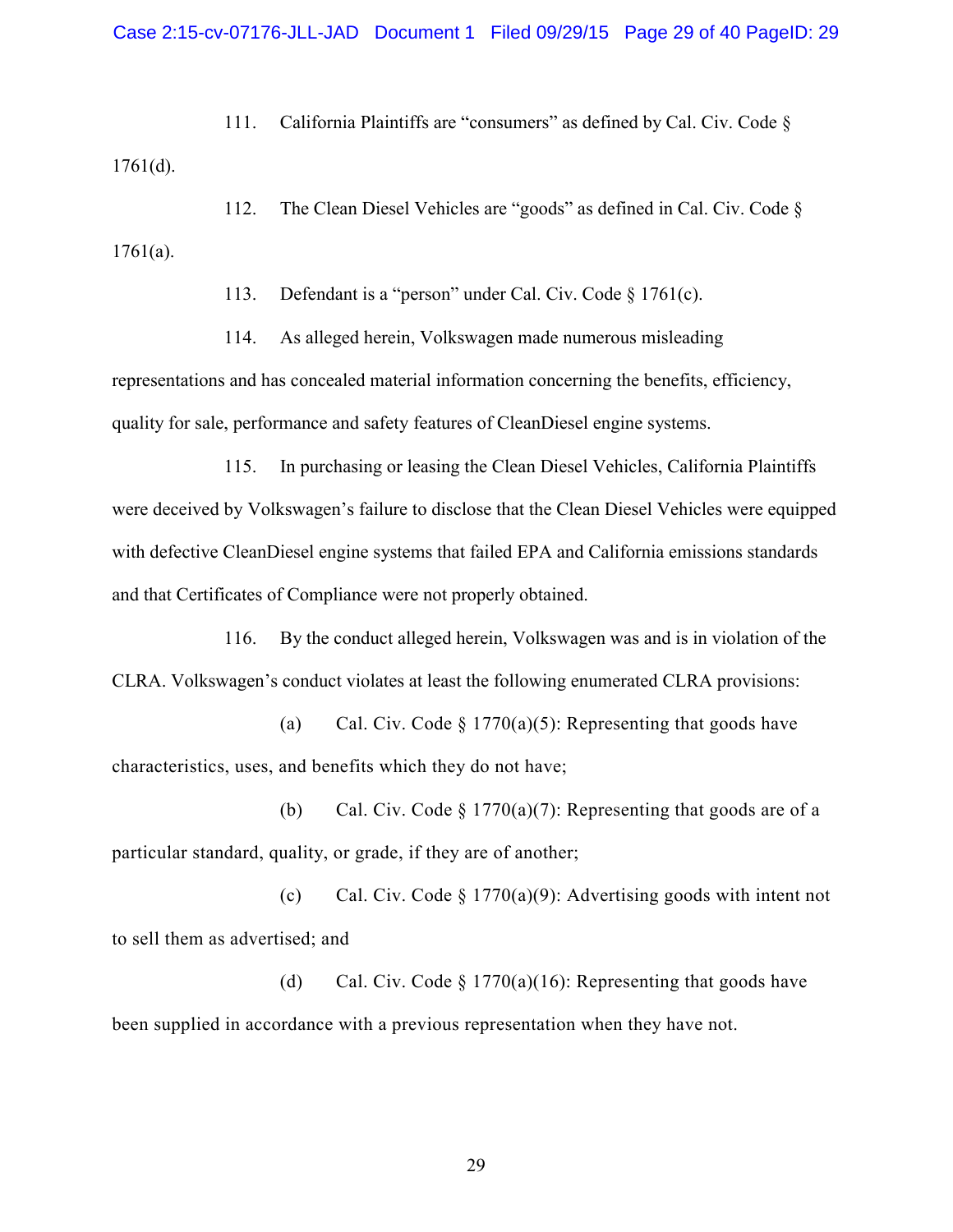117. California Plaintiffs have suffered injury in fact and actual damages resulting from Volkswagen's material omissions and misrepresentations because they paid a purchase or lease price for the Clean Diesel Vehicles based upon the misrepresentations and concealments alleged herein and because they stand to pay additional fuel costs if they are required to keep their vehicles.

118. Volkswagen knew, should have known, or was reckless in not knowing of the defective design and/or manufacture of the CleanDiesel engine systems, and that the Clean Diesel Vehicles were not suitable for their intended use. Moreover, it knew the Clean Diesel Vehicles were not legally offered for sale in the United States.

119. The facts Volkswagen concealed from and failed to disclose to California Plaintiffs are material in that a reasonable consumer would have considered them to be important in deciding whether to purchase or lease the Clean Diesel Vehicles or to pay a lower price if they could be legally sold. Had California Plaintiffs known of the defective nature of the Clean Diesel Vehicles, they would not have purchased or leased the Clean Diesel Vehicles, or if the purchase of their vehicle was legal, they would not have paid the prices they paid.

120. Plaintiffs have provided Volkswagen with notice of its violations of the CLRA pursuant to Cal. Civ. Code § 1782(a). The notice was transmitted to Volkswagen on September 29, 2015.

#### **NINTH COUNT**

## **(Violation of the California False Advertising Act)**

121. California Plaintiffs repeat and reallege each and every allegation contained in all prior paragraphs as though fully set forth herein.

122. California Plaintiffs bring this Claim on behalf of themselves and on behalf of the members of the California Subclass.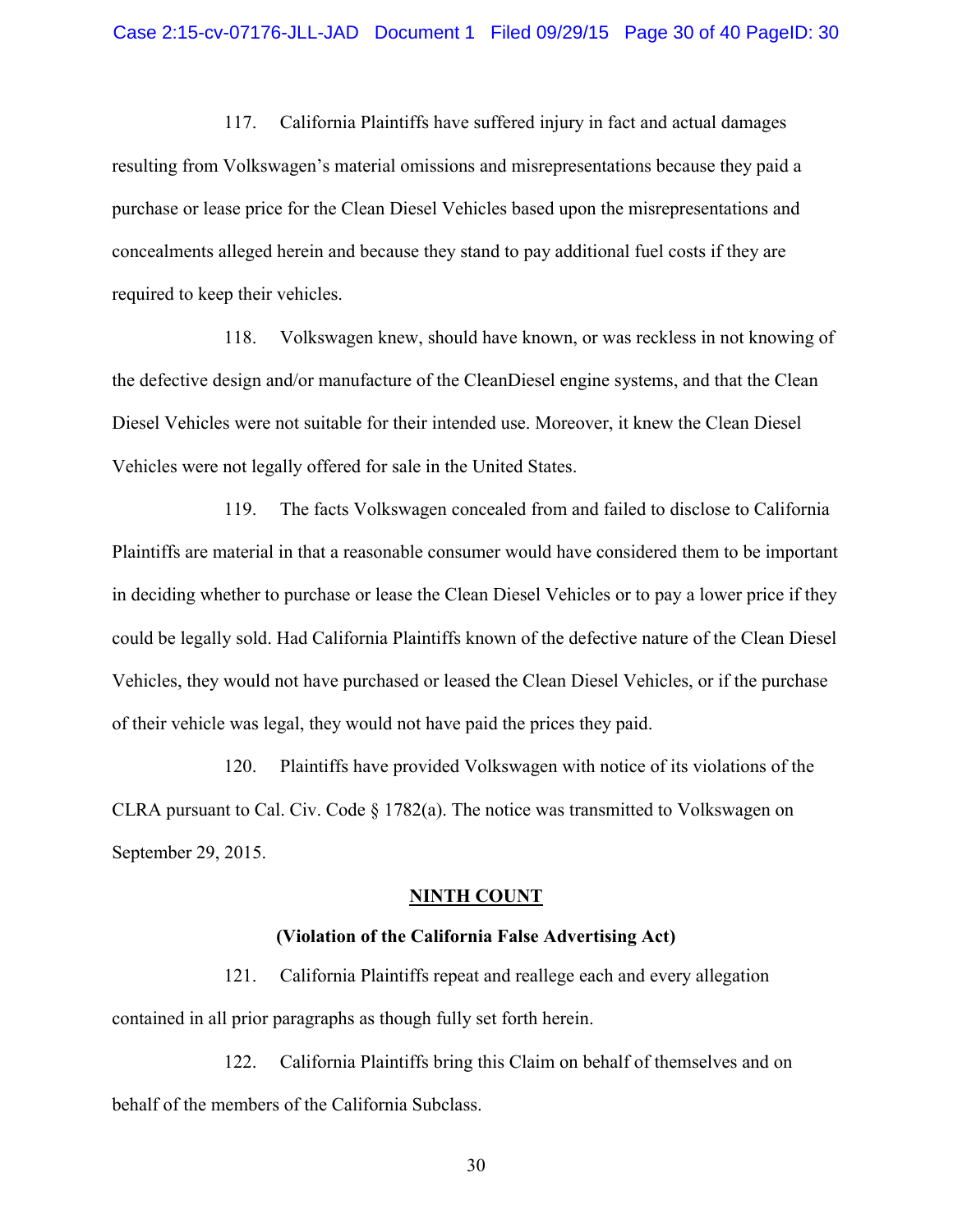#### Case 2:15-cv-07176-JLL-JAD Document 1 Filed 09/29/15 Page 31 of 40 PageID: 31

123. California Bus. & Prof. Code § 17500 states: "It is unlawful for any...corporation…with intent directly or indirectly to dispose of real or personal property…to induce the public to enter into any obligation relating thereto, to make or disseminate or cause to be made or disseminated…from this state before the public in any state, in any newspaper or other publication, or any advertising device, …or in any other manner or means whatever, including over the Internet, any statement…which is untrue or misleading, and which is known, or which by the exercise of reasonable care should be known, to be untrue or misleading."

124. Volkswagen caused to be made or disseminated through California and the United States, through advertising, marketing and other publications, statements that were untrue or misleading, and which were known, or which by the exercise of reasonable care should have been known, to Volkswagen to be untrue and misleading to consumers, including California Plaintiffs.

125. Volkswagen has violated § 17500 because the misrepresentations and omissions regarding the safety, reliability, availability for legal sale and functionality of Clean Diesel Vehicles as set forth in this Complaint were material and likely to deceive a reasonable consumer.

126. California Plaintiffs have suffered an injury in fact, including the loss of money or property, as a result of Volkswagen's unfair, unlawful, and/or deceptive practices. In purchasing or leasing their Clean Diesel Vehicles, California Plaintiffs relied on the misrepresentations and/or the absence of disclosures by Volkswagen with respect to the safety, performance and reliability of the Clean Diesel Vehicles, and on the concealment by Volkswagen that its Clean Diesel Vehicles were not legally available for sale in the United States. Volkswagen's representations were untrue because the Clean Diesel Vehicles were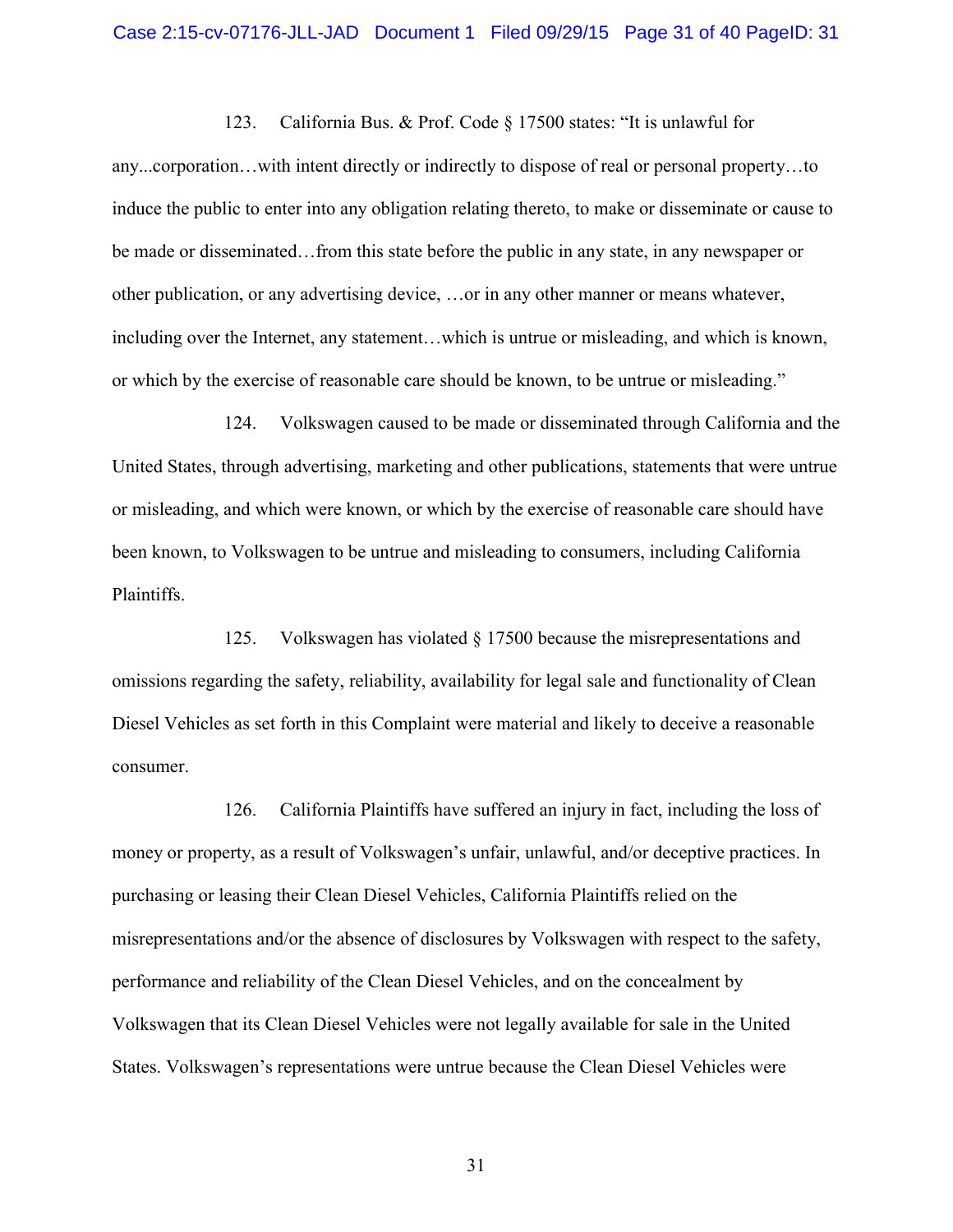### Case 2:15-cv-07176-JLL-JAD Document 1 Filed 09/29/15 Page 32 of 40 PageID: 32

distributed with faulty and defective CleanDiesel engine systems, rendering certain safety and emissions functions inoperative. Had California Plaintiffs known this, they would not have purchased or leased their Clean Diesel Vehicles and/or paid as much for them if they were legally available for sale. Accordingly, California Plaintiffs overpaid for their Clean Diesel Vehicles and did not receive the benefit of their bargain.

127. The wrongful conduct alleged herein occurred, and continues to occur, in the conduct of Volkswagen's business. Volkswagen's wrongful conduct was part of a pattern or generalized course of conduct that was perpetuated and repeated, both in the State of California and nationwide.

128. California Plaintiffs, individually and on behalf of the other members of the California Subclass, request that this Court enter such orders or judgments as may be necessary to enjoin Volkswagen from continuing its unfair, unlawful and/or deceptive practices and to restore to California Plaintiffs and the other members of the California Subclass any money Volkswagen acquired by unfair competition, including restitution and/or restitutionary disgorgement, and for such other relief set forth below.

## **C. Claim brought on behalf of the members of the Oregon Subclass**

## **TENTH COUNT**

## **(Violation of the Oregon Unlawful Trade Practices Act)**

129. Plaintiff Behncke (hereafter "Oregon Plaintiff" for the purposes of the claim brought on behalf of the Oregon Subclass) repeats and realleges each and every allegation contained in all prior paragraphs as though fully set forth herein.

130. Oregon Plaintiff brings this Claim on behalf of himself and on behalf of the members of the Oregon Subclass.

131. Volkswagen is a person within the meaning of Or. Rev. Stat. § 646.605(4).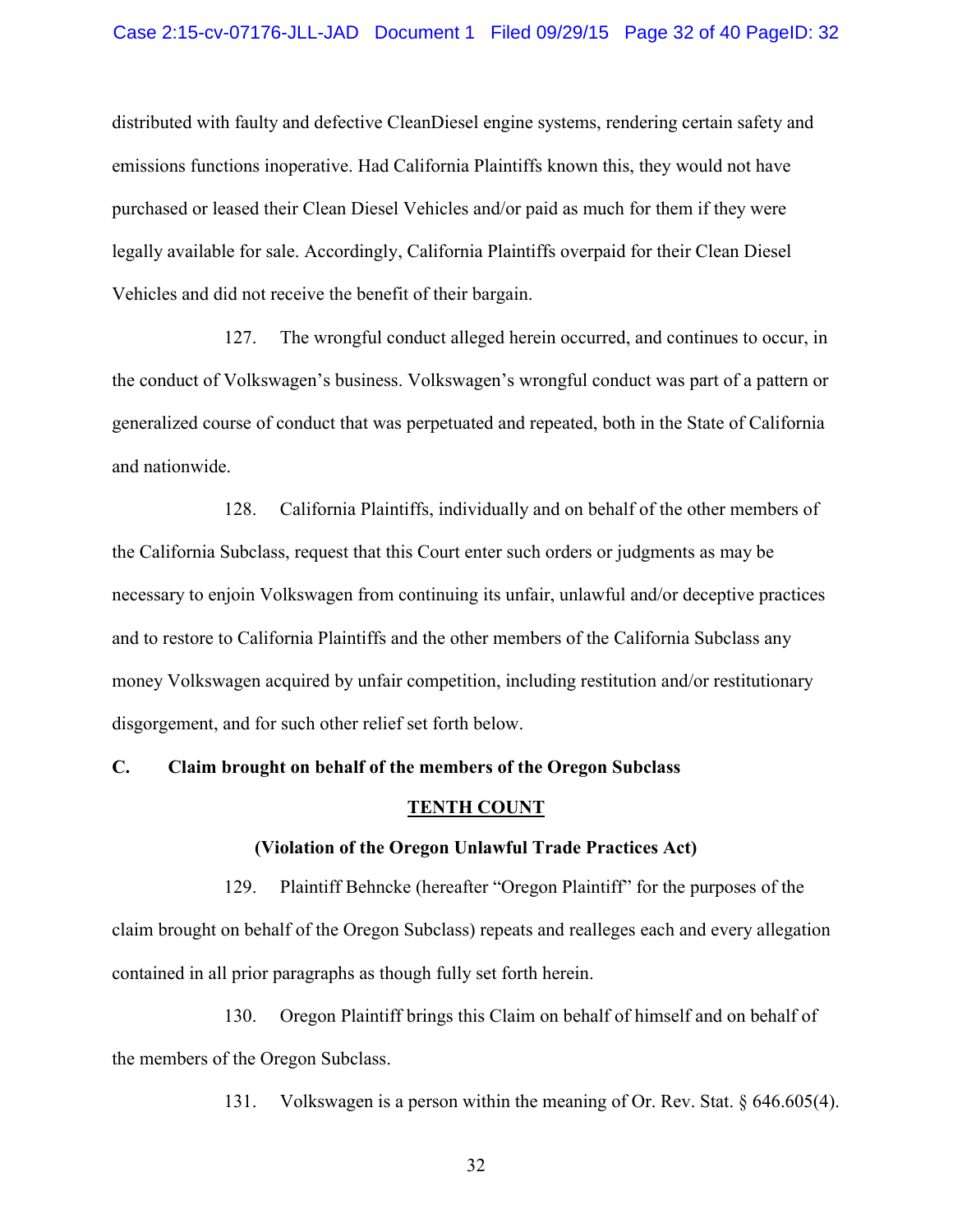132. The Clean Diesel Vehicles are "goods" obtained primarily for personal family or household purposes within the meaning of Or. Rev. Stat. § 646.605(6).

133. The Oregon Unfair Trade Practices Act ("Oregon UTPA") prohibits a person from, in the course of the person's business, doing any of the following: "(e) Represent[ing] that...goods...have...characteristics...uses, benefits, ...or qualities that they do not have; (g) Represent [ing] that...goods...are of a particular standard [or] quality...if they are of another; (i) Advertis[ing] ... goods or services with intent not to provide them as advertised;" and "(u) engag[ing] in any other unfair or deceptive conduct in trade or commerce." Or. Rev. Stat. § 646.608(1).

134. Volkswagen engaged in unlawful trade practices, including representing that Clean Diesel Vehicles have characteristics, uses, benefits, and qualities which they do not have; representing that Clean Diesel Vehicles are of a particular standard and quality when they are not; advertising Clean Diesel Vehicles with the intent not to sell them as advertised; concealing that the Clean Diesel Vehicles were not legally available for sale; and engaging in other unfair or deceptive acts.

135. Volkswagen also engaged in unlawful trade practices by employing deception, deceptive acts or practices, fraud, misrepresentations or concealment, suppression or omission of any material fact with intent that others rely upon such concealment, suppression or omission, in connection with the sale of Clean Diesel Vehicles.

136. Volkswagen's actions as set forth above occurred in the conduct of trade or commerce.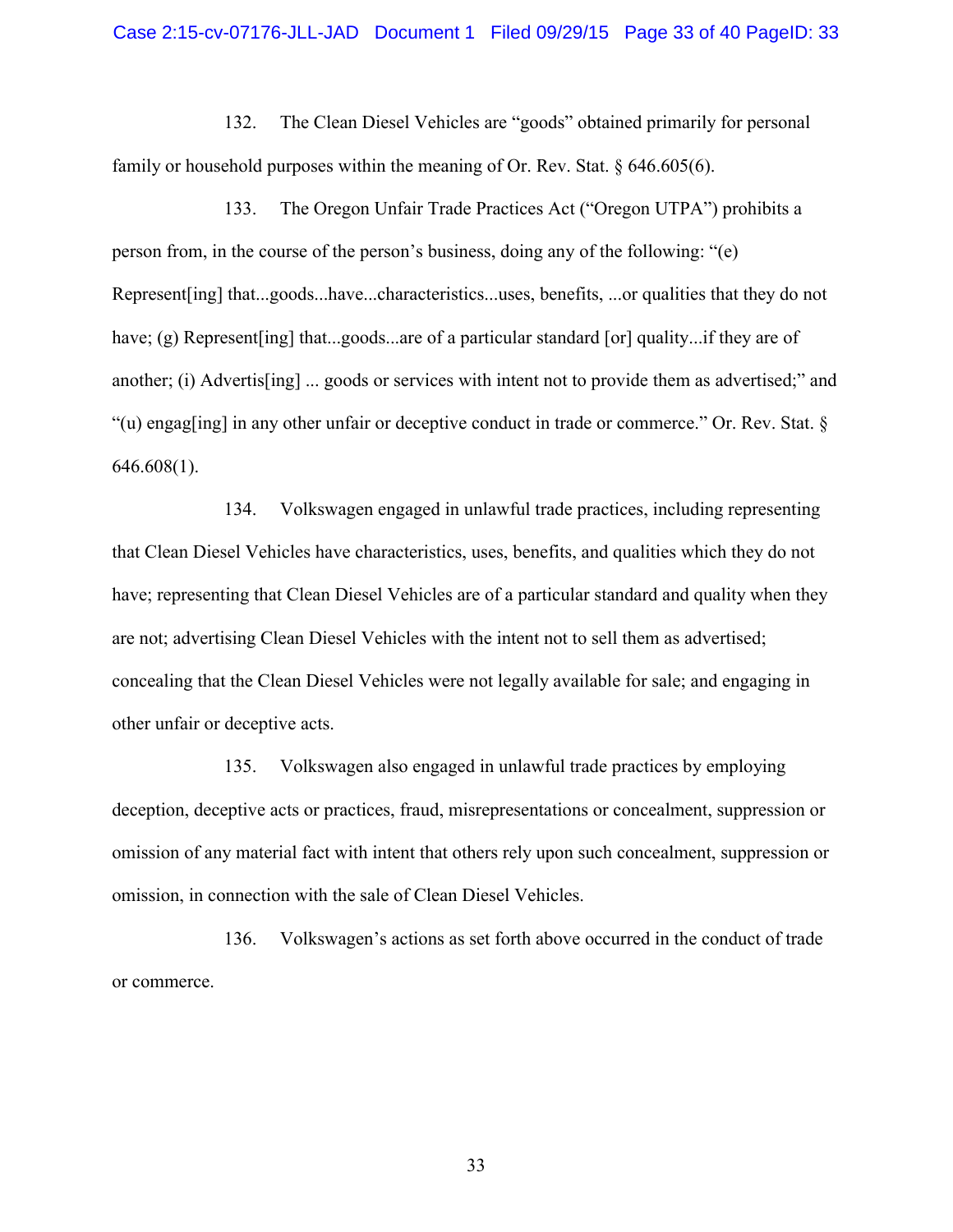137. Volkswagen has known of its use of the "defeat device" and the true nature of its CleanDiesel engine system for at least six years, but concealed all of that information until it was recently uncovered.

138. Volkswagen was also aware that it valued profits over environmental cleanliness, efficiency and lawfulness, and that it was manufacturing, selling and distributing vehicles throughout the United States that did not comply with EPA regulations. Volkswagen concealed this information as well.

139. By failing to disclose that it had obtained Certificates of Compliance by deception of the EPA and by actively concealing the "defeat device" and the true levels of pollution control of the CleanDiesel engine system, by marketing its vehicles as safe, reliable, environmentally clean, efficient and of high quality, and by presenting itself as a reputable manufacturer that valued safety, environmental cleanliness and efficiency, and stood behind its vehicles after they were sold, Volkswagen engaged in deceptive business practices in violation of the Oregon UTPA.

140. Volkswagen's unfair or deceptive acts or practices were likely to and did in fact deceive reasonable consumers, including Oregon Plaintiff, about the illegality of Certificates of Compliance for the Clean Diesel Vehicles, the true cleanliness and efficiency of the CleanDiesel engine system, the quality of the Volkswagen and Audi brands, the devaluing of environmental cleanliness and integrity at Volkswagen, and the true value of the Clean Diesel Vehicles.

141. Volkswagen intentionally and knowingly misrepresented and concealed material facts regarding the Clean Diesel Vehicles with an intent to mislead Oregon Plaintiff and the members of the Oregon Subclass.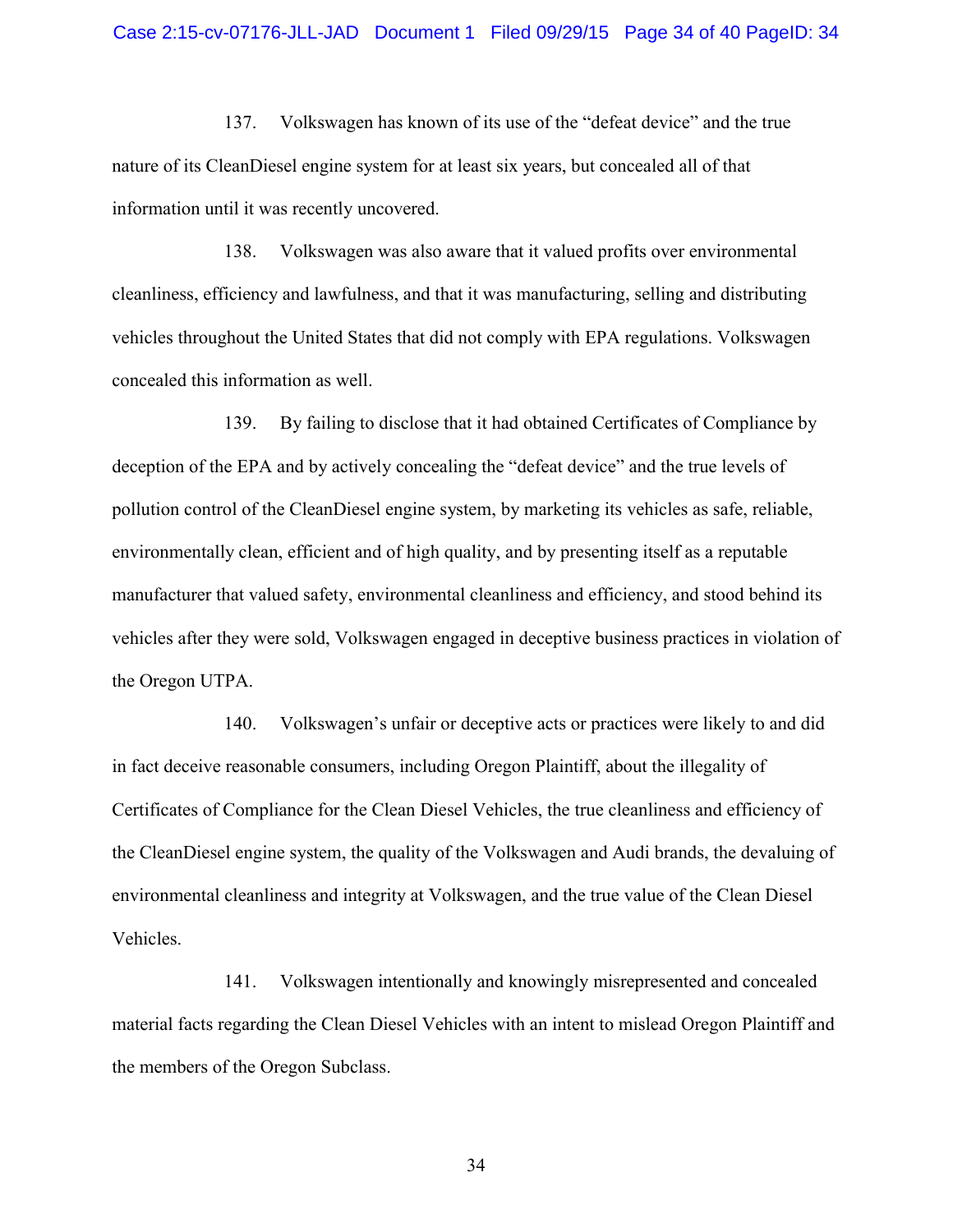142. Volkswagen knew or should have known that its conduct violated the Oregon UTPA.

143. As alleged above, Volkswagen made material statements or concealed material facts about the legal availability of these vehicles for sale, pollution control, efficiency and reliability of the Clean Diesel Vehicles in a manner that was either false or misleading.

144. Volkswagen owed Oregon Plaintiff a duty to disclose that the Clean Diesel Vehicles were not legally available for sale, as well as the true safety, pollution control, efficiency and reliability of the Clean Diesel Vehicles, and the devaluing of environmental cleanliness and integrity at Volkswagen, because Volkswagen:

(a) Possessed exclusive knowledge that it valued profits over environmental cleanliness, efficiency and lawfulness, and that it was manufacturing, selling and distributing vehicles throughout the United States that did not comply with EPA regulations;

(b) Intentionally concealed the foregoing from Oregon Plaintiff and the members of the Oregon Subclass; and/or

(c) Made incomplete representations about the availability of the Clean Diesel Vehicles for legal sale, as well as the pollution control, efficiency and reliability of the Clean Diesel Vehicles generally, and the use of the "defeat device" and true nature of the CleanDiesel engine system in particular, while purposefully withholding material facts from Oregon Plaintiffs that contradicted these representations.

145. Because Volkswagen fraudulently concealed the "defeat device" and the true pollution control and performance of the CleanDiesel engine system, resulting in negative publicity once the use of the "defeat device" and true characteristics of the CleanDiesel engine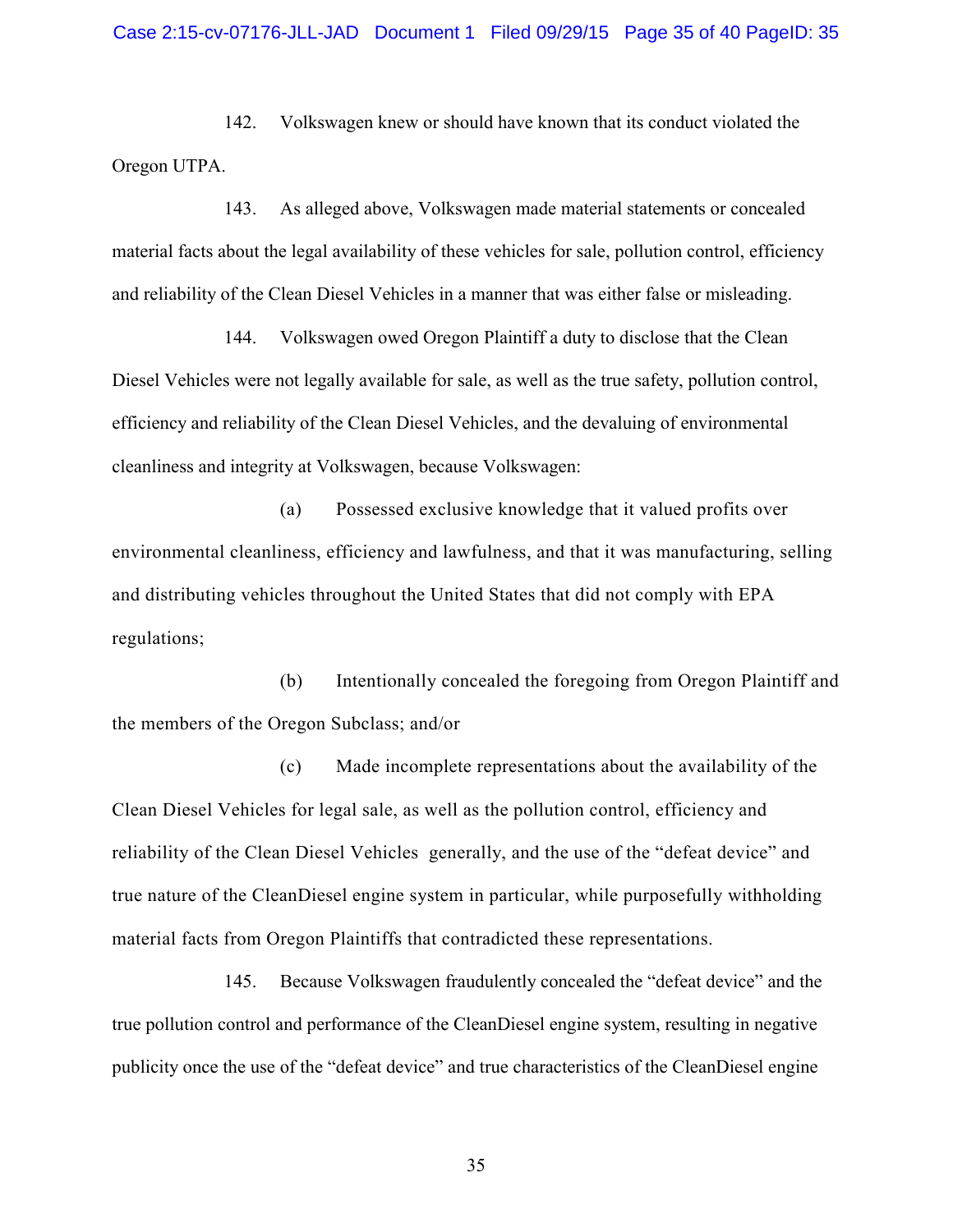### Case 2:15-cv-07176-JLL-JAD Document 1 Filed 09/29/15 Page 36 of 40 PageID: 36

system finally were disclosed, the value of the Clean Diesel Vehicles has greatly diminished. In light of the stigma attached to those vehicles by Volkswagen's conduct, they are now worth significantly less than they otherwise would have been.

146. Volkswagen's fraudulent use of the "defeat device" and its concealment of the true characteristics of the CleanDiesel engine system were material to Oregon Plaintiff.

147. Oregon Plaintiff suffered ascertainable loss caused by Volkswagen's misrepresentations and its concealment of and failure to disclose material information.

148. Volkswagen had an ongoing duty to all Volkswagen and Audi customers to refrain from unfair and deceptive acts or practices under the Oregon UTPA. All owners of Clean Diesel Vehicles suffered ascertainable loss in the form of their purchase price or lease payments and/or diminished value of their vehicles as a result of Volkswagen's deceptive and unfair acts and practices that occurred in the course of Volkswagen's business.

149. Volkswagen's violations present a continuing risk to Oregon Plaintiff and the Oregon Subclass as well as to the general public. Volkswagen's unlawful acts and practices complained of herein affect the public interest.

150. As a direct and proximate result of Volkswagen's violations of the Oregon UTPA, Oregon Plaintiff and the Oregon Subclass suffered injury-in-fact and/or actual damage.

151. Oregon Plaintiff and the members of the Oregon Subclass are entitled to recover the greater of actual damages or \$200 pursuant to Or. Rev. Stat. § 646.638(1). Oregon Plaintiff and the members of the Oregon Subclass are also entitled to punitive damages because Volkswagen engaged in conduct amounting to a particularly aggravated, deliberate disregard of the rights of others.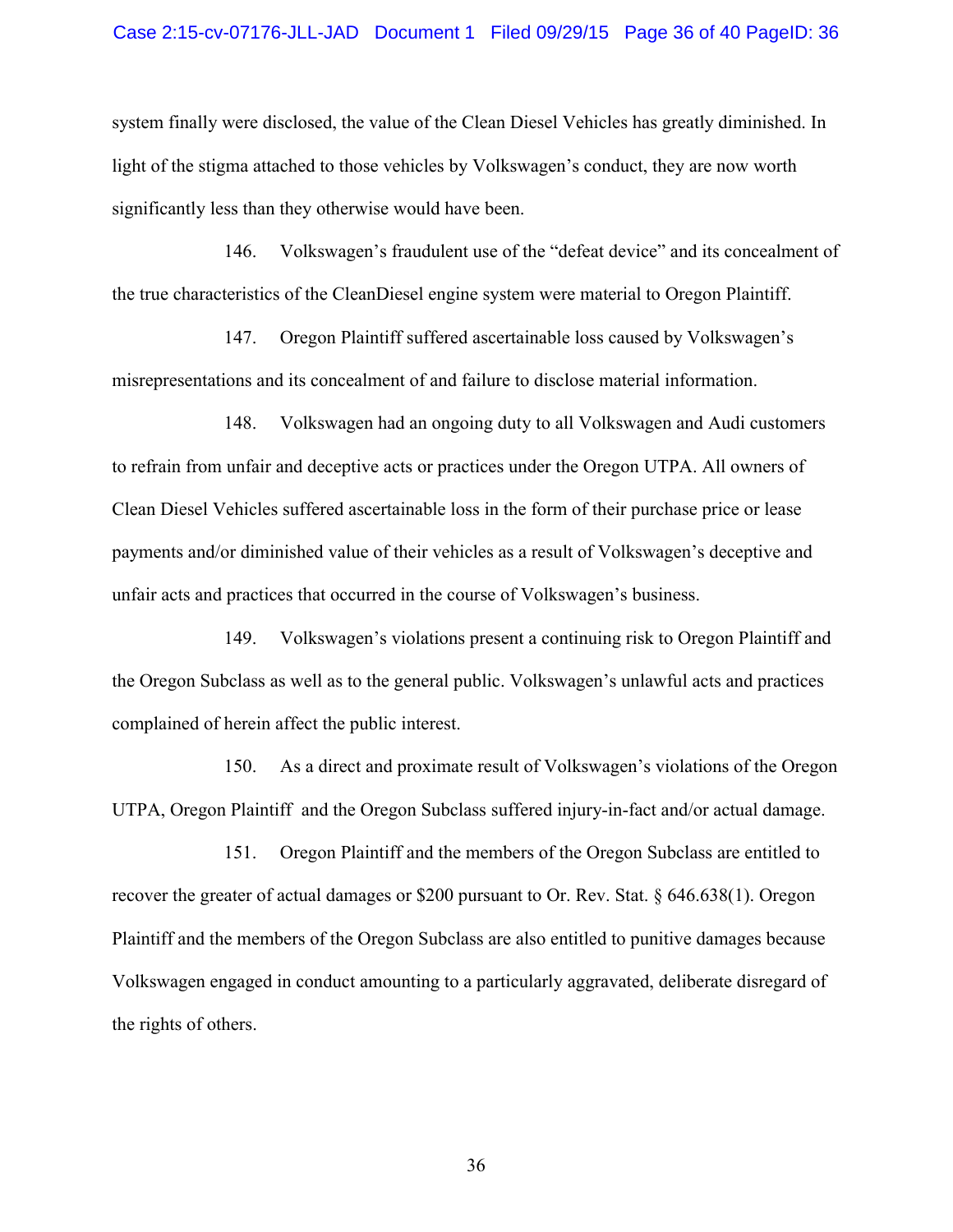## **PRAYER FOR RELIEF**

WHEREFORE, Plaintiffs, on behalf of themselves and the members of the Class and all Subclasses, demand judgment against Defendant as follows:

Certifying that this action may be maintained as a Class Action as defined herein and appointing counsel for Plaintiffs as the counsel of record to represent the defined Class and Subclasses;

Determining that any limitation of remedies set forth in the warranties issued by

Defendant have failed of their essential purpose;

For damages, restitution and disgorgement in an amount to be determined at trial;

Returning all monies paid for the purchase or lease of any Clean Diesel

Vehicle;For treble and/or punitive damages as permitted by applicable laws;

For pre- and post-judgment interest;

For the costs of suit and a reasonable attorney's fee; and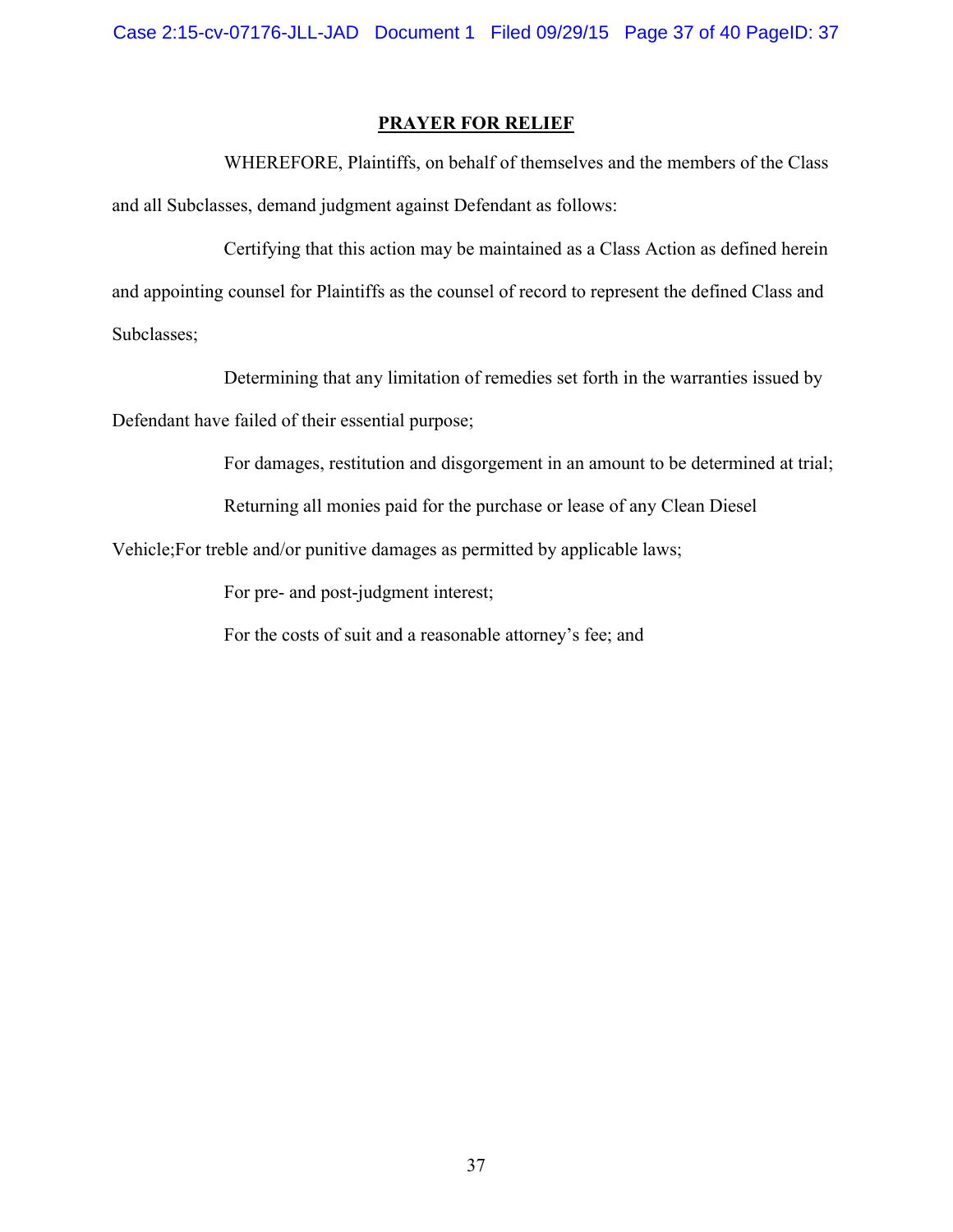For such other or further relief as may be appropriate.

HELLRING LINDEMAN GOLDSTEIN & SIEGAL LLP Attorneys for Plaintiffs and all others similarly situated

By: /s/ Stephen L. Dreyfuss

STEPHEN L. DREYFUSS MATTHEW E. MOLOSHOK Members of the Firm

Dated: September 29, 2015

FOLEY BEZEK BEHLE & CURTIS, LLP Thomas G. Foley, Jr., Esq. Peter J. Bezek, Esq. Robert A. Curtis, Esq. 15 West Carrillo Street Santa Barbara, California 93101 805.962.9495

## **DEMAND FOR JURY TRIAL**

Plaintiffs demand a jury trial of all issues so triable.

HELLRING LINDEMAN GOLDSTEIN & SIEGAL LLP Attorneys for Plaintiffs and all others similarly situated

By: /s/ Stephen L. Dreyfuss

STEPHEN L. DREYFUSS MATTHEW E. MOLOSHOK Members of the Firm

Dated: September 29, 2015

FOLEY BEZEK BEHLE & CURTIS, LLP Thomas G. Foley, Jr., Esq. Peter J. Bezek, Esq. Robert A. Curtis, Esq. 15 West Carrillo Street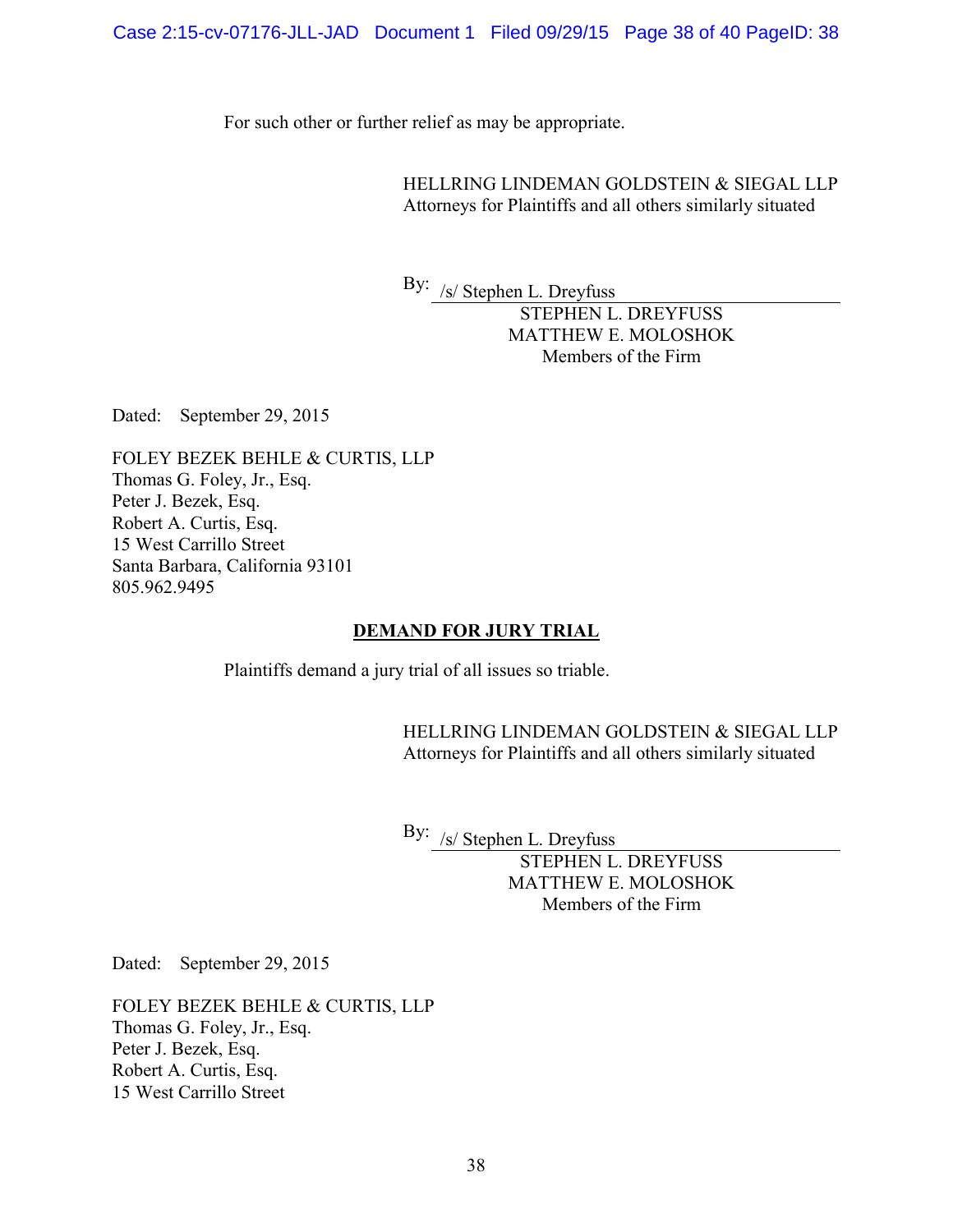Case 2:15-cv-07176-JLL-JAD Document 1 Filed 09/29/15 Page 39 of 40 PageID: 39

Santa Barbara, California 93101 805.962.9495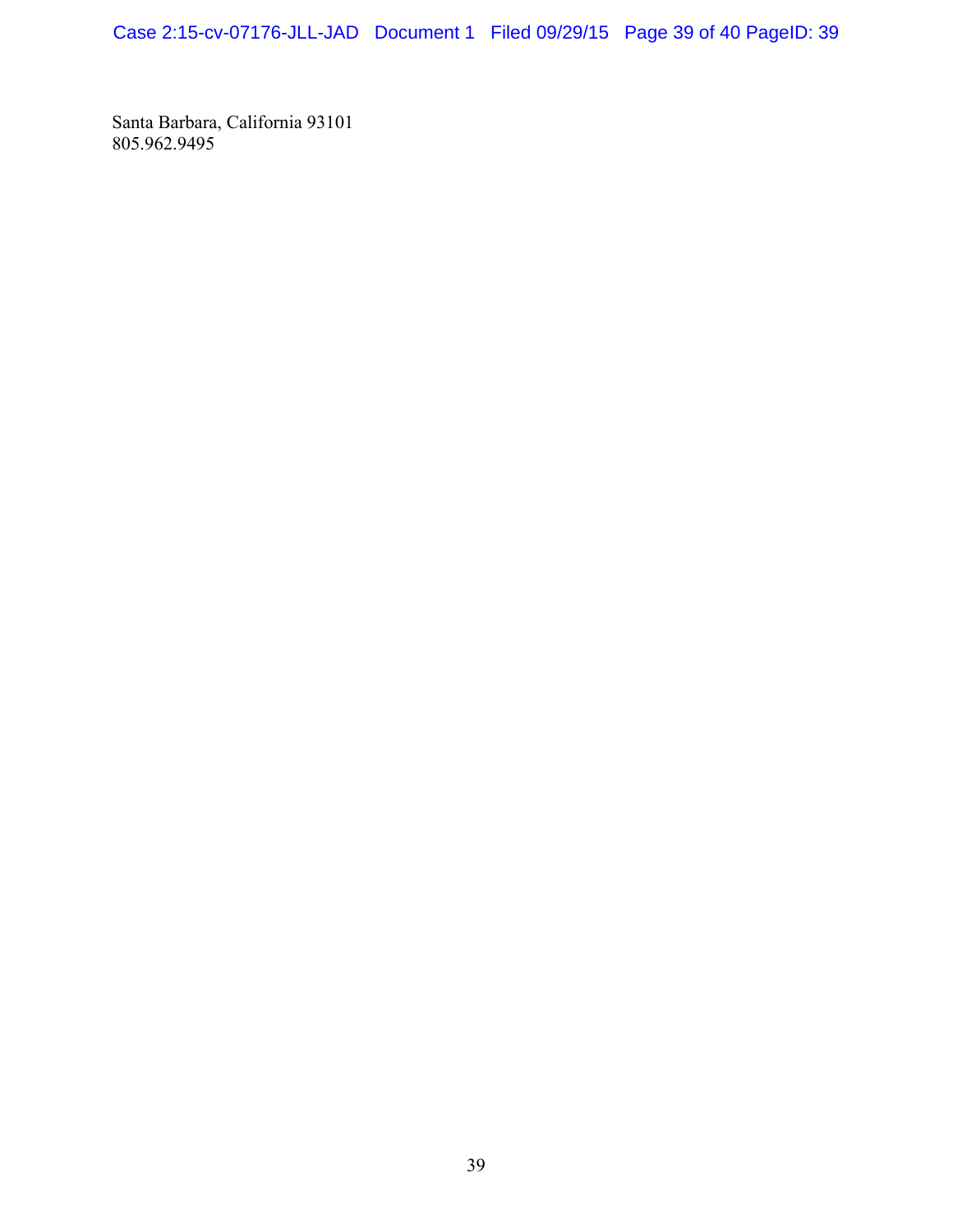Case 2:15-cv-07176-JLL-JAD Document 1 Filed 09/29/15 Page 40 of 40 PageID: 40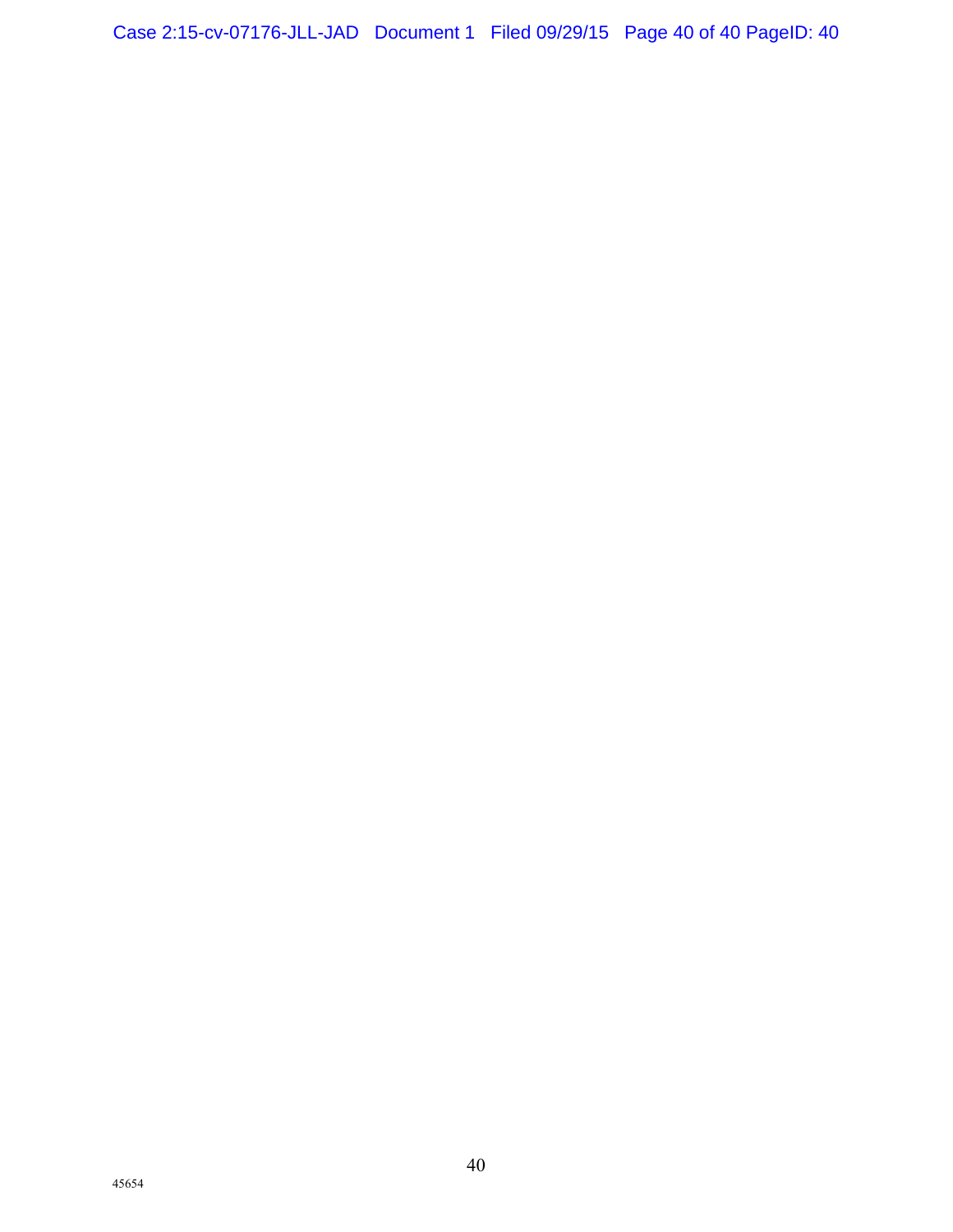HELLRING LINDEMAN GOLDSTEIN & SIEGAL LLP Stephen L. Dreyfuss, Esq. Attorneys for Plaintiffs One Gateway Center Newark. New Jersey 07102-5323 973.621.9020

## UNITED STATES DISTRICT COURT DISTRICT OF NEW JERSEY

FEDERICO BEHNCKE, an individual; RORY Civil Action No. KATHARINE COX, an individual: MARIANNE HARTSHORNE, an individual; and GREGORY HILDEBRAND, an individual.

Individually and on behalf of all others similarl situated,

Plaintiffs,

VOLKSWAGEN GROUP OF AMERICA, INC.. <sup>a</sup> New Jersey corporation.

Defendant.

STEPHEN L. DREYFUSS, of full age, certifies that:

1. <sup>I</sup> am one of the counsel to plaintiffs in this matter.

2. Upon information and belief, through September 25, 2015, civil

actions have been filed in United States District Courts in several districts,

including the District of New Jersey, which relate to the subject matter of the

Complaint in this action as set forth on the attached list, incorporated herein by

reference.

CERTIFICATION PURSUANT TO vs. L.CIV.R. 11.2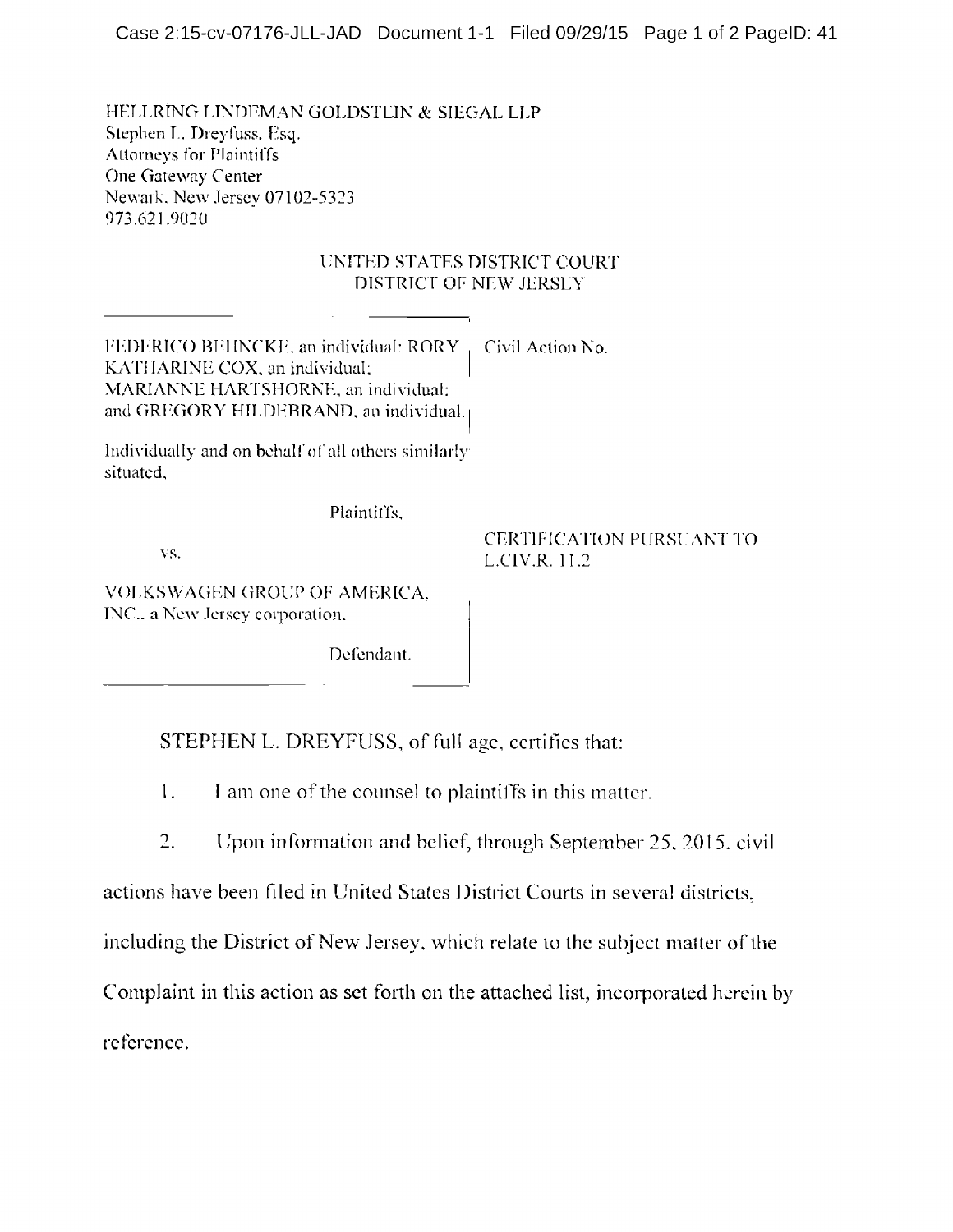3. Upon information and belief there may be additional cases filed in state courts or in other federal proceedings; cases are still being filed and as application has been made to the Judicial Panel on Multidistrict Litigation to determine <sup>a</sup> single venue for pretrial matters in the federally-filed cases, styled In re Volkswagen "Clean" Diesel Liability Litigation, MDL Docket No. 2672.

I hereby certify that the foregoing statements made by me are true under penalty of perjury. Dated September 29, 2015 at Newark, New Jersey.

/s/ Stephen L. Dreyfuss

STEPHEN L. DREYFUSS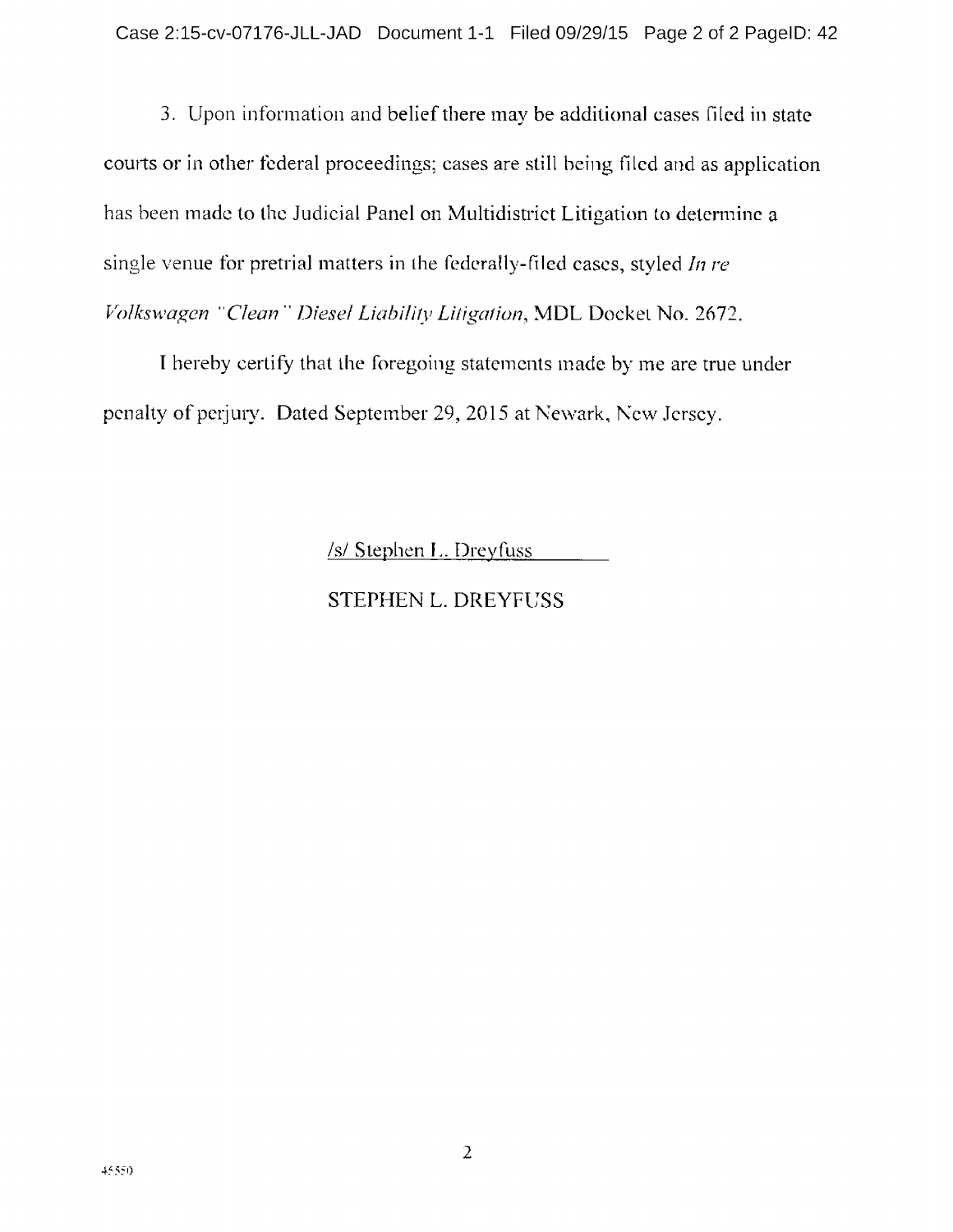| Case No.<br><b>Filed Date</b><br>Court<br><b>Case Name</b><br>2:15-cv-07394-MMM-AS<br>Johnson v. VW GoA<br>9/21/2015<br>CD Cal<br>9/21/2015<br>CD Cal<br>Mitsuda v. VW GoA<br>2:15-cv-07375-GW-GJS<br>D'Angelo v. VW GoA<br>2:15-cv-07390-FMO-PJW<br>9/21/2015<br>CD Cal<br>9/21/2015<br>CD Cal<br>Steele v. VW GoA<br>2:15-cv-07391<br>9/21/2015<br>Walker v. VW GoA<br>CD Cal<br>2:15-cv-07395<br>McCabe v. VW GoA<br>5:15-cv-01930-MMM-SP<br>9/20/2015<br>CD Cal<br>Dell'Aquila v. VW GoA<br>8:15-cv-01525-DOC-KES<br>9/21/2015<br>CD Cal<br>Fiol v. VW GoA<br>4:15-cv-04278-PJH<br>9/18/2015<br>ND Cal<br>Benipayo v. VW GoA<br>9/21/2015<br>4:15-cv-04314-DMR<br>ND Cal<br>9/21/2015<br>Lau v. VW GoA<br>5:15-cv-04302-BLF<br>ND Cal |
|-------------------------------------------------------------------------------------------------------------------------------------------------------------------------------------------------------------------------------------------------------------------------------------------------------------------------------------------------------------------------------------------------------------------------------------------------------------------------------------------------------------------------------------------------------------------------------------------------------------------------------------------------------------------------------------------------------------------------------------------|
|                                                                                                                                                                                                                                                                                                                                                                                                                                                                                                                                                                                                                                                                                                                                           |
|                                                                                                                                                                                                                                                                                                                                                                                                                                                                                                                                                                                                                                                                                                                                           |
|                                                                                                                                                                                                                                                                                                                                                                                                                                                                                                                                                                                                                                                                                                                                           |
|                                                                                                                                                                                                                                                                                                                                                                                                                                                                                                                                                                                                                                                                                                                                           |
|                                                                                                                                                                                                                                                                                                                                                                                                                                                                                                                                                                                                                                                                                                                                           |
|                                                                                                                                                                                                                                                                                                                                                                                                                                                                                                                                                                                                                                                                                                                                           |
|                                                                                                                                                                                                                                                                                                                                                                                                                                                                                                                                                                                                                                                                                                                                           |
|                                                                                                                                                                                                                                                                                                                                                                                                                                                                                                                                                                                                                                                                                                                                           |
|                                                                                                                                                                                                                                                                                                                                                                                                                                                                                                                                                                                                                                                                                                                                           |
|                                                                                                                                                                                                                                                                                                                                                                                                                                                                                                                                                                                                                                                                                                                                           |
|                                                                                                                                                                                                                                                                                                                                                                                                                                                                                                                                                                                                                                                                                                                                           |
| 9/21/2015<br>Bennett v. VW GoA<br>3:15-cv-02106-LAB-JMA<br>SD Cal                                                                                                                                                                                                                                                                                                                                                                                                                                                                                                                                                                                                                                                                         |
| Karcsay v. VW GoA<br>3:15-cv-02110-BAS-MDD<br>9/21/2015<br>SD Cal                                                                                                                                                                                                                                                                                                                                                                                                                                                                                                                                                                                                                                                                         |
| Levin v. VW GoA<br>2:15-cv-06985-JLL-JAD<br>9/21/2015<br>D <sub>N</sub>                                                                                                                                                                                                                                                                                                                                                                                                                                                                                                                                                                                                                                                                   |
| Criston v. VW GoA<br>9/22/2015<br>D <sub>N</sub><br>2:15-cv-06988-KM-MAH                                                                                                                                                                                                                                                                                                                                                                                                                                                                                                                                                                                                                                                                  |
| 9/22/2015<br>Catlett v. VW GoA<br>2:15-cv-00681-DB<br>D Utah                                                                                                                                                                                                                                                                                                                                                                                                                                                                                                                                                                                                                                                                              |
| 9/22/2015<br>Yell v. VW GoA<br>2:15-cv-07429-AB-JPR<br>CD Cal                                                                                                                                                                                                                                                                                                                                                                                                                                                                                                                                                                                                                                                                             |
| Macauley v. VW GoA<br>9/22/2015<br>CD Cal<br>2:15-cv-07430-DMG-JPR                                                                                                                                                                                                                                                                                                                                                                                                                                                                                                                                                                                                                                                                        |
| Stricklin v. VW GoA<br>2:15-cv-07431-DSF-PJW<br>9/22/2015<br>CD Cal                                                                                                                                                                                                                                                                                                                                                                                                                                                                                                                                                                                                                                                                       |
| 9/22/2015<br>CD Cal<br>Temkin v. VW GoA<br>2:15-cv-07432-JFW-PJW                                                                                                                                                                                                                                                                                                                                                                                                                                                                                                                                                                                                                                                                          |
| Hendricks v. VW GoA<br>5:15-cv-01948-SVW-DTB<br>9/22/2015<br>CD Cal                                                                                                                                                                                                                                                                                                                                                                                                                                                                                                                                                                                                                                                                       |
| 9/23/2015<br>CD Cal<br>Giauque v. VW GoA<br>2:15-cv-07473-ODW-GJS                                                                                                                                                                                                                                                                                                                                                                                                                                                                                                                                                                                                                                                                         |
| Weiss v. VW GoA<br>9/23/2015<br>CD Cal<br>2:15-cv-07474-DDP-E                                                                                                                                                                                                                                                                                                                                                                                                                                                                                                                                                                                                                                                                             |
| Crosson v. VW GoA<br>9/23/2015<br>CD Cal<br>2:15-cv-07475-GW-GJS                                                                                                                                                                                                                                                                                                                                                                                                                                                                                                                                                                                                                                                                          |
| Koudsi, Inc. v. VW GoA<br>2:15-cv-07477<br>9/24/2015<br>CD Cal                                                                                                                                                                                                                                                                                                                                                                                                                                                                                                                                                                                                                                                                            |
| 9/24/2015<br>Hill v. VW GoA<br>2:15-cv-07517<br>CD Cal                                                                                                                                                                                                                                                                                                                                                                                                                                                                                                                                                                                                                                                                                    |
| Hall v. VW GoA<br>4:15-cv-04340-KAW<br>9/22/2015<br>ND Cal                                                                                                                                                                                                                                                                                                                                                                                                                                                                                                                                                                                                                                                                                |
| 9/23/2015<br><b>ND Cal</b><br>Shalit v. VW GoA<br>3:15-cv-04354-LB                                                                                                                                                                                                                                                                                                                                                                                                                                                                                                                                                                                                                                                                        |
| Goodrich v. VW GoA<br>9/24/2015<br>3:15-cv-04397<br>ND Cal                                                                                                                                                                                                                                                                                                                                                                                                                                                                                                                                                                                                                                                                                |
| 3:15-cv-04401-JCS<br>9/24/2015<br>ND Cal<br>Drury v. VW GoA                                                                                                                                                                                                                                                                                                                                                                                                                                                                                                                                                                                                                                                                               |
| 4:15-cv-04390-KAW<br>9/24/2015<br>ND Cal<br>Mayerson v. VW GoA                                                                                                                                                                                                                                                                                                                                                                                                                                                                                                                                                                                                                                                                            |
| Handal v. VW GoA<br>3:15-cv-02127-CAB-BLM<br>9/23/2015<br>SD Cal                                                                                                                                                                                                                                                                                                                                                                                                                                                                                                                                                                                                                                                                          |
| Defiesta v. VW GoA<br>2:15-cv-07012-JLL-JAD<br>9/22/2015<br>D <sub>N</sub>                                                                                                                                                                                                                                                                                                                                                                                                                                                                                                                                                                                                                                                                |
| Minkina v. VW GoA<br>2:15-cv-07020-JLL-JAD<br>9/22/2015<br>D <sub>NJ</sub>                                                                                                                                                                                                                                                                                                                                                                                                                                                                                                                                                                                                                                                                |
| 2:15-cv-07035-JLL-JAD<br>Ghezzi v. VW GoA<br>9/23/2015<br>D <sub>N</sub>                                                                                                                                                                                                                                                                                                                                                                                                                                                                                                                                                                                                                                                                  |
| Stein v. VW GoA<br>2:15-cv-07052-JLL-JAD<br>9/24/2015<br>D <sub>N</sub>                                                                                                                                                                                                                                                                                                                                                                                                                                                                                                                                                                                                                                                                   |
| Williams v. VW GoA<br>2:15-cv-07053-JLL-JAD<br>9/24/2015<br>D <sub>N</sub>                                                                                                                                                                                                                                                                                                                                                                                                                                                                                                                                                                                                                                                                |
| Hayashi v. VW GoA<br>2:15-cv-07060-JLL-JAD<br>9/24/2015<br>D <sub>N</sub>                                                                                                                                                                                                                                                                                                                                                                                                                                                                                                                                                                                                                                                                 |
| Brewitt v. VW GoA<br>1:15-cv-01223-LO-MSN<br>9/24/2015<br><b>ED Virginia</b>                                                                                                                                                                                                                                                                                                                                                                                                                                                                                                                                                                                                                                                              |
| Steffensen v. VW GoA<br>1:15-cv-01218-LO-MSN<br>9/23/2015<br><b>ED Virginia</b>                                                                                                                                                                                                                                                                                                                                                                                                                                                                                                                                                                                                                                                           |
| 1:15-cv-01225-LO-MSN<br>Johnson v. VW GoA<br>9/24/2015<br><b>ED Virginia</b>                                                                                                                                                                                                                                                                                                                                                                                                                                                                                                                                                                                                                                                              |
| Jelkmann v. VW GoA<br>2:15-cv-07566<br>9/25/2015<br>CD Cal                                                                                                                                                                                                                                                                                                                                                                                                                                                                                                                                                                                                                                                                                |
| Klein v. VW GoA<br>2:15-cv-07570<br>CD Cal<br>9/25/2015                                                                                                                                                                                                                                                                                                                                                                                                                                                                                                                                                                                                                                                                                   |
| Studer v. VW GoA<br>2:15-cv-07560-BRO-RAO<br>9/25/2015<br>CD Cal                                                                                                                                                                                                                                                                                                                                                                                                                                                                                                                                                                                                                                                                          |
| Kalan v. VW GoA<br>2:15-cv-07563<br>CD Cal<br>9/25/2015                                                                                                                                                                                                                                                                                                                                                                                                                                                                                                                                                                                                                                                                                   |

# **VOLKSWAGEN GROUP OF AMERICA, INC. ("VW GoA") CASES**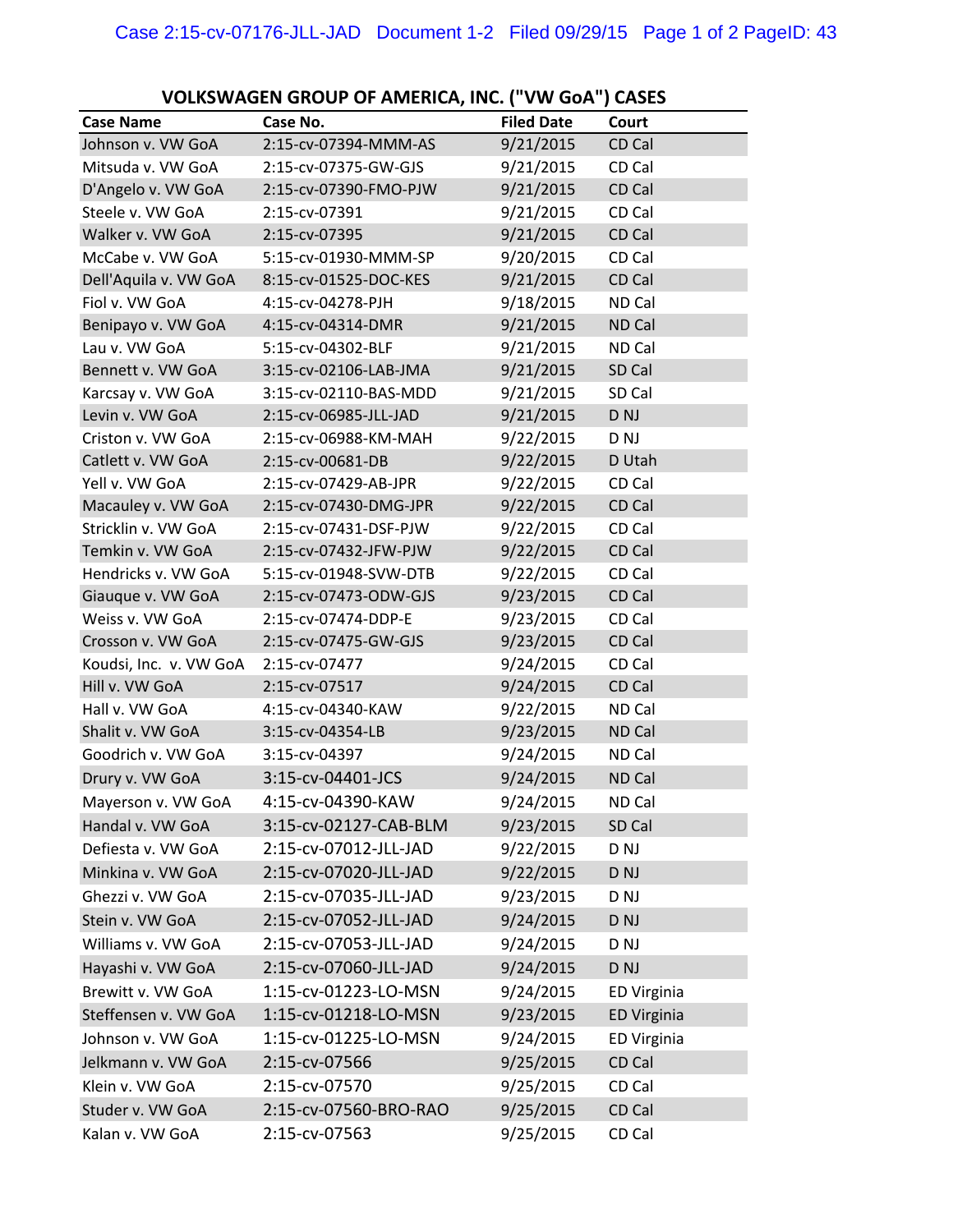| <b>Case Name</b>         | Case No.              | <b>Filed Date</b> | Court              |  |
|--------------------------|-----------------------|-------------------|--------------------|--|
| Signore v. VW GoA        | 2:15-cv-07564         | 9/25/2015         | CD Cal             |  |
| Malig v. VW GoA          | 8:15-cv-01554         | 9/25/2015         | CD Cal             |  |
| Blake v. VW GoA          | 3:15-cv-04425         | 9/25/2015         | ND Cal             |  |
| Smith v. VW GoA          | 5:15-cv-04403-NC      | 9/25/2015         | ND Cal             |  |
| Cunningham v. VW GoA     | 2:15-cv-07079-JLL-JAD | 9/24/2015         | D NJ               |  |
| Ford v. VW GoA           | 2:15-cv-07081-JLL-JAD | 9/24/2015         | D NJ               |  |
| Armstrong v. VW GoA      | 2:15-cv-07085-JLL-JAD | 9/24/2015         | D <sub>N</sub>     |  |
| Steele v. VW GoA         | 2:15-cv-07086-JLL-JAD | 9/24/2015         | D <sub>N</sub>     |  |
| Badeanlou v. VW GoA      | 2:15-cv-07108-JLL-JAD | 9/25/2015         | D NJ               |  |
| Peterson v. VW GoA       | 2:15-cv-07110-JLL-JAD | 9/25/2015         | D NJ               |  |
| Firman v. VW GoA         | 3:15-cv-07106-FLW-DEA | 9/25/2015         | D NJ               |  |
|                          |                       |                   |                    |  |
| City of St. Clair Shores |                       |                   |                    |  |
| Police & Fire Retirement |                       |                   |                    |  |
| System v. VW GoA         | 1:15-cv-01228-LO-MSN  | 9/25/2015         | <b>ED Virginia</b> |  |

# **VOLKSWAGEN GROUP OF AMERICA, INC. ("VW GoA") CASES**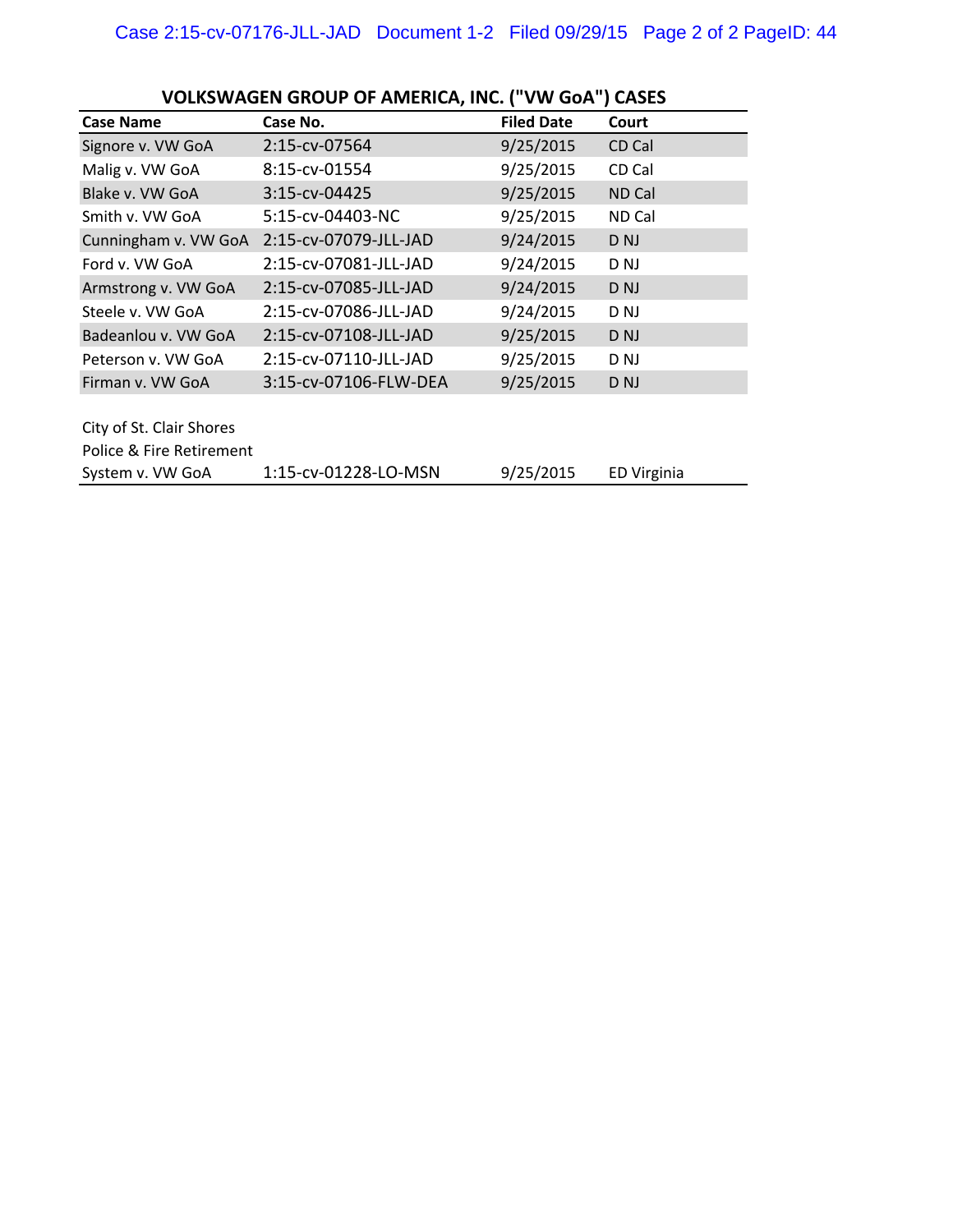## JS <sup>44</sup> (Rev. 12/12) CIVIL COVER SHEET

Foreign Country The JS 44 civil cover sheet and the information contained herein neither replace nor supplement the filing and service of pleadings or other papers as required by law, except as<br>provided by local rules of court. This form, I. (a) PLAINTIFFS<br>EEREPIOO REUNOUE DE L'UNE LIADUNIE LIADERIE DE L'OUISINOTIO FEDERICO BEHNCKE, an individual; MARIANNE HARTSHORNE, an VOLKSWAGEN GROUP OF AMERICA, INC., a New Jersey individual and GREGORY HILDEBRAND, an individual, example the corporation Individually and on behalf of all others similarly situated,<br>
(b) County of Residence of First Listed Plaintiff Jackson, Oregon County of Residence of First Listed Defendant Fairfax & Loudon, Virginia<br>(IN U.S. PLAINTIFF CASES ONLY) (EXCEPT IN U.S. PLAINTIFF CASES) NOTE: IN LAND CONDEMNATION CASES, USE THE LOCATION OF THE TRACT OF LAND INVOLVED. (c) Attorneys (Firm Name, Address, Email and Telephone Number) and Attorneys (If Known) Stephen L. Dreyfuss, Hellring Lindeman Goldstein & Siegal LLP, One Gateway Center, 8th Floor, Newark, NJ 07102, sldreyfuss@higslaw.com, 973-621-9020 **II. BASIS OF JURISDICTION** (Place an "X" in One Box Only)  $\begin{bmatrix} 1 & 1 & 1 \ 1 & 1 & 1 \end{bmatrix}$  **III.** CITIZENSHIP OF PRINCIPAL PARTIES (Place an "X" in One Box for Plaintiff (For Diversity Cases Only) and One Box for Defendant)<br>D 1 U.S. Government D 3 Federal Question PTF DEF PTF DEF PTF DEF PTF DEF Plaintiff (I.S. Government Not a Party) Citizen of This State  $\Box$  1  $\Box$  1 Incorporated or Principal Place  $\Box$  4 **X 4** ofBusiness In This State O 2 U.S. Government M 4 Diversity (Indicate Citizen of Another State M 2 Citizen of Another State M 2 CI 2 Incorporated and Principal Place O 5 0 5<br>Obtendant (Indicate Citizenship of Parties in Item III) (Indicate Citizens (Indicate Citizenship of Parties in Item III) Citizen or Subject of a  $\Box$  3  $\Box$  3 Foreign Nation  $\Box$  6  $\Box$  6  $\Box$  6 **IV. NATURE OF SUIT** (Place an "X" in One Box Only)<br>**CONTRACT** CONTROL FORFEITURE/PENALTY | BANKRUPTCY | OTHER STATUTES O 110 Insurance PERSONAL INJURY PERSONAL INJURY 0 625 Drug Related Seizure 0 422 Appeal 28 USC 158 0 375 False Claims Act<br>
0 310 A00 State Reapportion<br>
0 400 State Reapportion O 120 Marine **D** 310 Airplane **D** 365 Personal Injury of Property 21 USC 881 423 Withdrawal **C** 400 State Reapportionment<br> **C** 130 Airplane Product Product Liability C 690 Other 28 USC 157 110 Antitrust □ 315 Airplane Product Product Liability 0 690 Other 28 USC 157 O 410 Antitrust Liability D 367 Realth Care/ CI 430 Banks and Banking O 140 Negotiable Instrument Liability  $\Box$  367 Health Care/ 0 430 Banks and  $\Box$  150 Recovery of Overpayment  $\Box$  320 Assault, Libel & Pharmaceutical  $\Box$  PROPERTY RIGHTS  $\Box$  450 Commerce O 150 Recovery of Overpayment 320 Assault, Libel & Pharmaceutical & Pharmaceutical & Property RIGHTS 0 450 Commerce<br>
& Enforcement of Judgment Slander Personal Injury (320 Copyrights Bander 2014) & Enforcement of Judgment Slander Personal Injury Personal Injury (D 820 Copyrights 151 Medicare Act (D 330 Pederal Employers' Product Liability (D 330 Peteral Federal Employers' Product Liability Product Liability Concernsive Concernsive Concernsive Concernsive Concernsive Concernsive Concernsive Concernsive Concernsive Concernsive Concernsive Concernsive Concernsive Concernsive O 152 Recovery of Defaulted Liability C 368 Asbestos Person<br>Student Loans C 340 Marine Injury Product Student Loans 5 340 Marine 19 340 Marine 1 340 Marine 1 340 Marine 1 480 Consumer Credit 1 480 Consumer Credit<br>
(Excludes Veterans) 1 345 Marine Product Liability Liability 1 490 Cable/Sat TV 1 490 Cable/Sat TV Marine Product Liability LABOR LABOR SOCIAL SECURITY 19 01 490 Cable/Sat TV<br>
Liability PERSONAL PROPERTY 0 710 Fair Labor Standards 0 861 HIA (1395ff) 0 850 Securities/Commodities/ CI 153 Recovery of Overpayment Liability PERSONAL PROPERTY CI 710 Fair Labor Standards CI 861 HIA (1395ff) CI 850 Securities/<br>of Veteran's Benefits CI 350 Motor Vehicle 23 370 Other Fraud Act (20082 Black Lung (923) Exchan of Veteran's Benefits 1350 Motor Vehicle 2 370 Other Fraud Act 1 362 Black Lung (923) Exchange<br>160 Stockholders' Suits 1355 Motor Vehicle 1371 Truth in Lending 1370 Labor/Management 13863 DIWC/DIWW (405(g)) 1390 Other Stat  $\begin{array}{|l|l|l|}\n\hline\n\text{160 Stockholders' Suits} & & \text{355 Motor Vehicle} & \text{363hWCC/DIWW (405(g))}\n\hline\n\text{260 Other Central Product Liability} & & \text{371 Truth in Lending} & & \text{380C1M} & & \text{380C1M} & & \text{380C1M} & & \text{380D1WCC/DIWW (405(g))}\n\hline\n\end{array}$ Product Liability  $\Box$  380 Other Personal Relations Relations  $\Box$  360 Other Personal Property Damage  $\Box$  360 RSI (405(g))  $\Box$  893 Environmental Matters □ 195 Contract Product Liability 0 360 Other Personal Property Damage □ 740 Railway Labor Act □ 96 Franchise [0 740 Railway Labor Act 0 885 Property Damage □ 751 Fanuly and Medical Property Damage **O 751 Fanuly and Medical 1** 895 Freedom of Information Product Liability Leave Act **Product Liability** 0 <sup>362</sup> Personal Injury Product Liability Leave Act Act Medical Malpractice **1 896 Arbitration** 1 790 Other Labor Litigation **1 896 Arbitration** 1 896 Arbitration **1 896 Arbitration** 1 899 Administrative Procedure REAL PROPERTY CIVIL RIGHTS PRISONER PETITIONS 791 Employee Retirement FEDERAL TAX SUITS 0 899 Administrative Procedure<br>
CIVIL RIGHTS Habeas Corpus: Habeas Corpus: Income Security Act 0 870 Taxes (U.S. Plaintiff Act/Review O 210 Land Condemnation CI 440 Other Civil Rights Habeas Corpus: Income Security Act CI 870 Taxes (U.S. Plaintiff Act/Review or Appendix CI 441 Voting GI 440 Other Civil Rights Habeas Corpus: Income Security Act CI 870 Tax O 220 Foreclosure  $\Box$  441 Voting  $\Box$  463 Alien Detainee  $\Box$  220 For Defendant) Agency Decision 0 230 Rent Lease & Ejectment | 0 442 Employment | 0 510 Motions to Vacate | 0 871 1RS—Third Party | 0 950 Constitutionality of State Statutes | 0 443 Housing | 0 443 Housing | 0 960 Constitutionality of State Statutes | 0 0 <sup>240</sup> Torts to Land 0 <sup>443</sup> Housing/ Sentence <sup>26</sup> USC <sup>7609</sup> State Statutes  $\begin{array}{|c|c|c|c|c|}\n\hline\n\text{245 Tort Product Liability} & \text{Accommodations} & \text{2530 General} \\
\hline\n\text{290 All Other Real Property} & \text{1445 Amer. w/Disabilities} & \text{2535 Death Penalty}\n\hline\n\end{array}$ 0 290 All Other Real Property 0 445 Amer. w/Disabilities - 0 535 Death Penalty 145 Amer. et al. 290 All Other: Employment **Other:** 0 G 462 Naturalization Application<br>
□ 446 Amer. w/Disabilities - □ 540 Mandamus & Other □ 465 Other Immigration **0 446 Amer. w/Disabilities - 0 540 Mandamus & Other 0 465 Other Immigration Other 0 550 Civil Rights Actions** 0 <sup>448</sup> Education 0 <sup>555</sup> Prison Condition 0 <sup>560</sup> Civil Detainee Conditions of Confinement V. ORIGIN (Place an "X" in One Box Only) )R( <sup>1</sup> Original n <sup>2</sup> Removed from n <sup>3</sup> Remanded from 0 <sup>4</sup> Reinstated or 0 <sup>5</sup> Transferred from n <sup>6</sup> Multidistrict Proceeding State Court Appellate Court Reopened Another District Litigation (specify) Cite the U.S. Civil Statute under which you are filing (Do not cite jurisdictional statutes unless diversity)<br>28 USC 1332(d) VI. CAUSE OF ACTION. Brief description of cause: Fraud, breach of warranty, breach of contract, related claims VII. REQUESTED IN **29** CHECK IF THIS IS A CLASS ACTION DEMAND S<br> **COMPLAINT:** UNDER RULE 23, F.R.Cv.P. **DEMAND** JURY DEMAND: **21** Yes **D** No UNDER RULE 23, F.R.Cv.P VIII. RELATED CASE(S) IF ANY (See instructions) JUDGE SEE ATTACHED LIST DOCKET NUMBER DATE SIGNATURE OF ATTORNEY OF RECORD FOR OFFICE USE ONLY RECEIPT # AMOUNT AND ANOUNT APPLYING IFP JUDGE MAG. JUDGE